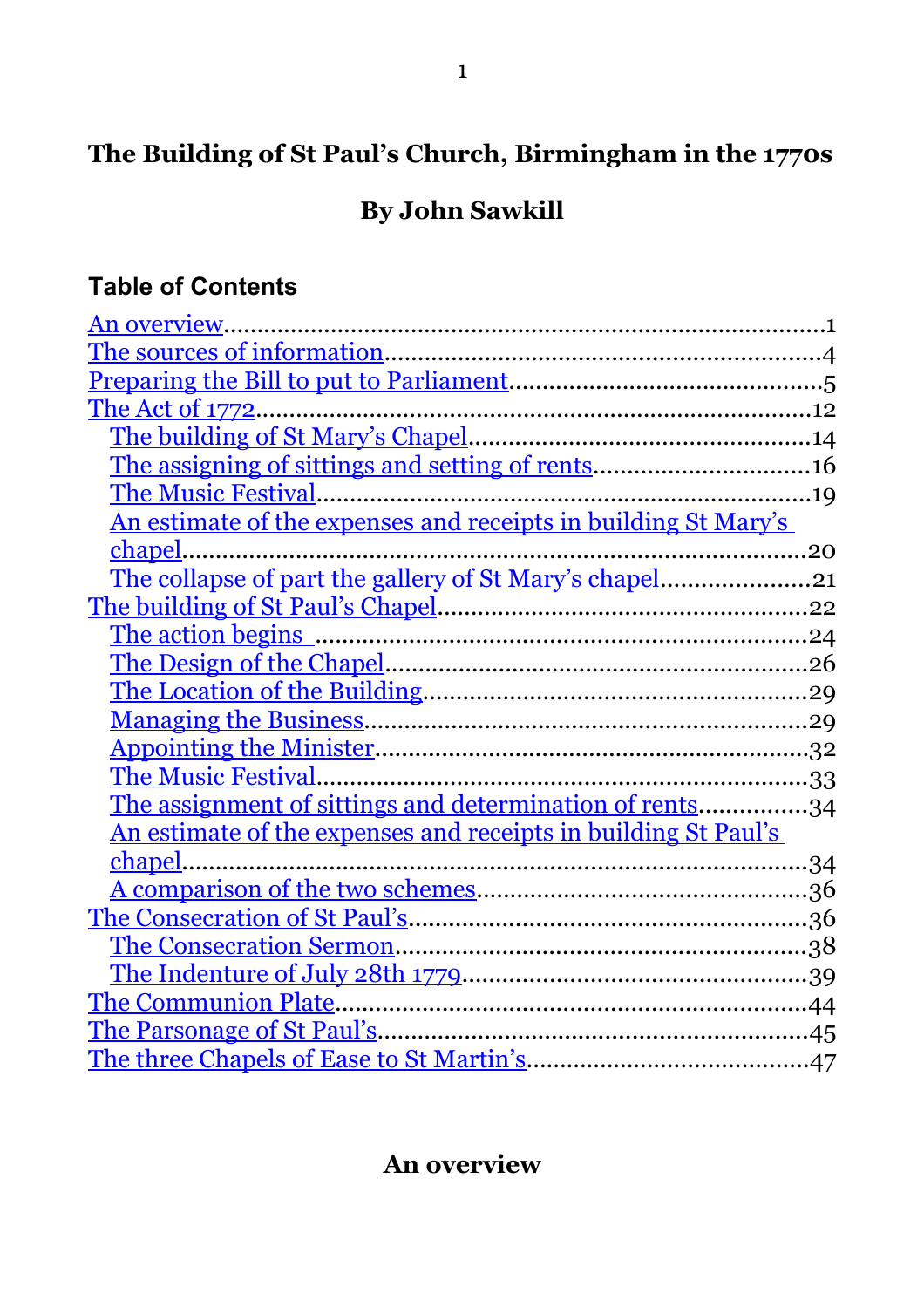An Act of Parliament was passed in 1772 for the building of two new chapels, and the provision of burial grounds, in the parish of St Martin's church in Birmingham. St Martin's was, and still is, the parish church of Birmingham. Both new chapels were chapels of ease to St Martin's. Although both had areas of the Town assigned to them, they were not, for many years, parishes in their own right. The first to be built, St Mary's, was consecrated in 1774, and the second, St Paul's, in 1779. This article is a detailed account that goes from the preparation of the bill to put before parliament through to the consecration of the chapels. St Mary's was demolished in 1925 to make room for an expansion of the General Hospital, St Paul's still stands. Although the main aim has been the story of the building of St Paul's, the nature of the sources has been such that the building of St Mary's has been included.

The growth in the population of Birmingham in the  $18<sup>th</sup>$  century has been well recorded, and is not discussed in detail here, but some idea of the magnitude of the growth is revealed in the figures showing that the population of the Town was 31000 in 1770 and had reached 50000 by 1780. Such rapid growth brings with it the problems of housing supply and infrastructure, and, naturally enough, the Church of England was caught up in these problems. St Martin's was from time to time to face two major problems; overcrowding of the church on the one hand and the provision of suitable burial space on the other. For five hundred years the only Christian burial ground in Birmingham had been less than half an acre at St Martin's. William Hutton **<sup>1</sup>** describes how through centuries of interment in the same churchyard "*A considerable hill had arisen"* and he could safely remark that "*the dead are raised up*". Furthermore, he made the gruesome observation that "*instead of the church burying the dead, the dead would, in time, have buried the church"*. The building of St Philip's helped alleviate the problems, indeed a directory of 1774 **<sup>2</sup>** comments that "*The churches are those of St Martin and St Philip, the latter of which has a churchyard that for beauty and extent is thought to surpass every other in this kingdom".* St Philip's was built under an Act of 1708 **<sup>3</sup>** which provided not just for a church, but for a parish to be taken out of St Martin's parish and for a rectory. Building was started in 1711 and the church was consecrated in 1715, before it was completed. There were difficulties in raising funds and the church was not completed until 1725. The site was given by the widow of Roger Philips, to whose name the dedication alludes, and the King himself, George I, gave £600 in 1725 to help finish the job.

The problems of space, for worship and for burial continued. Seats in St Martin's were in great demand in the 18<sup>th</sup> century. A solution was sought in establishing chapels of ease to the parish church. In rural areas the purpose of a chapel of ease was said to be for the ease and comfort of those living some distance from the parish church. For Birmingham distance was not the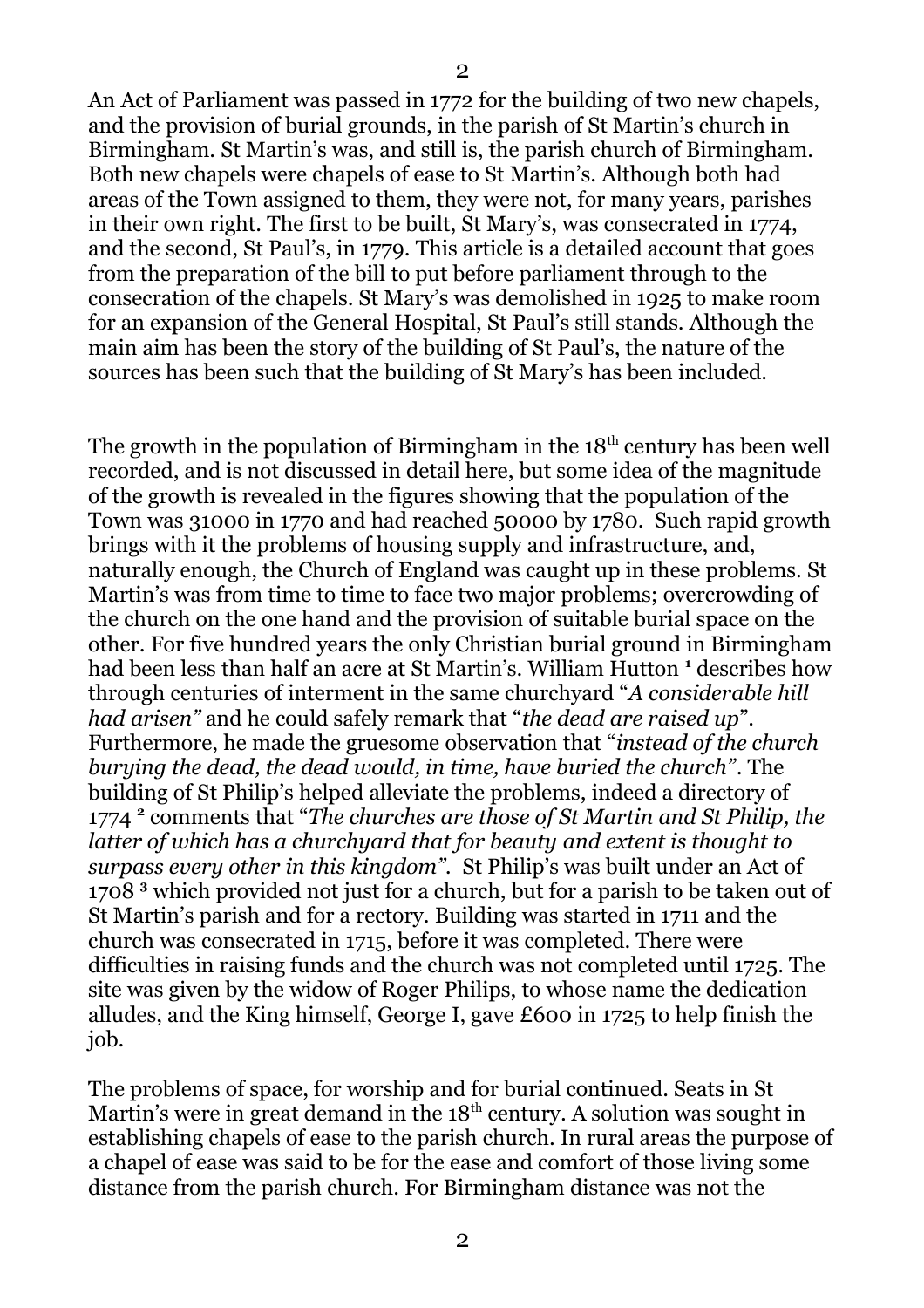problem, it was the increasing number of potential worshippers, and burial space. With the Town expanding to the east a new place of worship was built in 1749 at the eastern edge. This was St Bartholomew's, a chapel of ease to St Martin's. The site was given by John Jennens, a Birmingham ironmaster, whose wife gave £1000 to the building of the chapel, according to Hutton "*at the solicitation of Mrs Weaman*", the rest being raised by subscription. The rector of St Martin's had the right of presentation of a potential incumbent to the bishop. St Bartholomew's became the focal point of the Jennen's estate; indeed a Jennens Road exists today, as does Bartholomew Row and Bartholomew Street in the old Masshouse area, close to the site of the original chapel. It had not been possible to use the name St John for the new chapel as this had already been assigned to the chapel in Deritend.

It was around this time, according to McKenna<sup>4</sup> that other prominent local landowning families, some of whom had moved away from Birmingham, made their land available for building use. One of the first to do this was the Colmore family. The Colmores originated at Tournai in France, and acquired part of their New Hall Estate and other property in Birmingham as land speculation on the dissolution of the Priory or Hospital of St Thomas in 1536. Joseph Hill's Conjectural Plan of Birmingham for 1553 **<sup>5</sup>** shows land owned by one William Colmore. According to Chinn **<sup>6</sup>** the wealth of the Colmore family was founded on the buying and selling of fabrics in the  $16<sup>th</sup>$  century. In the early 1700s Ann Colmore had taken over the estate and in 1747 she had a private Act passed under which the Colmore estate could grant building leases of 120 years. The estate, of some 100 acres to the north of the Town, became available for development. By 1750 most of Colmore Row and Ann Street had been developed. Charles Colmore succeeded to the estates while his mother Ann was still alive. To the northeast of the town there was the Weaman estate. This estate had been under development for many years, and there was already a Weaman Street on Westley's map of 1731 **<sup>7</sup>** . There is a manuscript in the City Archives **<sup>8</sup>** , dated 1745, about land adjoining Weaman Street that meets "*with the approbation of Thomas Weaman of Birmingham, gent, and Dorothy, his wife".* 

It was to be 1771 before pressure for new places of worship emerged again. By this time the Colmore development had reached Lionel Street, but development of the Weaman estate had slowed down. Both estates were ripe for development. St Mary's chapel was built on land given mainly by Mary Weaman, and St Paul's chapel was built on land given by Charles Colmore. The century had started with just the parish church of St Martin in St Martin's parish. It finished with the parish church of St Martin, three chapels of ease and the parish church of St Philip. Each of these places of worship provided only a small number of free seats, most of which were reserved at the main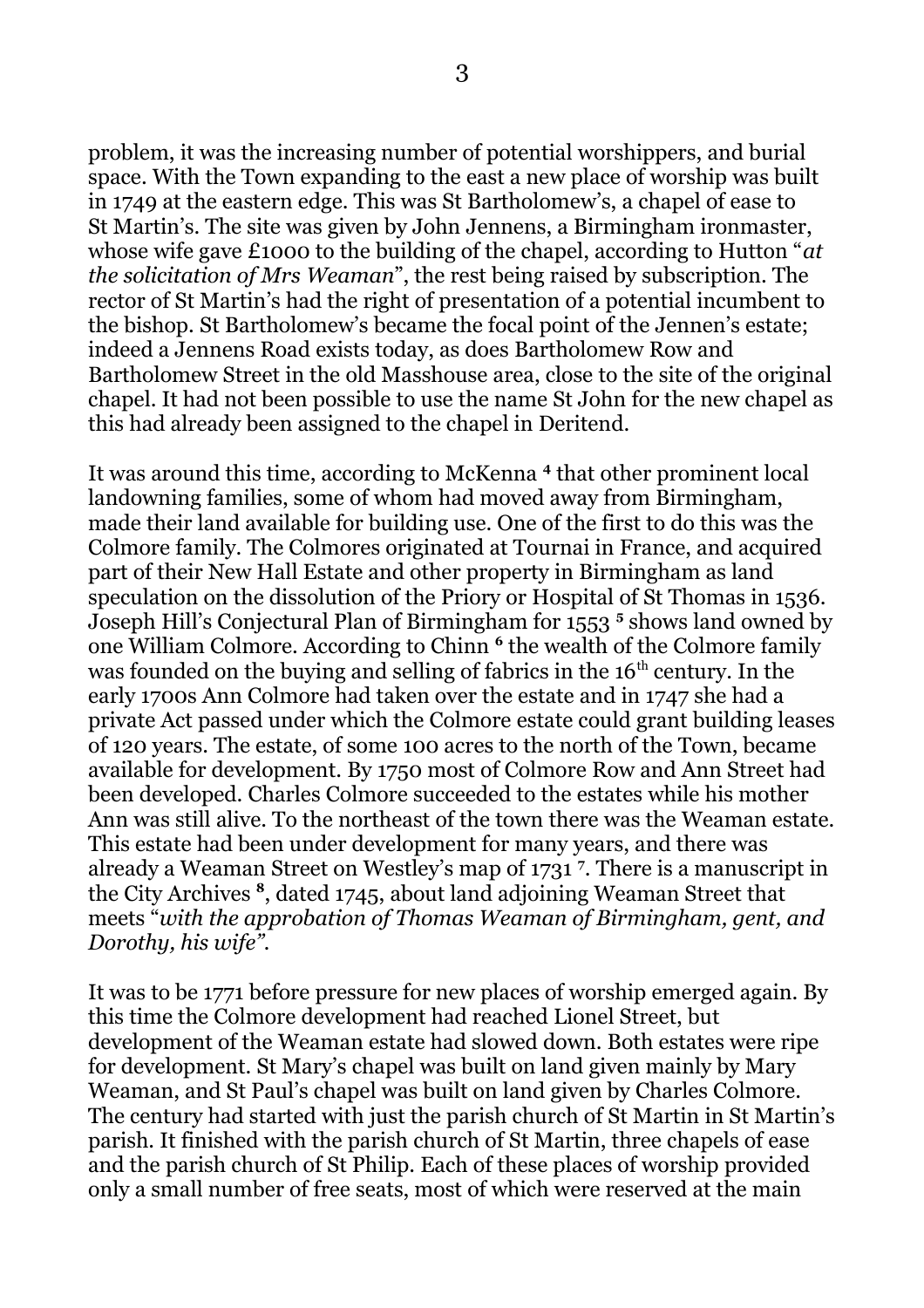services for Sunday School children. An exception to this pattern was to occur with the building of Christchurch in 1805 at the junction of Colmore Row and New Street, where the whole of the ground floor was given over to free seats, indeed the church became known as the Free Church.

Thomas Hanson's Map of 1778 **<sup>9</sup>** , illustrates well the positioning of the chapels, with their churchyards for burials. There is space for further expansion east and south east for St Bartholomew's, and space for St Mary's to the northeast as it became the focal point for the Weaman estate, which later became the Gun Quarter. The development of the Colmore land to Lionel Street is evident, and there are green fields around St.Paul's, but not quite as green as this map suggests. James Watt had moved to Regent's Place on Harper's Hill in 1777, quite close to the site of the new chapel.

#### <span id="page-3-0"></span>**The sources of information**

There are three "books" that are the source of most of the information in this account. They are:-

The Town Book of St Martin's and St Philip's **<sup>10</sup>**

The Minute Book 1771 **<sup>11</sup>**

The memorandum notebook of Henry Kempson

 As the Victoria County History points out a parish was like a separate local government authority with responsibilities for the relief of the poor and for the maintenance of the roads. Furthermore the churchwardens were able charge a levy on the inhabitants for the cost of repairs of the church. As they were very much concerns of the Town these Vestry meetings of St Martin's were written up as the Town Book of St Martin's. By law there was an Annual Vestry Meeting on Easter Tuesday at which two churchwardens were to be elected, one churchwarden was nominated by the incumbent and the other by the inhabitants of the parish, in this case therefore by the inhabitants of the Town. (To this day anyone living in a parish can attend the equivalent of the Annual Vestry Meeting so long as they are on the register of local government electors). A typical record of an Annual Vestry Meeting at St Martin's would include the election of the churchwardens and sidesmen, the appointments of surveyors of the highways, the submission of repair costs and the determination of the levy, then page after page of names and their levy. St Philip's comes into it because its repair costs would be included and possibly St Bartholomew's. One of the values of the book to this account is in seeing the names of the people from St Martin's who were running affairs and who would eventually be the trustees for the chapels. The Victoria County History points out that it was in Birmingham that a distinction was made between Vestry meetings and Town meetings, when they were essentially the same. Meetings could be at the church, but if capital expenditure was involved it was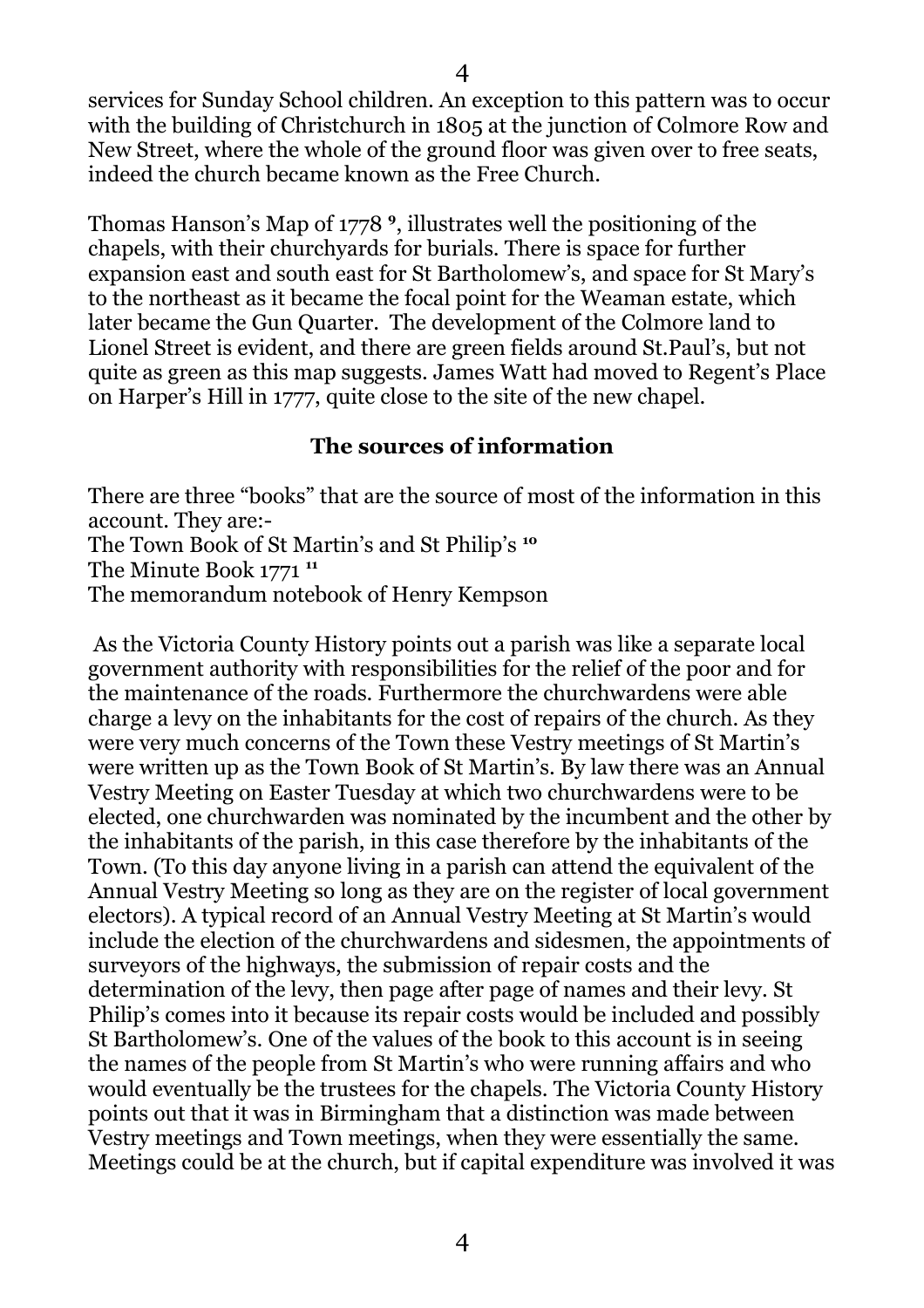a Town meeting and held in the chamber over the Old Cross, when usually about 25 people attended.

A proposal for new chapels certainly involved the inhabitants of the Town and capital expenditure and so the first meeting to discuss the proposal was held at the chamber. Perhaps it was regarded as more than a vestry meeting, as it was decided to keep a special book, the Minute Book 1771. The frontispiece declares:-

*"Proceedings and Resolutions of the Inhabitants of the Town of Birmingham for Building one or two Churches in the said Town".* It records the meetings up to the granting of the Act, and all of the meetings are held at the chamber. Then it changes to the meetings of the trustees for building St Mary's, and the meetings are no longer at the chamber but at various hostelries. Strictly, it is no longer a Vestry meeting or a Town meeting but purely a trustees meeting, but the same book is used. What is recorded are, in the main, the resolutions passed, rather than minutes of discussions. There are many meetings without resolutions. The minutes end with the final meeting of the trustees of St Mary's. There is no mention at all of St Paul's.

Fortunately, Henry Kempson steps into the breach. As secretary to the trustees of St Paul's he kept a notebook with a great deal of detailed information in it. It dried up about a year before the consecration, but it is a valuable source of information.

Other sources include the well known histories of Hutton **<sup>1</sup>** , Dent **<sup>13</sup>**,Langford**<sup>14</sup>** and Gill **<sup>15</sup>**, and Victoria County History for Birmingham online. Browsing Birmingham archives online has led to some surprising finds.

It is tempting to try to estimate what, say, £1 in the 1770s is worth today, but different inflation indices can give a very wide range of answers. Instead, it may be worth quoting a range of incomes. The National Archives state that in the 1770s a labourer's wage would be about 7 shillings/week and a skilled craftsman some £3/week, with an average of 17-20 shillings/week. Quickenden **<sup>16</sup>** quotes from a survey of England and Wales for 1760 which estimates that the average inn-keeper earned £100/annum, the average merchant £200, the wealthiest tradesman £400 and the wealthiest merchant £600/annum. At the top end of the scale the 150 wealthiest families had annual incomes in the range £6000 to £20000. This may help in setting the scene for appreciating the value of donations of say, £10 on the one hand, and of £1000 on the other.

## <span id="page-4-0"></span>**Preparing the Bill to put to Parliament**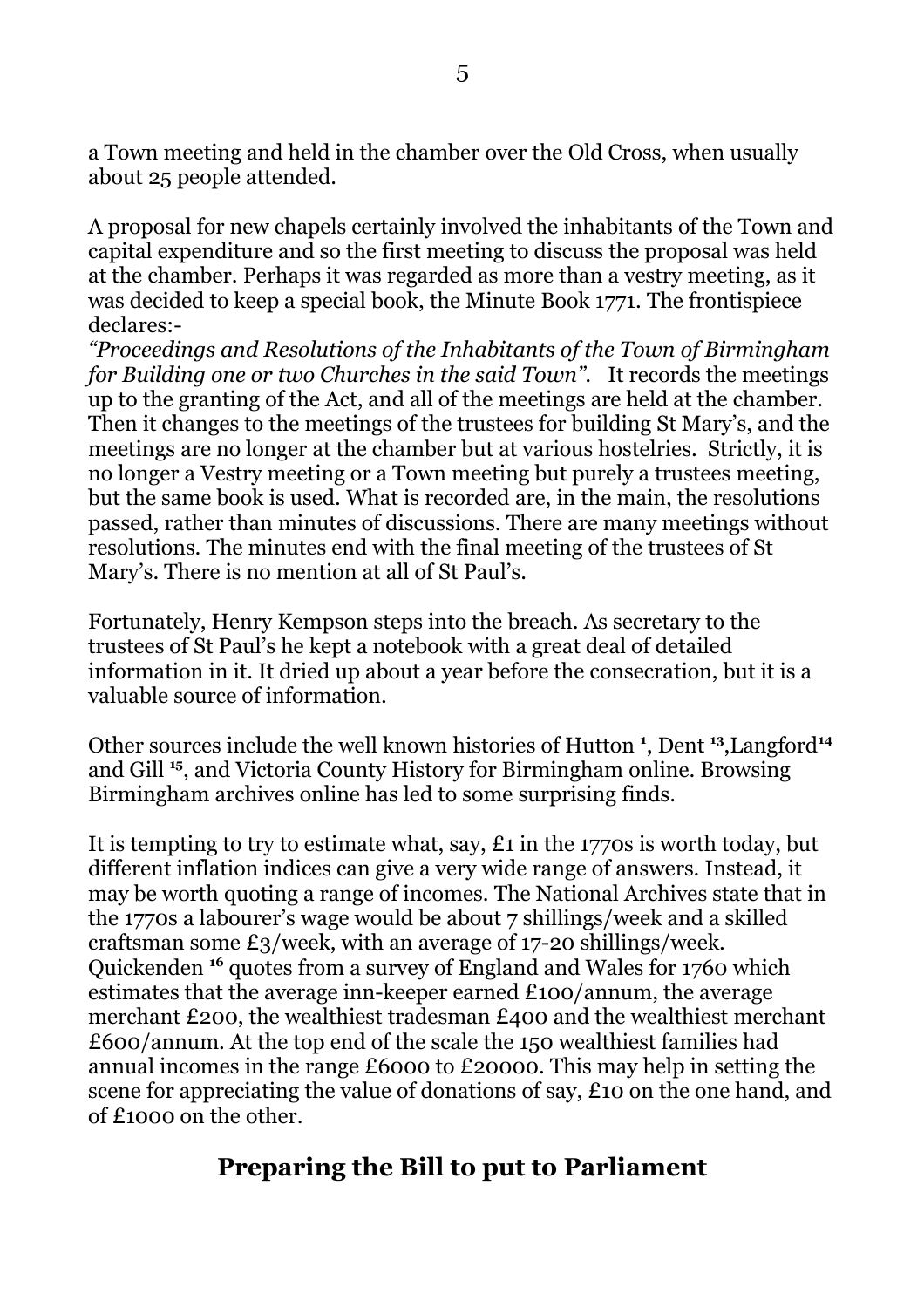The first the public at large knew about new chapels was an announcement in Aris's Gazette, the principal newspaper of the day, on October  $14<sup>th</sup> 1771$ , which read:-

*"The Inhabitants of the Town are desired to meet at the Chamber over the Old Cross, Tomorrow, at Ten o'clock in the Forenoon, at the Tolling of a bell, to consider of an Application to Parliament for Building a Church".*

The Old Cross, built in 1702, was the earliest building in the Town used for public meetings that is known. The upper room, or chamber, added in 1703, was designed as a meeting place for the Birmingham manorial courts. It stood in the High Street near the Bull Ring and was demolished in 1784. The Minute Book reveals that 91 people attended the meeting in the Old Cross Chamber with Thomas Faulconbridge in the Chair.(Faulconbridge, a merchant in Great Charles Street, was a churchwarden at St Martin's in 1768 and was one of 50 commissioners appointed under the Improvement Act of 1769 **<sup>17</sup>** to implement the Act's recommendations. He was to chair their meetings more than anyone else for many years. Almost half of the so called Street Commissioners, in fact 22 of them, attended this first meeting). Nine resolutions were passed, the first being "*That application be made to Parliament in the existing sessions for an Act to build one or two churches and that a subscription be immediately opened to raise money for that purpose"*. There followed a resolution confirming the subscription. The 91 names of those attending is given and a resolution is passed that they "b*e appointed a committee and any seven of them be a sufficient number to do business".* We learn that Thomas Harold, Thomas Faulconbridge, Daniel Winwood, Thomas Salt (a churchwarden at St Martin's at the time) and Richard Conquest are to wait on the bishop for "*his approbation"* and on Mr Tennant, the patron of St Martin's "*for his approval"*. Thomas Meredith, an Attorney at Law in Temple Street, is appointed solicitor for the Act, the time, date and place of the next meeting is determined and, fortunately for us, it is resolved that "*a minute book… be kept".* We know, from later documents, that Daniel Winwood was a toymaker and Richard Conquest and Thomas Salt were merchants. One well known figure at the meeting was Dr Ash, M.D. of Temple Row, the founder of the General Hospital. According to Langford a Church Extension Society was formed at the meeting but there is no mention of that in the minutes. Some twelve people at the meeting, including Daniel Winwood and Richard Conquest, were later to become trustees of St Paul's chapel.

At the next meeting at the Chamber a week later the committee reported that they had met Mr Tennant, the patron of St Martin's, to solicit his concurrence with the plans but found that "*he claims and expects the perpetual advowson on any church or churches built in the parish of St Martin".* A good description of the nature of an advowson has been given by Grant **<sup>18</sup>**, and included the following:-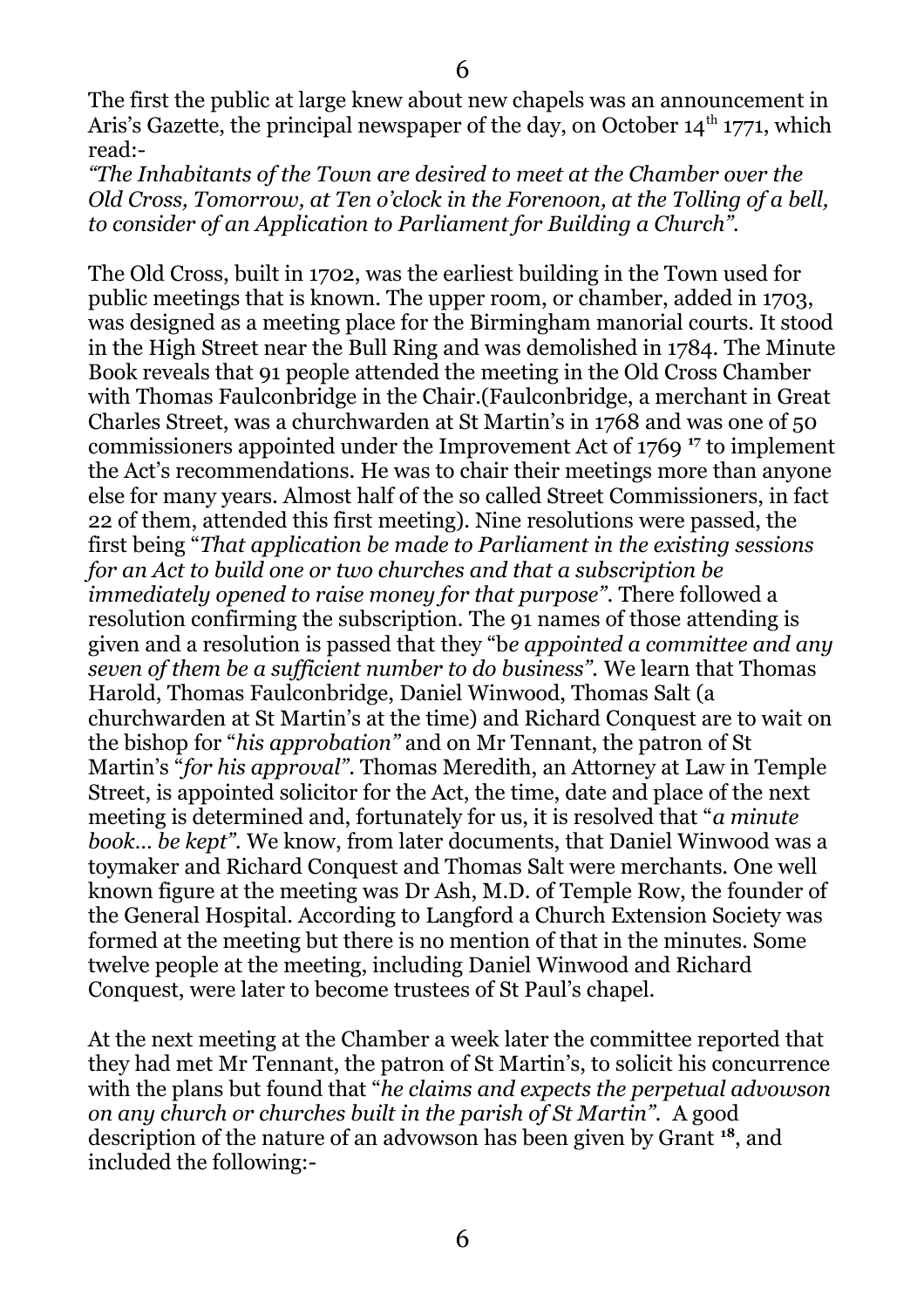The advowson was a technical term in the Church of England to cover the twin rights of (i) nominating and presenting a potential minister to the bishop for his approval and (ii) of being entitled to the income of the parish.

The owner of the advowson was also the patron of the church.

An advowson was an asset that could be traded on an open market. It could be purchased by a man or a woman, a layman or a priest, or by a collegiate body such as a Dean and Chapter of a cathedral.

The owner could be a Christian or a non-Christian and did not have to live in the area.

Where a clergyman owned an advowson he was his own patron and he could ask the bishop to induct him.

The advowson owner did not own the freehold of any of the parish's assets but was entitled to the income from those assets, and was responsible for the smooth running of the parish, including the upkeep of the fabric of the minister's house and of the chancel of the church.

The owner could also sell the right of presentation.

There was much abuse of the advowson system in the 18th century when some people bought a number of advowsons, took the income from their lands, arranged for the Holy Sacrament the requisite three times a year, but otherwise neglected the parishes. Clearly, Mr Tennant thought that being patron of St Martin's entitled him to the patronage of any chapels of ease in the parish. The response of the committee to Mr Tennant's claim was to pass a resolution that the Bill should contain a clause allowing them to sell the advowsons and to apply the money to the building of the chapels. They were not going to give the advowsons away, but were prepared to sell them. They also resolved that the committee should divide into six "*companies"* for different parts of the town to raise money, that Thomas Salt be Treasurer and that Mr Meredith should try to get hold of some similar Acts for building new churches or chapels, so that they could see what they needed to do.

The committee acted swiftly to solicit help for their petition. Messrs Meredith and Winwood were to apply to Lord Dartmouth for his advice and opinion and to request his assistance in Parliament, if necessary. William Legge, the Earl of Dartmouth, whose estate was at Sandwell, just five miles from Birmingham, was at that time a member of the Privy Council and was to be Secretary of State for the Colonies and President of the Board of Trade from 1772-75. In addition they were hoping that Lord Beauchamp and other noblemen and gentlemen would accompany them on a visit to the bishop. Mr Meredith meanwhile was to write to George White, Clerk at the House of Commons, asking his opinion on "*the business*". The minutes for December  $3<sup>rd</sup>$  show that £251 had so far been collected for the expenses of the Bill and that Daniel Winwood and others were to visit a Mrs Weaman "*to know her*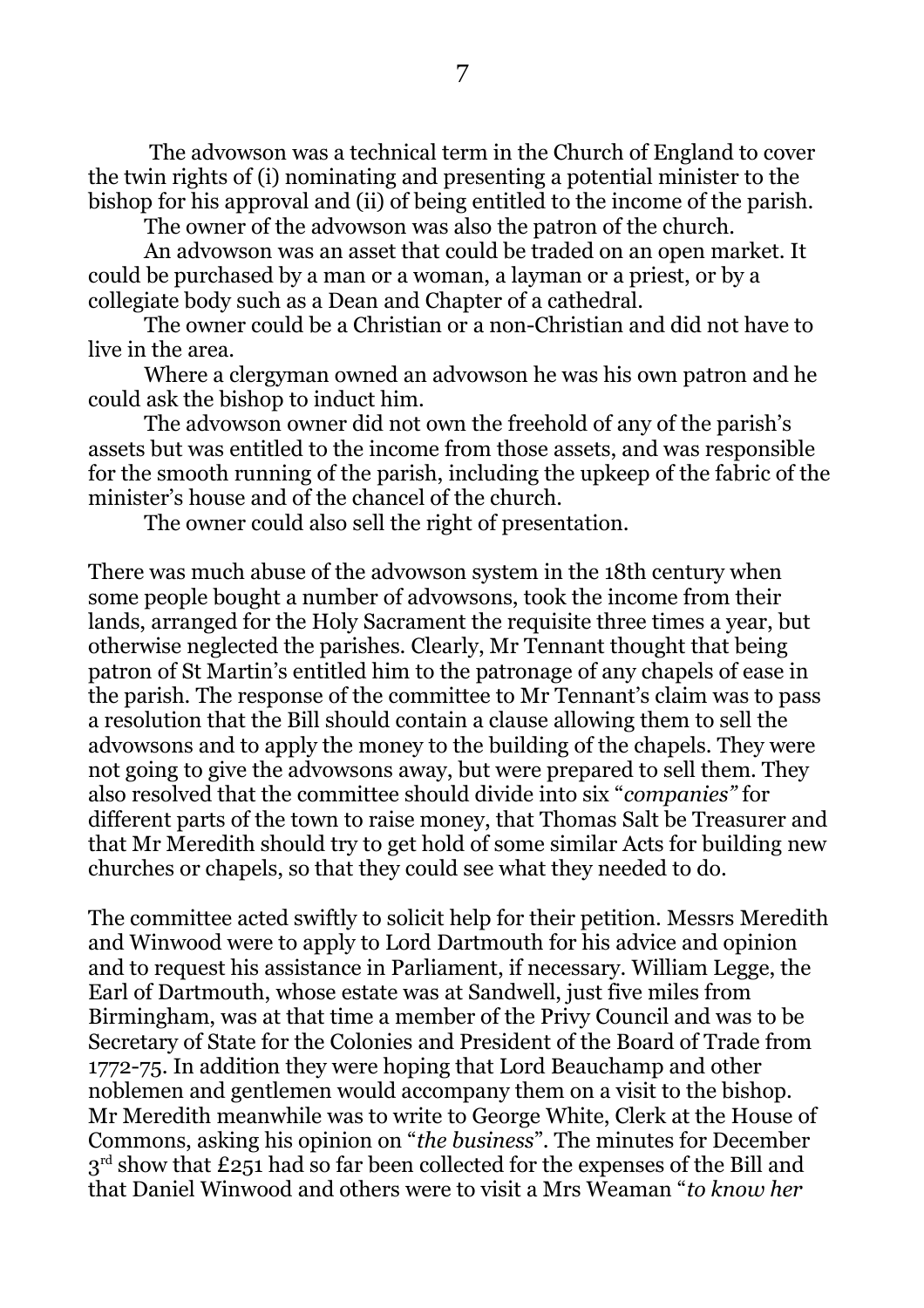*sentiment respecting an offer which has been reported at this meeting in favour of the scheme"*. Two weeks later there is real progress when it is reported that "*Miss Weaman offers £1200 and 2½acres in consideration of which she expects to be invested with the Perpetual Advowson".* ( The manuscript referred to earlier <sup>8</sup> shows a Dorothy Weaman as wife of Thomas in 1745. Another manuscript in the City Archives, this time dated 1775 **<sup>19</sup>** , relates to a lease by Dorothy Weaman of Sutton Coldfield, widow, and Mary Weaman, spinster. If this is the same Dorothy, then Dorothy and Mary cannot be sisters, but could be sisters-in-law. They could also be mother and daughter). It was Mary making the offer and she would become patron of the church built on land both she, and Dorothy, donated. It was to be named St Mary's chapel. The offer seems to meet the objectives of the committee and flies in the face of William Tennant's claim. The committee still needed land, and money, for the second chapel, and a resolution was passed that they would *"Write to people with land adjoining the Town to tell them of the Scheme and Miss Weaman's offer".*

Lobbying continued and at the first meeting in the New Year, on January  $7<sup>th</sup>$ 1772, Mr Faulconbridge is in the chair and he reports the he had "*been in London and had taken an opportunity of consulting the Archbishop of Canterbury, the Bishop of the Diocese and Lord Beauchamp and told them of the opposition threatened by Mr Tennant. All wished success and promised to support. The Archbishop wanted to know if the fees of St Martin would be diminished, told not so- said he saw no pretence for an opposition on the part of Mr Tennant. The Bishop thought the necessity of the Case would preponderate over any opposition Mr T could make".* This had to be very good news for the Committee, reinforced when it was reported that Mr White had written from the House of Commons giving encouragement, and that the arrangement with Miss Weaman had been revised and accepted. But they were not letting up as an instruction was given to "*tell Miss Weaman and elicit her contribution to obtaining the act",* i.e. a contribution to the cost of getting the Act itself.

On February  $11<sup>th</sup>$  it was decided to forward the petition to Mr Skipwith, the Member for "*this county"* with a request that it be presented to the House of Commons, which it was on February  $18<sup>th</sup> 1772$ . This was reported to the trustees meeting on February  $25<sup>th</sup>$ , with Daniel Winwood in he Chair, as was the fact that the Lenches Trust had given ⅓rd of an acre to help make the burial ground (for St Mary's) "*more commodious".* Furthermore they had enquired of Charles Colmore what he might give and Mr Holloway (who was probably the equivalent of estate manager or land agent for Colmore in Birmingham) reported that he had been in London (to see Colmore) and the answer was *"3 acres in the Hill Piece, 20 yds wide and 50 yards deep for a house, £200 in money and the Presentation for the lives of the first incumbent and his own, and the Perpetual Advowson for his heirs".* As against the £1200 being donated by Mary Weaman, Charles Colmore was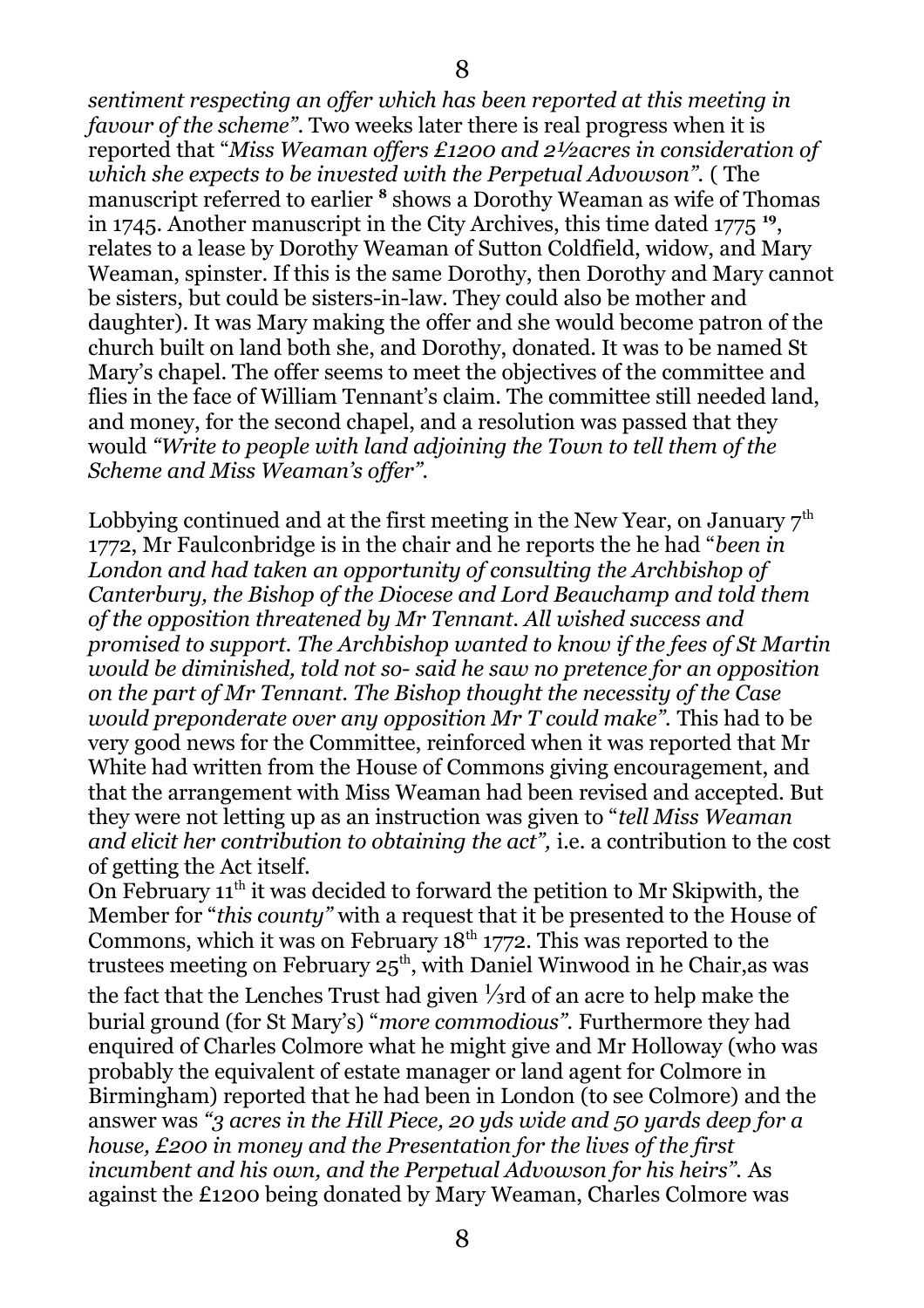offering to the committee £200 and the right of presentation to the bishop of an incumbent they would select. This right would last for Colmore's lifetime, during which he would retain the advowson, i.e. remain patron, which he would succeed to after the consecration. (The arrangement guaranteed a perpetual curacy for the first incumbent.) Thus both Mary Weaman and Charles Colmore would be retaining the perpetual advowson. Although there was just £200 in money, the committee resolved to accept Colmore's offer for the second chapel. They set up separate subscription books immediately for the Weaman and Colmore chapels, and ruled that when the collection of the subscriptions started it was to be in instalments of 25%. Within days it was decided that four of the committee would determine the boundaries for each chapel of ease. Mr Winwood was to join Mr Saul and Mr Kempson and another to stake out the land for both. This is the first reported involvement of Mr Kempson, the land surveyor. They did not yet have the Act, as was clear in the minutes of March 4th when it was resolved that *"£3000 be subscribed to each church before the buildings are begun, if the act be obtained*" and that "*Faulconbridge, Winwood and Meredith were to attend Parliament on the business".*

Of particular interest is the detail of what Colmore proposed giving. He offered £200 in money, compared with £1200 by Mary Weaman, but he was giving the right of presentation to the committee for his lifetime and that of the first incumbent, and he was to remain patron with his heirs succeeding him. Presumably it was thought that this arrangement would equate to the Weaman offer. As explained, it was not illegal to dispose of the right of presentation. The first indication of the magnitude of the sums of money to be raised for building a chapel comes in the figure of £3000 for the amount to be subscribed before building started.

It was time for the committee to lay its plans before the inhabitants, and this happened on March 2<sup>nd</sup> 1772 when a statement appeared in Aris's Gazette. It began with the reasons for the plan:-

*"The great Want of Public Places of Divine worship in this Town, having induced Numbers of the Inhabitants to take into Consideration the Expediency of building one or more additional Churches, several public meetings have been held for that Purpose; when it has been unanimously resolved that at least two additional Churches were wanted for the Accommodation of the Inhabitants, the present not being capable of containing One Tenth Part of those professing the Doctrine of the Church of England: To take off so great a Reproach from Civil Society, and remove even the Appearance of Contempt for Holy Religion it was determined, if possible, to obtain so pious and valuable an acquisition, and to that End*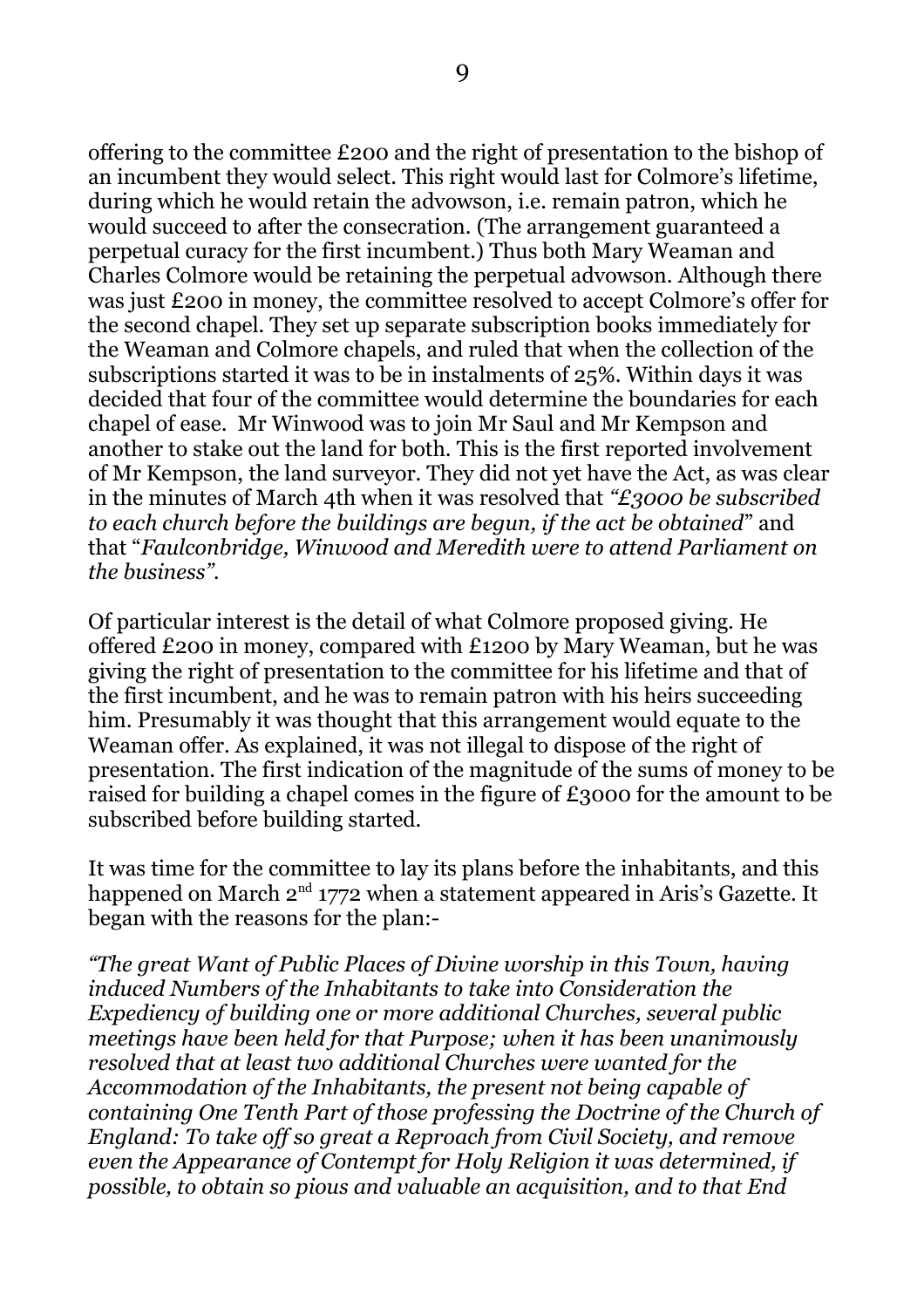*Application was made to the Several Proprietors of Land contiguous to the Town requesting Land for so good a Purpose".*

It was explained that Miss Weaman and Charles Colmore had not only agreed to give the necessary land, but had subscribed liberally towards the cost, although no figures were given. It was intended to build one chapel near to Catherine Street (now Whittall Street) on the Weaman Estate, and the other near New Hall, which was the former home of the Colmore family. Money had to be raised to prepare and submit the application to Parliament, and they had a plan ready to put in the application. The plan proposed, inter alia,

*" That separate Subscriptions be opened to raise Money for building the Churches, with Houses for the Residence of the officiating Clergymen; such Subscriptions to be paid by Four equal instalments, giving six Months' public Notice of the Days of Payment*

*That the Gentlemen in the Neighbourhood and every Subscriber of Twenty Pounds be appointed Trustees for the Conduct and Direction of the Business.*

*That the Salary to each Officiating Clergyman be fixed by Parliament, at not more than Two Hundred Pounds, nor less than One Hundred and Fifty Pounds, per Annum, to arise from the Kneelings.*

 *That the rents of the Kneelings between the two extremes be fixed by the Trustees.*

*That no Diminution be made in the Fees of the Incumbents of St Martin's; on the contrary, that they receive their full fees for all Offices performed at the new Intended Churches.*

 *That certain Districts be marked out for the Officiating Clergymen, to have the cure of Souls, visit the Sick, and do the necessary Duties; but that such Districts be not deemed separate Parishes, or be subject to separate Assessments, but the Buildings to be kept in Repair by the General Levy of the Town*

 *That two Wardens be appointed to each of the Churches, who shall take a proportionable part of the Town in collecting the Levy.*

*That the Pews and Kneelings be disposed of to the Subscribers by Ballot, according to their respective Subscriptions, with such other Clauses and Regulations as are usual, or as Parliament may think proper to adopt.*

*That separate Deeds of Subscription will be handed about, so that every individual will make which Church he chooses the object, no Persuasions being intended to be used; but they hope, and have no Doubt, that the Necessity of the Case will plead for itself, and that every Individual will cheerfully contribute his Quota, influenced only by a Desire to promote so pious and necessary a Work".*

The proposed ground rules had been set down; there would be separate subscriptions for the two chapels, and the rent from sittings, called kneelings here, not sales of the freehold, would provide the salary of the incumbent,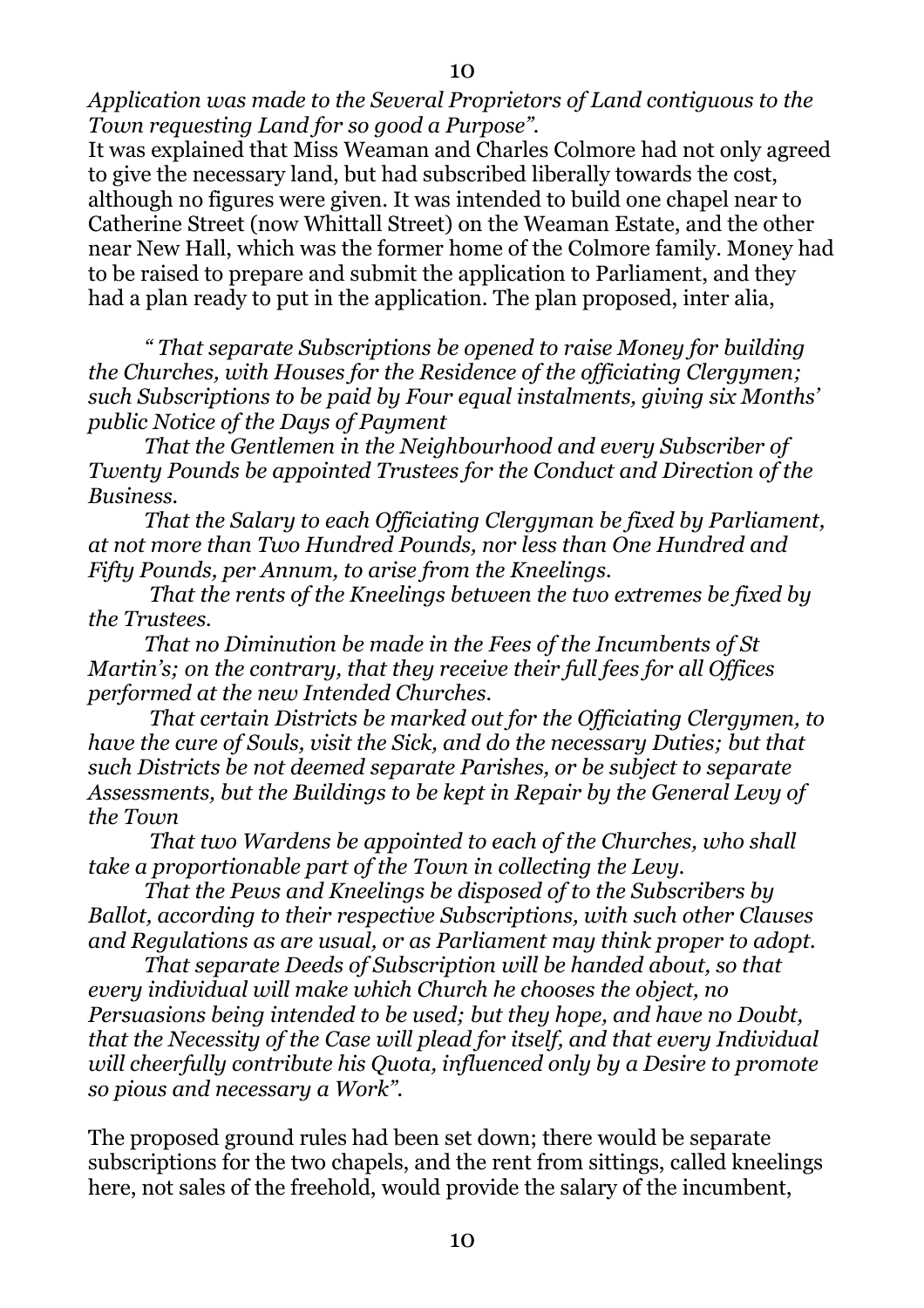with a minimum and maximum set by Parliament. The method of allocating kneelings would be by ballot of the subscribers, according to how much they subscribed. Presumably those who gave most would get more kneelings, probably near the front. Districts would be established for each church and the buildings would be kept in repair by a General Levy in the appropriate District of the town and would be collected by the churchwardens, an enviable arrangement! St Martin's would get the full fees for any office performed in the church, or more accurately, the rector of St Martin's would get the fees, to compensate for any loss of income to him. The committee also seem at pains to point out that they had acted fairly and even-handedly in their approaches to landowners.

The system for raising the money was that subscription books would be placed in various places in the Town, and if you were interested in donating you wrote your name in it with the amount you were proposing to give. It was said to be a binding obligation. In time a notice would appear in the newspaper and elsewhere informing people that the first call was being made, and 25% of the amount to be subscribed was then due in six months time. Eventually a second call would be made with another six months notice and so on, an arrangement that could be attractive today.

The bill had been presented to the House of Commons by Mr Skipwith on February 18th 1772 and according to Langford **<sup>14</sup>**, Aris's Gazette reported on March 30th that "*Last Tuesday a Bill was ordered to be brought into Parliament for one or more Churches in this Town*". On May 18<sup>th</sup> the Gazette was able to state that "*On Friday last the Committee of the House of Commons went through the Bill for the Building of two Churches in the Town. Mr Tenant has given up opposition upon Consideration of the Town's not opposing a Bill which he intends petitioning Parliament for next sessions, in order to make St Bartholomew's Chapel a Parish Church".*

Mr Tennant had lost his claim for the patronage of the new chapels, but he still intended petitioning for an act to make to make St Bartholomew's a parish church. According to Langford, the Gazette reported that "On *May 22nd the bill was read a second time in the House of Lords, through which it passed in the same month and received the royal assent".* To date, the best estimate of the date of the Act is from this statement, viz., between May 22<sup>nd</sup> and May  $31^{st}$ . It was on October 15th 1771 that the first public meeting had been held, and it was on March  $2<sup>nd</sup> 1772$  that the statement to the public had been made and subscriptions asked for to send a bill to Parliament. Just under three months later the Act **<sup>20</sup>** had been passed, some seven months from the meeting at the Old Cross. The last minuted meeting of the committee was on March  $13<sup>th</sup>$ , still at the Chamber of the Old Cross. They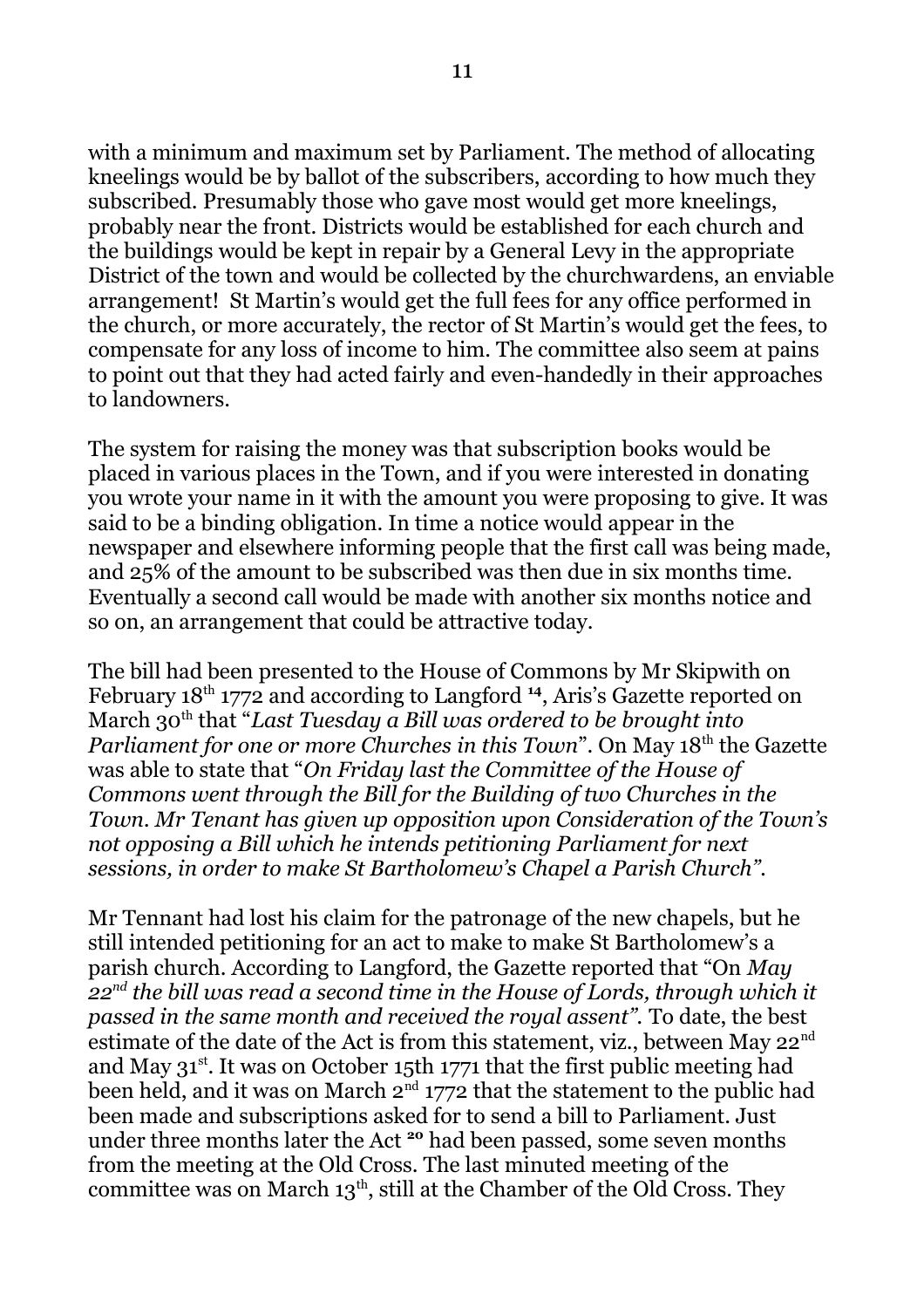passed a resolution "*That as soon as the Bill is settled by Counsel and printed a printed copy be obtained and sent down for the approbation of the Gentlemen in the Town*". They also agreed to adjourn, without a date being set, to the Swan Inn, but this time certain of them would be meeting as trustees of the Act.

#### <span id="page-11-0"></span>**The Act of 1772**

The Act reveals that Dorothy and Mary Weaman had to combine not only with the Lench Estate but with sixteen other small landowners to make a piece of land big enough for St Mary's chapel, burial ground and roads. The Colmore chapel was named as St Paul's chapel with Charles Colmore providing three acres and a plot 12 yards wide, rather than the 20 yards of the earlier statement, by 50 yards deep for the residence of the minister and other land for roads. In addition, Mary Weaman would subscribe £1200 and Charles Colmore £1000,(there is no mention at all of £200) and all on condition that "*they and their heirs for ever shall be invested with the right of nomination and presentation of the respective ministers*" (with no mention of Colmore donating the right of presentation). All of this had the consent of Brownlow, the Lord Bishop of the Diocese, William Tennant Esq., the patron of the parish church of St Martin, and William Chase, the rector of St Martin's. The Committee ought to have been pleased to see the consent of Mr Tennant. The three acres of Colmore land was from "*the said land called Harpur's Hills*", subsequently known as Harper's Hill and mentioned on maps until quite recently. The Act also laid down that there should be "*a road way or street 20 yards wide to the new laid out street, Great Charles Street, in a straight line".* This was at first known as Church Street, being an extension of the Church Street off Colmore Row. A plan of Birmingham dated 1825 **<sup>21</sup>**shows that it had become Ludgate Hill.

There is no talk of kneelings in the Act, or of sittings, but of pews. The pews were vested in the minister and could be rented by any person who was an inhabitant of Birmingham. The pews were to be numbered and the renters were to hold the pews "*without molestation"* and they were forbidden to re-let them for larger sums. The rent per pew per annum was to be settled at a general meeting of the trustees to be held for that purpose within one month after the consecration. Thereafter it could be altered every three years. The total rent from all the pews was to provide income for the minister and was to be a maximum of £200 per annum and a minimum of £165 (This had been raised from £150). Out of the rental income the minister was to pay the officiating Clerk £15 per annum. If the £200 was exceeded the Bishop could fine the minister  $E_5$ . Those contributing most had priority in the allocation of pews, the allocations being determined by ballot. Thereafter their rights could be passed on to their heirs and assigns. If the rent was unpaid for two months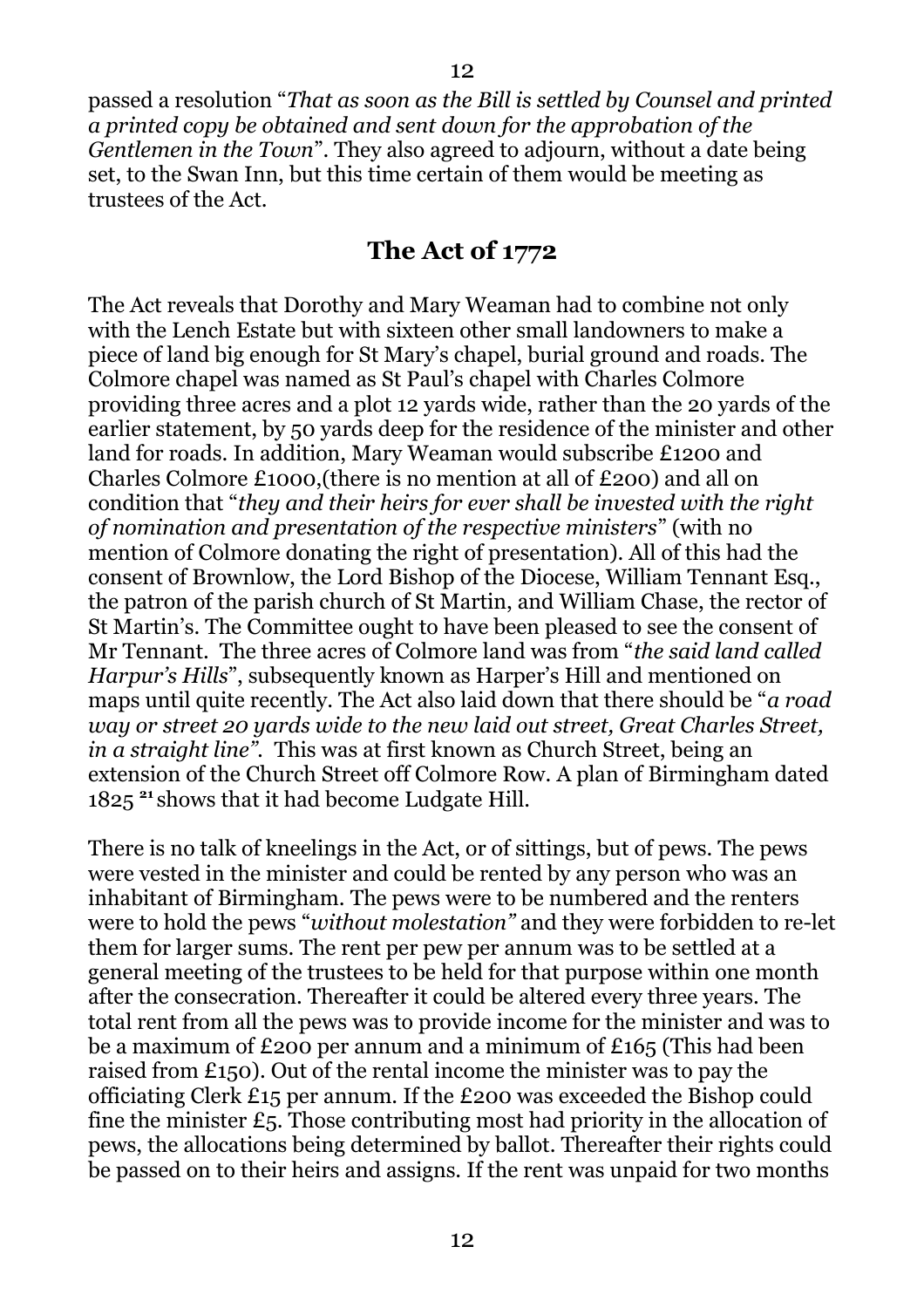the rights were lost and the holder could be sued. Similarly, anyone who did not pay the amount they had subscribed, i.e. had promised, could be fined.

A number of trustees were named in the Act. The Bishop of Lichfield and Coventry was the principal trustee, the Town being part of this diocese at the time. There are then the Earls, headed by the Earl of Dartmouth, previously referred to, two Lords, seven Knights, some of them local landowners, including Sir Charles Holte, Sir Thomas Gooch and Sir William Bagot and a number of gentlemen. Perhaps the presence of the nobility as trustees was required by the Church and by the necessity of getting the Bill through the House of Lords, for there is no evidence that they played any further part in the building of the chapels. In addition, *"all and every other person and persons who shall at any time hereafter, subscribe or contribute the sum of £30 or upwards towards building and furnishing the said new intended chapels, or either of them"* would qualify as a trustee*.* One change from the Bill is that the qualification of having to subscribe £20 was now raised to £30, and a new clause stated that if the number of trustees fell below 20 they could elect anyone who had subscribed at least £10.

 The vaults were vested in the trustees and any nine of them could "*grant sell or dispose of such vaults, as well before as after consecration to such persons who shall be willing to purchase the same for burial places*". Fees for burials in the vaults or chapel yard were double the fees usually paid for burial at the church of St Martin's, out of which the minister had to pay the rector of St Martin's his accustomed fees. Whatever sums of money were raised by the trustees in selling vaults had to be put to the *"ornamenting and beautifying"* of the chapels. The trustees had also to build the two parsonages for the ministers. Some details of services were also determined in the Act, probably standard in the Canons of the Church of England at the time. There was to be a sermon in the morning and evening every Sunday and the Sacrament of the Lord's Supper at Christmas, Easter, Whitsunday, and the  $4<sup>th</sup>$ Sunday in the month, after Divine Service in the morning. The minister had to read prayers on all holy days and every Wednesday and Friday. Every Easter Tuesday the Ministers had to meet with the inhabitants to elect four Church Wardens, (two for each chapel), two proposed by the Ministers and two by the inhabitants. The Churchwardens could not be Quakers.

There is also in the Act a Seven Year rule. It is stipulated that "*if the Chapel shall not be erected or shall be begun to be erected but not sufficiently finished for Divine Service and consecration within the space of seven years from the time of passing this act"* then the trustees, or any nine of them, had to convey back the land to the person entitled to it, sell all materials and pay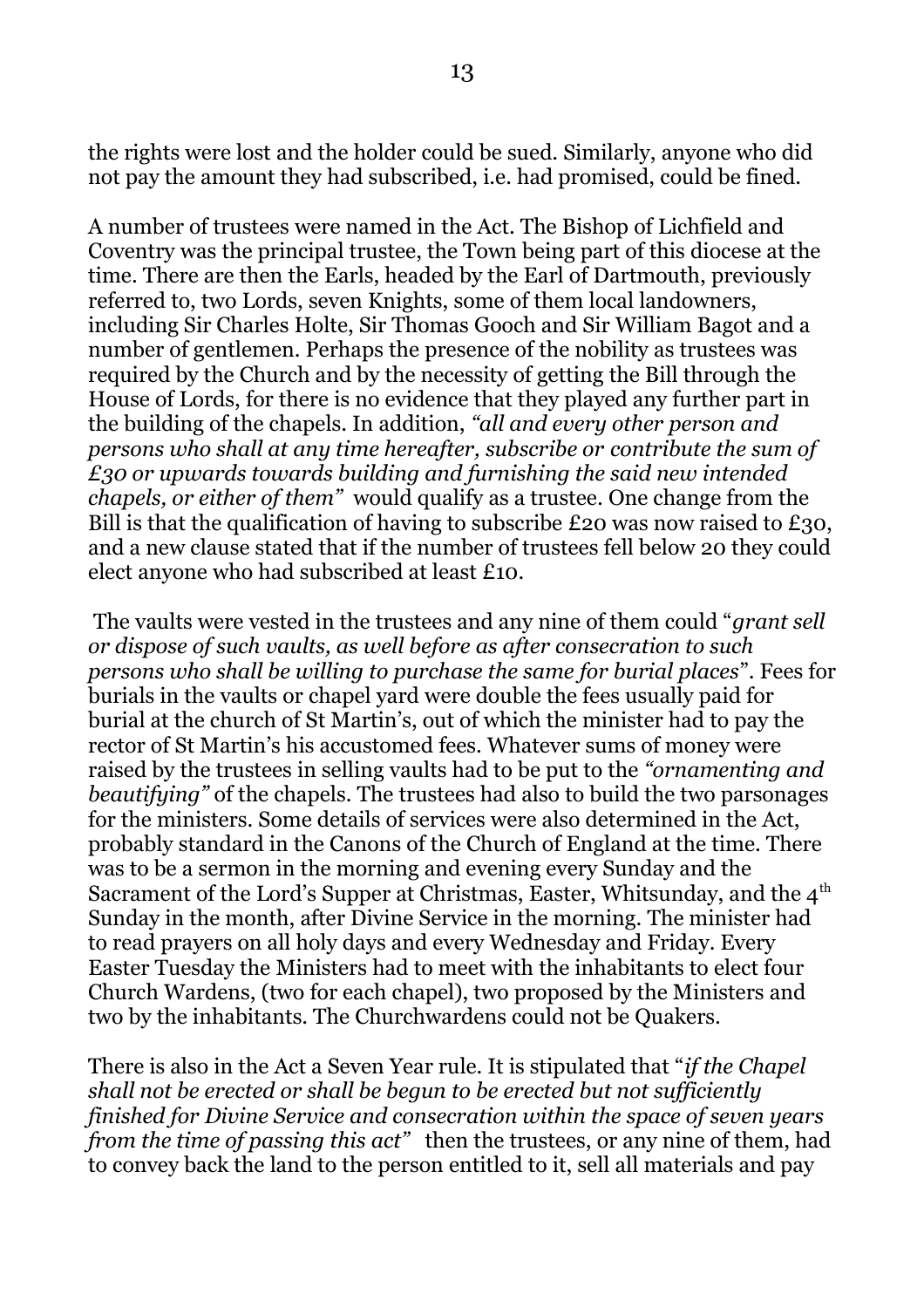14

back Mary Weaman and Charles Colmore or their heirs what they had donated and anything left over could be paid to subscribers pro rata.

The Act is often described in the literature as a private Act brought by Mary Weaman and Charles Colmore. In fact it is a private Act brought, and paid for, by the people of Birmingham.

The trustees were instructed, in the Act, to meet at the Swan Inn on or before June  $30^{th}$  1772.

## <span id="page-13-0"></span>*The building of St Mary's Chapel*

The committee, or rather those of them who had subscribed a minimum of £30, either in total for the two chapels, or for one of them, met on June 30<sup>th</sup> 1772 at the Swan Inn, now as trustees. Their first action was to have the Act read to them. Although everything had gone in their favour there was still some concern about Mr Tennant. There was the possibility that he would apply to Parliament for an Act to make St Bartholomew a distinct parish, rather than the district of a chapel of ease. If it was successful it might affect the district of St Mary's, and they were seeking some way of countering it. In addition the rector of St Phillip's had been mentioned as someone whose fees may be affected, so there was work to do with the bishop and the two rectors to resolve this issue. Meanwhile Mr Meredith was to write, probably as a matter of courtesy, to the various noblemen and gentlemen who had been appointed trustees requesting the honour of their attendance. Taylor and Lloyds, the first bank in Birmingham, was appointed treasurer to the trustees.

At this stage there are changes in the names of the prominent characters. Daniel Winwood had chaired a number of committee meetings but John Turner, ( a street commissioner, who was also active at St Martin's) generally takes the chair for this period. A John Turner has been identified as a partner with Samuel Hammond and John Dickinson in a firm of buttonmakers in Birmingham in the late  $18<sup>th</sup>$  century, which eventually became Hammond Turner. (Samuel Hammond, describing himself as a buttonmaker, became a trustee for the building of St Paul's) John Cottrell, (who had served as a highways supervisor) a plater, became the collector of the subscriptions. By the end of July the trustees decided to move on the building of St Mary's chapel, so it must be assumed that they had subscriptions of at least £3000 for that chapel so far. As usual, the public were informed through the Gazette. On August  $2^{nd}$  there appeared:-

*"All and every person and persons who hath or have subscribed any Sum or Sums of Money towards erecting, finishing, and completing one of the said Chapels, …..upon the land of Mary Weaman, and in the said Act*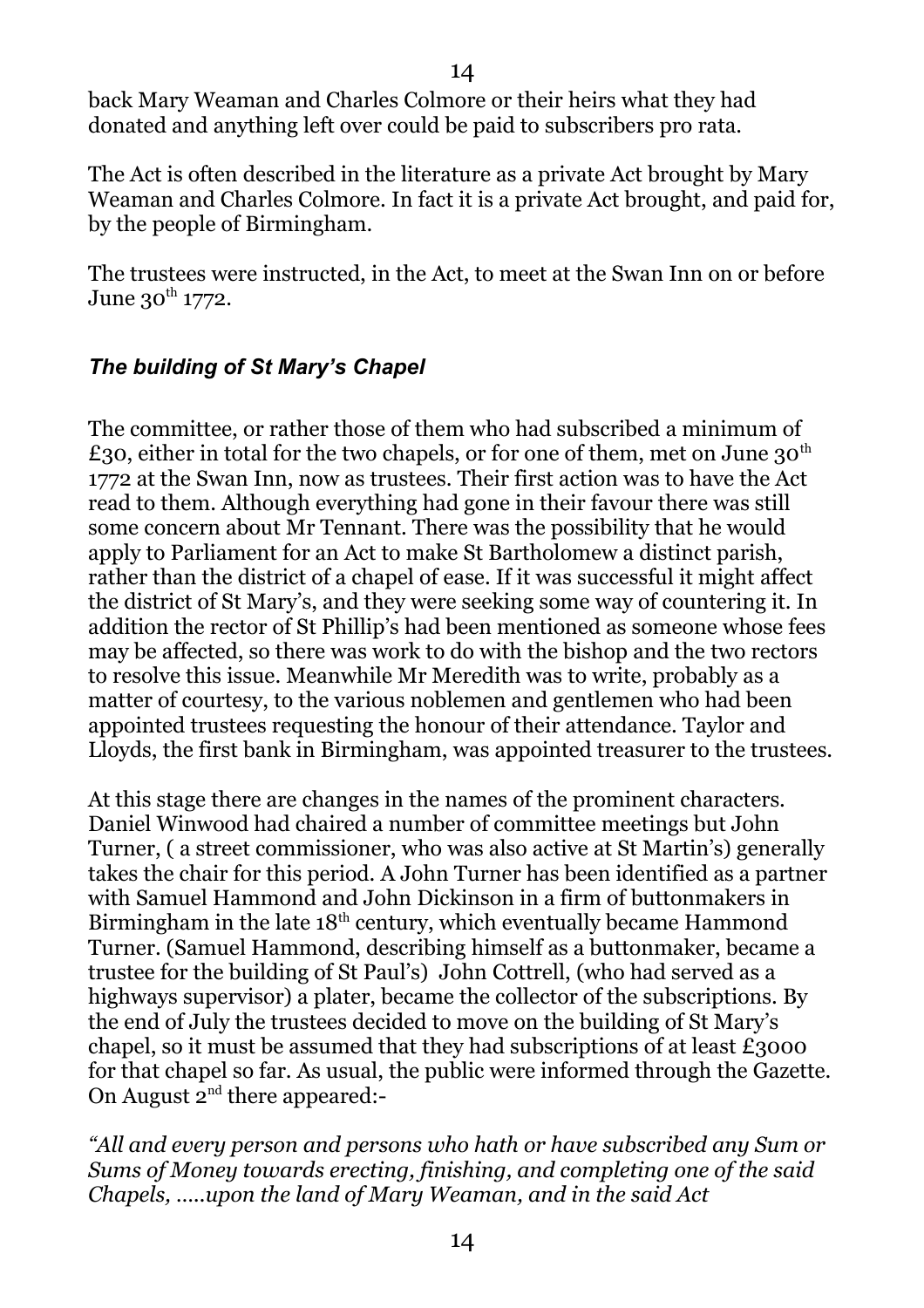*distinguished by the name of the Chapel of St Mary, are required to pay into the Hands of Mr John Cottrell, of Walmer Lane, in Birmingham aforesaid, the Collector appointed by the said Trustees, on or before the second day of February next, after the rate of 25l. Per cent. in respect of all and every their respective Subscriptions. By order of the said Trustees John Meredith, Clerk.*

*N.B.As Great numbers of Persons who have not yet subscribed to this laudable Undertaking, promised they would subscribe a soon as the Act was obtained; the Trustees again take the Liberty to request their Assistance, to which End subscription Books will be left open at S. Aris's, Printer, and Mr Meredith's, Attorney, in Birmingham aforesaid; and it is hoped that the Subscriptions will be so liberal as to enable the Trustees to set about and accomplish both the said chapels with Expedition."*

As the bricks and stone required must have constituted the biggest item of cost they immediately set about trying to reduce it, first by seeing if there was clay on the Weaman land and evidently there was not, and second, by applying to the Committee of the Navigation to bring in the stone, by canal, Toll free. At the fifth meeting of the trustees on November  $4<sup>th</sup>$  they agreed a short specification for the chapel. It was to be "*vaulted round the inside...and to be an octagon…to be gallery'd, covered with slate, and a tower, brick, stone covering, 1000 sittings, 22ins each. Wainscoated with oak, whole estimated at between £3000 and £4000".* There was a strong belief at that time that the octagon shape was better for preaching. A subsequent advertisement invited architects and builders to submit their plans, elevations and estimates in a sealed envelope to John Cottrell. Their requirements for the design had now softened to the point that an octagon, or any other form, would be considered, and the breadth of the seats was now 35 inches, the middle aisle 8 feet wide and the outside aisles 4 feet wide, and there was no mention of the target price.

In February 1773 the trustees met to discuss an octagon plan submitted by Joseph Pickford of Derby, generally regarded as one of Derbyshire's finest architects. He was a friend of John Whitehurst of Derby, a member of the Lunar Society, through whom he became acquainted with a number of midland intellectuals. It is thought that it was through them that he met some of his most important clients. The trustees agreed with Pickford's octagonal design and with his payment plan which was as follows:-*"Mr Joseph Pickford purposes to execute the chapel agreeable to the plan and estimates delivered in and receiving his money in the times and manner as under mentioned viz., £1000 in September next, £1000 in February 1774, £866-16-6 in May'74, and £800 when the work is completed and £400 left in the hands of the trustees for 6 months after the business is done".*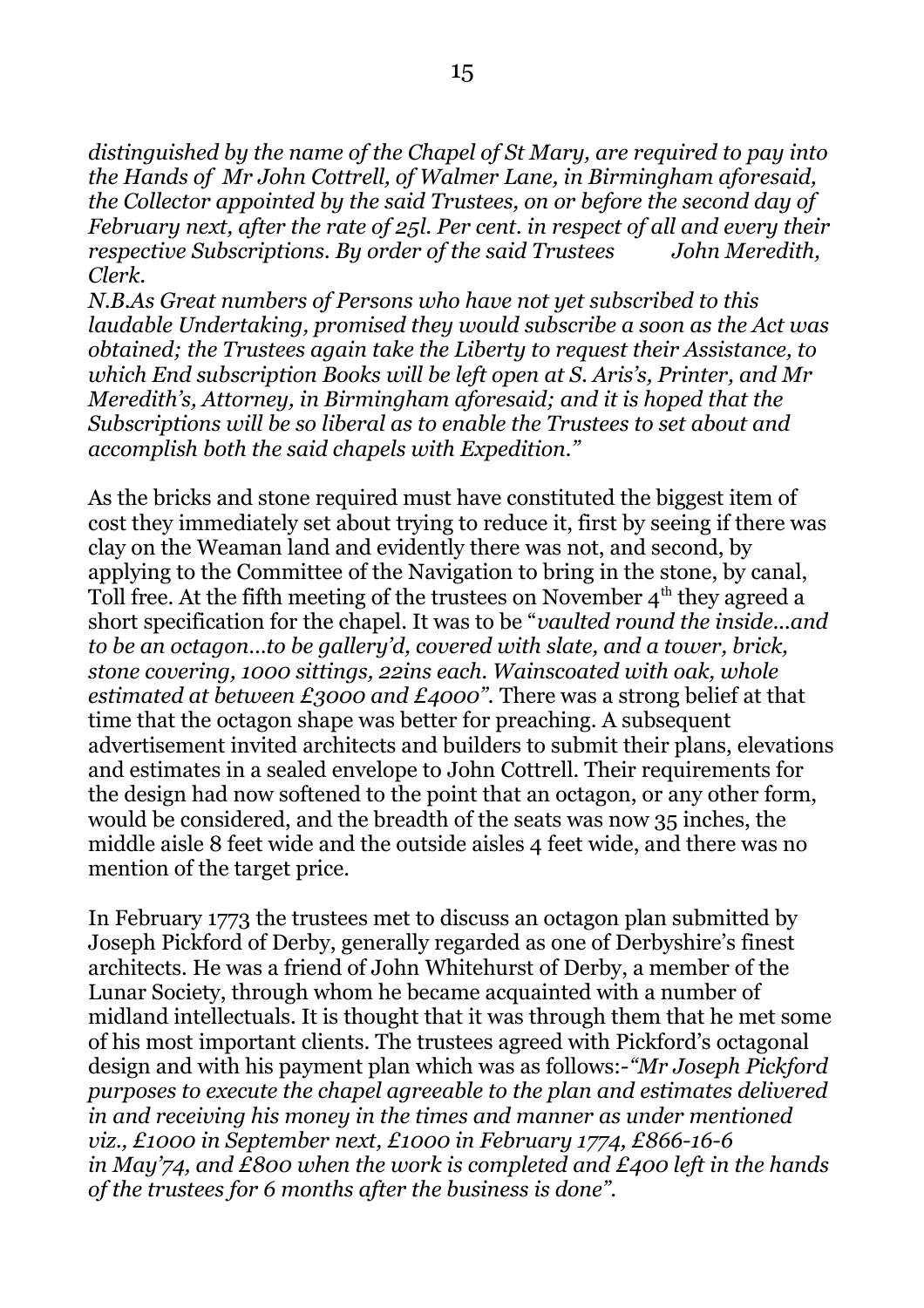Including the contingency of £400, the total at £4066 was just over the top of the range of £3000-£4000 set by the trustees. If they had reached the £3000 necessary before they could start the build, then this total must have been seen as achievable. The trustees put one condition on Pickford, that the trustees would only bind themselves to pay their respective proportions of the money, and not each of them to bind themselves to the total. In effect this would mean that if any trustee defaulted on his share, the remaining trustees would not pick it up. Pickford agreed and the deal was done. The trustees had each subscribed at least £30 to become a trustee, and together would be responsible for the difference between the total amount raised and the total cost, including the cost of the house for the minister, if it were greater.

Henry Kempson had been involved in staking out the churchyard and his calculations were used for the levelling of the ground in the churchyard. On one occasion Pickford's men had been used to raise the ground around the foundation, and in a nice touch the trustees gave the men 5 guineas *"as a treat"*. In another resolution the trustees had agreed "*That a closet be made in the side of the vestry for depositing anything necessary".*

On April 1st 1773 Dorothy Weaman, a contributor of some land, had laid the first brick. In September the trustees decided to have the ceiling"*ornamented"* as designed by Pickford, at a further cost of £150. The price of vaults was set at 12 guineas each and later reduced to £10 and every "*corps"* buried in a vault incurred an additional charge of 2 guineas, over and above the normal fees. By May 1774 the raising of money had become a concern and so Friday May 6th was set as the day when *"four companies*" were to canvas the Town

for new subscriptions. In July the trustees decided that the time was right for consecration, so John Cottrell was to solicit the Revd Parsons, the then rector of St Martin's, to write to the bishop inviting him to consecrate the chapel on August  $24<sup>th</sup>$ , St Bartholomew's day. Money must have been tight as they found it necessary to write to Mary Weaman in a fairly severe tone to remind her that the trustees expected her to pay £300 (probably the last call of 25%) as it became due.

## <span id="page-15-0"></span>*The assigning of sittings and setting of rents*

As the day of consecration approached the minds of the trustees will have been focussed on two important issues, one being the method of assigning sittings and the other being the determination of the rent per sitting. It is worth going into this in some detail as no details exist for St Paul's chapel and it is highly likely that a similar approach was used there. For the sittings the trustees were working to a plan designed by Henry Kempson and they made it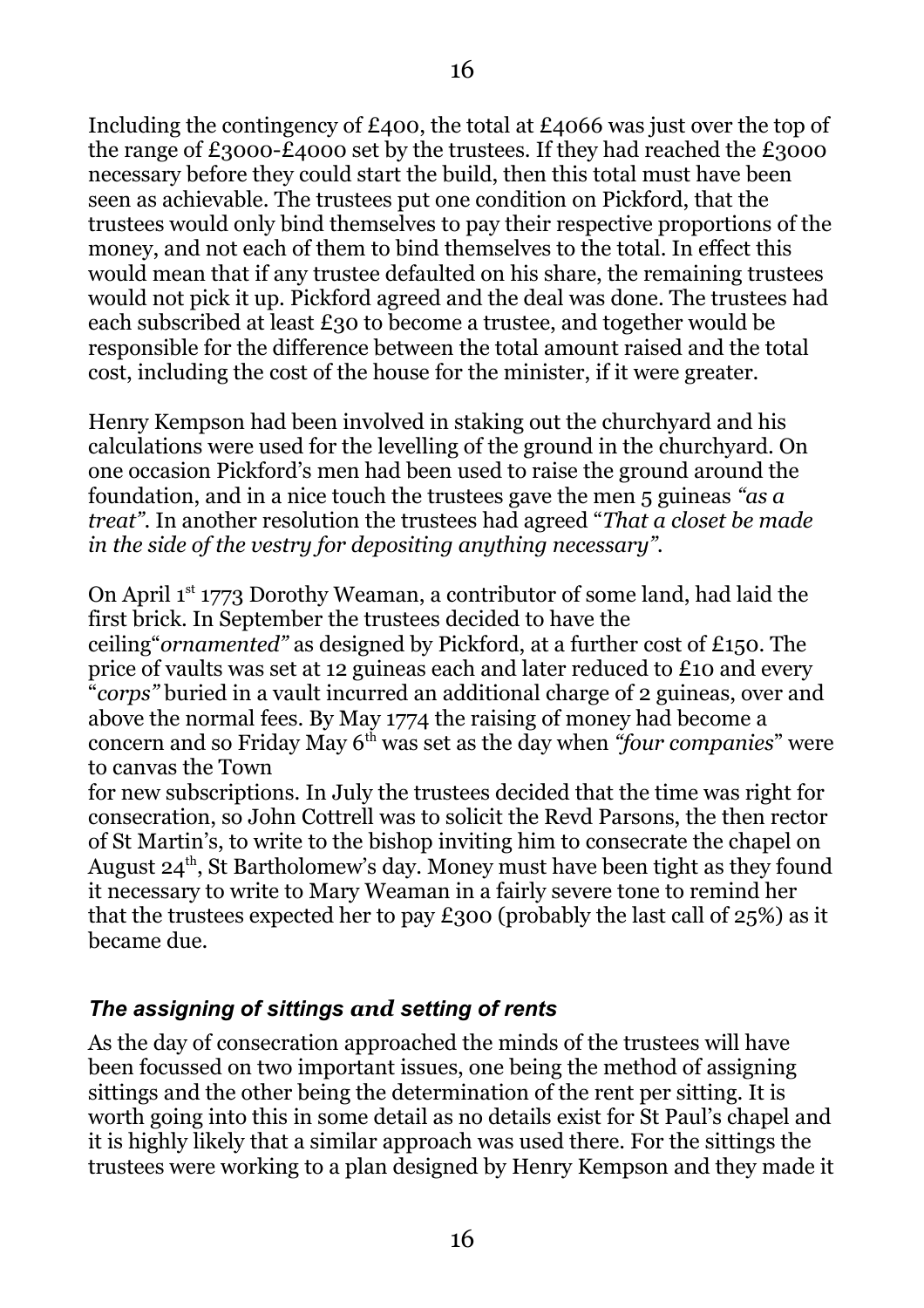quite clear that anyone who had not paid the full amount of their subscription would be excluded from ballots for the sittings. It transpired that a Mrs Elisabeth Walker had made a large donation and so the first decision the trustees made was that Miss Weaman and Mrs Walker would have "*Two double seats on each side of the pulpit"*, then:-

£50 subscribers would have the choice of 8 sittings, or a "*compleat seat where they please*". This suggests a pew was 8 sittings. £42(40gns) a complete seat where they please  $£25$  or upwards  $7$  sittings, followed down by a sliding scale to  $2\frac{1}{2}$ gns to 5gns 1 sitting.

The sittings were to be balloted for over two days, starting with those with 7 sittings, then 6 and so on down to 4 (at10gns) on the first day, and the rest on the second day.

The resolution on these proposals was passed on August 29<sup>th</sup> 1774, five days after the consecration, but they must have been circulated earlier. On the back pages of the Minute Book, which was otherwise only half used, there is "A List of Subscribers taken June  $21^{st}$  1774". It does not give names, but the numbers at different subscription levels, and the allocation of sittings. It is not entirely consistent with the authorised scheme, but a number of interesting facts emerge. The donation of Mrs Elisabeth Walker was an impressive £500 and the double seats that she and Mary Weaman were allocated were 10 sittings each. The list shows that 875 sittings were taken up from subscriptions totalling £4175. From the planned 1010 sittings this left 135 not taken up. Another list, again on the back pages, gives subscriptions, and the names of the subscribers, throughout the rest of June and into August for the remaining sittings. At the basic price of 2½gns per sitting, this would yield some £354, making a grand total of about £4530. Some of the subscribers were to make their second, and in one case a third subscription. One notable name on the list, making his second subscription, is Doctor Small, a close friend of Matthew Boulton and member of the Lunar Society, who died some six months later in February 1775. If Miss Weaman and Mrs Walker are excluded, the pattern of individual subscriptions is not dissimilar to the first list of subscribers to the proposed General Hospital in 1765, where Bunce **<sup>22</sup>** reported that there was no single donation larger than 50 gns and only three between 30 gns and 10 gns.

There was an interesting reaction to the sittings scheme in that some people started joining up their subscriptions. Looking at the possibilities in doubling up, the £10-£15 band looks particularly attractive. For example two subscribers of 11gns each, with 4 sittings each could make up a pew of 8 sittings at a cost of 22gns, whereas it needed 40 gns to get a pew directly.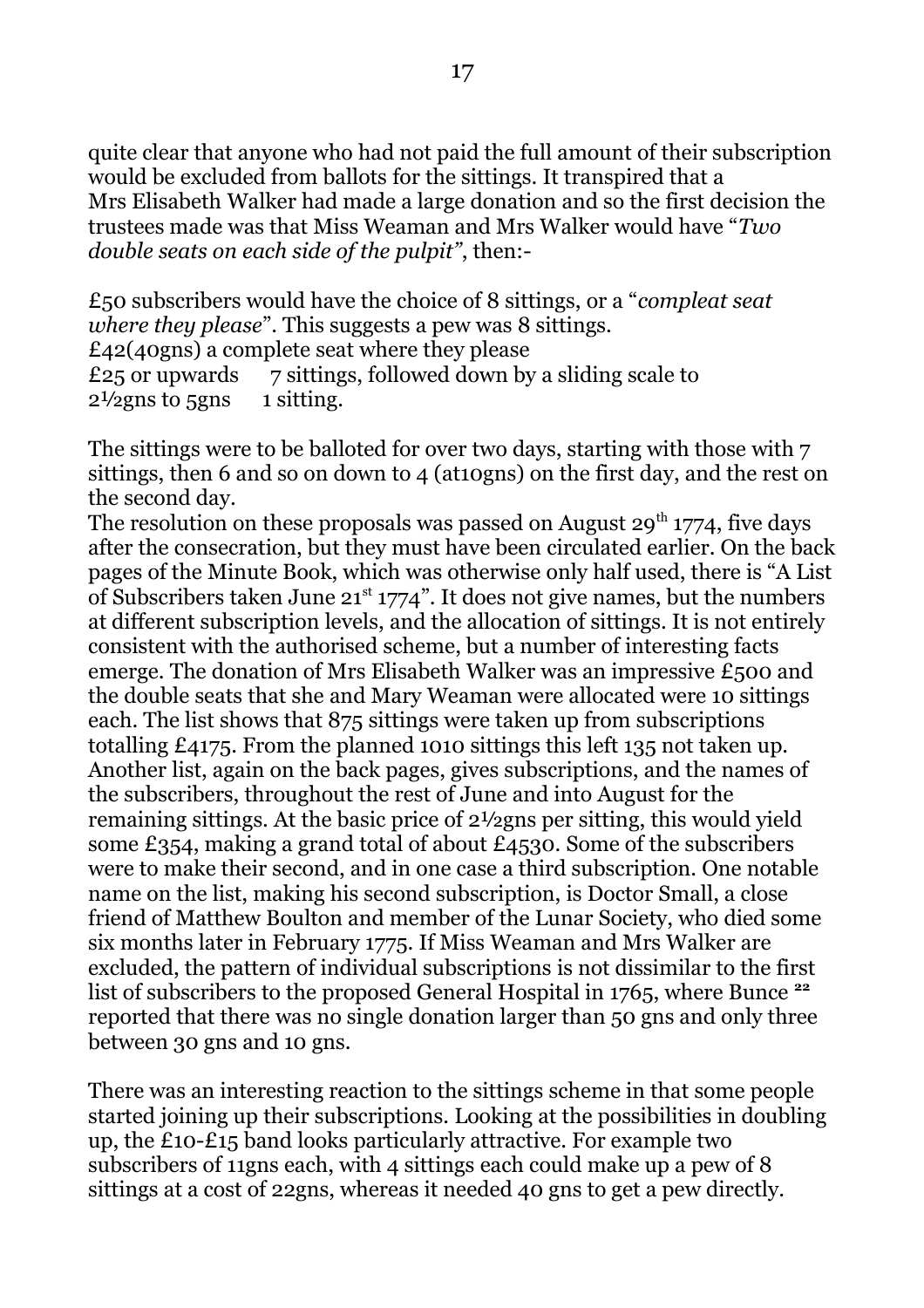Furthermore it would put them at the top of the ballot. The trustees reacted quickly and passed two resolutions, viz., *"That no subscribers shall join their subscriptions together without an advancement" and "That any two subscribers of 11 guineas each shall subscribe 4 guineas more if they join".* There were just two subscribers at 11gns.

The trustees then had to determine the rents of the sittings. They would need to split the sittings up into areas of different worth, and then assign the annual rent to these areas so that the total amount raised got as close as possible to the maximum allowed in the Act as income for the minister viz., £200 per annum. With around 1000 sittings this would mean an average rent of 4s per annum, so the "better" seats would have to be a bit more, and others less. Two plans were proposed, one by Henry Kempson, whose scheme was used for the sittings, would raise £199-10s from the 1052 sittings, and another, by Elias Wallin, a bucklemaker of 9 New Hall Street, would raise £193-17s. It was resolved by all at the same meeting on August 29<sup>th</sup>, except Mr Westley, a plumber and glazier of 114 Snow Hill, and Mr Simcox, a bucklemaker in Livery Street, that the Wallin plan should be adopted. Under this the cost per sitting per annum varied between 2s/6d and 4s/6d. As an example the front row of the gallery was 4s/6d per sitting, the second row 3s/6d and the third row 3s/0d. It must have taken quite an effort to work out the detail, and get so close to the maximum.

There have been many references in the literature to the purchase of the freehold of the pews, particularly at St Paul's chapel. As an example, in the book on Matthew Boulton published in association with the 2009 Exhibition **<sup>23</sup>**, there is mention of Boulton and his attendance at St Paul's church and that "*The freehold to his pew would have cost him £5".* We know that although trustees could have subscribed to either chapel or both, there is some continuity across the two chapels, and that Henry Kempson was very involved in the first and deeply involved in the second. There is every reason therefore to suppose that similar systems on sittings and rents would be used in both chapels. To reiterate, the pews and hence all the sittings were vested in the minister. The number of sittings allocated to an individual depended on the amount subscribed, and the money from subscriptions were put towards the cost of the building. Every sitting had an annual rent assigned to it. Any default on payment of the rent led to the loss of the sitting.

The Act makes clear that the sitting rights could be passed on. Indeed, there are in the City Archives two certificates of assignment of a sitting in St Paul's chapel, one for 1791, and one for 1798 **<sup>24</sup>**.The former states that "*Mr Wm Waight his Heirs or Assigns hath a right to the 5th and 6th Sittings in No38 in the West Gallery in this Chapel". The* system is therefore like leasehold, with a rent payable, but without a fixed period. In the same way as there could be a perpetual advowson or a perpetual patronage, the arrangement on the sittings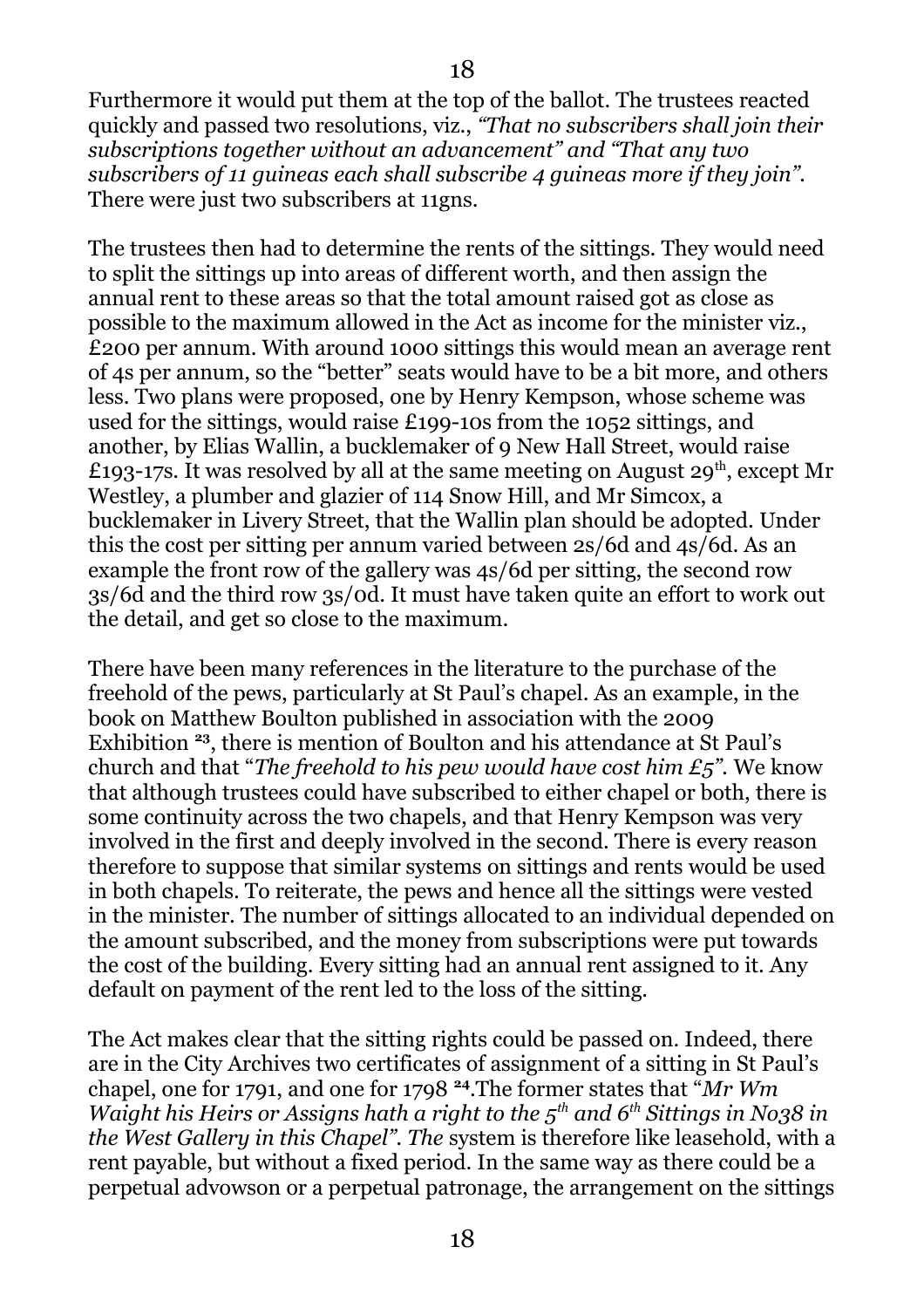could be described as a perpetual leasehold, with the rents administered by the trustees, and eventually, the churchwardens. Matthew Boulton could not have bought the freehold, and judging by St Mary's, a £5 subscription would have got one sitting rather than a pew!

According to the Act the sittings could not be re-let for larger sums than was set for them. Presumably they could be re-let for the same sum. Given the distribution of sittings after balloting, it would not be at all surprising if there were a considerable amount of trading to bring families or friends together, or apart, or to get better sittings. If, for whatever reason, a sitting or sittings became vacant, any intended occupier would presumably have to pay to the trustees the cost of the original subscription.

The Minute Book carries a statement that *"In consideration of the great pain Mr H Kempson has taken to serve this undertaking he shall have a whole seat No 44 on the North Aisle".* The number of people subscribing £30 or more purely to St Mary's, and becoming trustees, is ten. A rather different pattern develops at St Paul's.

#### <span id="page-18-0"></span>*The Music Festival*

St Mary's chapel was consecrated on August  $24<sup>th</sup> 1774$ , but the chapel had not been completed and there was still work to be done and money to be raised. What better way than to hold a Music Festival in September on the pattern of that held in 1768 to raise funds for the General Hospital? The advertising in the weeks before the festival was quite extensive, appearing in the Birmingham and Oxford newspapers every week and also in the St James's paper, the London Evening Post, and Lloyd's Chronicle. It was advertised as raising funds for the completion of St Mary's chapel, and typically the festival started with Handel's Grand Dettingen Te Deum, Jubilate and Coronation Anthem at St Philip's in the morning of the first day and Alexander's Feast at the New Theatre in the evening. The next day it was Judas Maccabeus at St Philip's followed by a Grand Concert at the Theatre in the evening, and on the third morning it was Messiah at St Philip's. On two of the evenings there were Balls which were described in the Gazette as *"uncommonly splendid, and were honoured with the presence of many persons of the first rank and distinction in this Kingdom"*. The trustees decided that the profit from the Balls would go to the General Hospital and it is reported in the Gazette that the musical entertainments would produce about £800 to go to the completion of the chapel.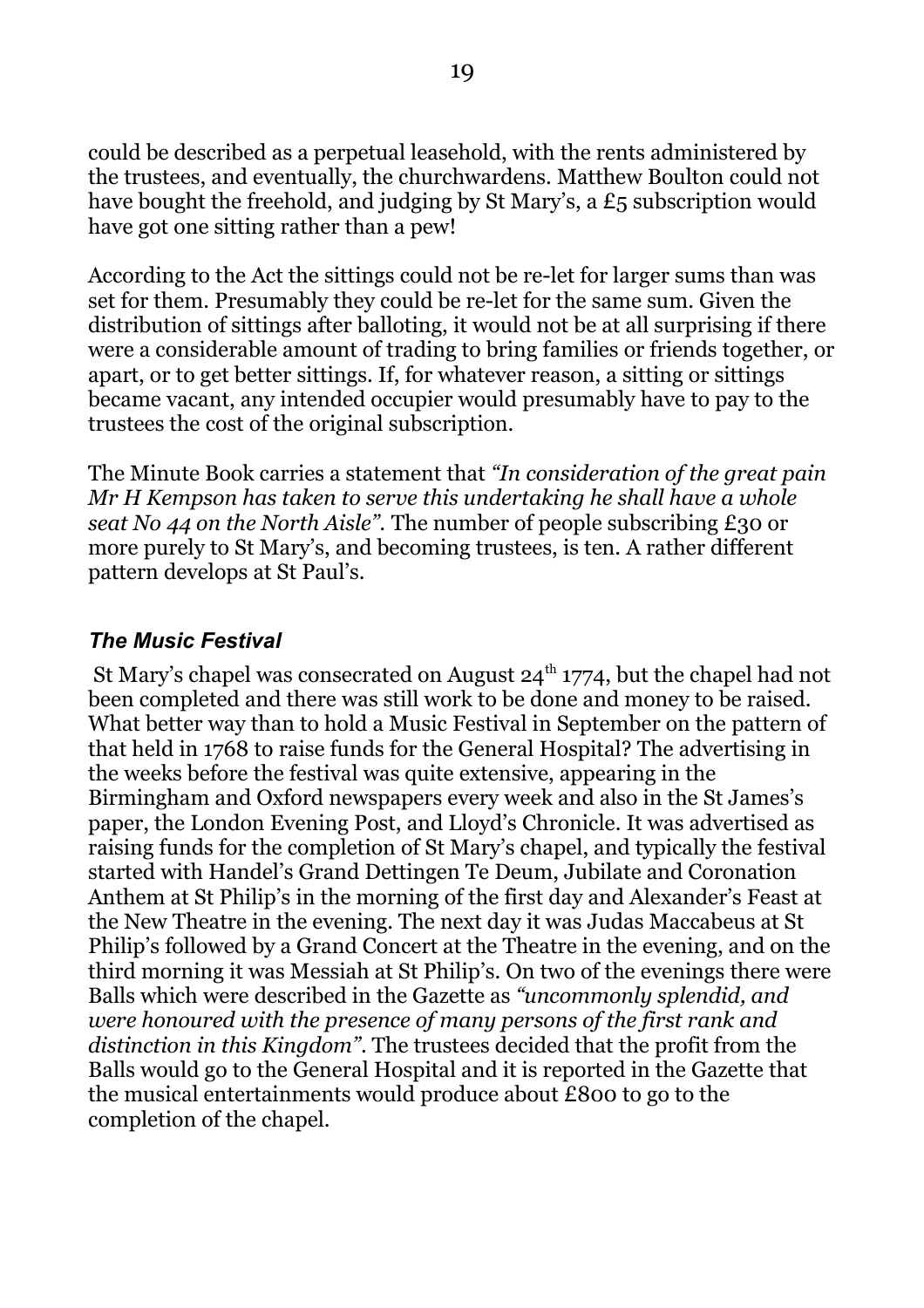## <span id="page-19-0"></span>*An estimate of the expenses and receipts in building St Mary's chapel*

We know from the Minute Book that by the time of the consecration all of the sittings had been subscribed, as described, giving receipts estimated at £4530 The proceeds of the Music Festival at £800 makes it:- $\epsilon$ 5330

| On expenses. Pickford's quotation was:-  | £4066 |
|------------------------------------------|-------|
| Extra ceiling work by Pickford at £150:- | £4216 |

At this stage the surplus would be over £1000.However, at a meeting in October 1774, the trustees learned that after defraying all expenses they had a surplus of £450. A possible explanation for the difference lies in the proceeds of the Music Festival. At another festival for raising funds for St Paul's and the General Hospital in 1778, a similar figure of £800 was reported, but this was for the gross proceeds, the amount net was  $\pounds$ 340. If that applied here the receipts would be £4870. Further receipts could be expected when St Paul's paid their share of the cost of obtaining the Act, put at £138 19s 4d.

Further expenses included the payment of £140 to Thomas Salt for his inspections of the building work, plus the cost of a bell, which was "*not to exceed 12cwt"*, and communion plate from Boulton and Fothergill which was to be ordered immediately and *"not to exceed £60 or thereabouts".*

Summarising, the suggested receipts were about £5000 against expenses of about £4700, some surplus, but probably not enough to pay for the parsonage. To help pay for it, in February 1775 a number of trustees were charged with raising money by selling the vaults, which were vested in the trustees. There is no information on when the parsonage was purchased or what it cost.

The last meeting of this period recorded in the Minute Book was on June  $22^{nd}$ 1779, shortly after the consecration of St Paul's, and was held in the Vestry of St Paul's. This was the  $58<sup>th</sup>$  meeting of the trustees for St Mary's and they discussed raising the rents of 136 sittings from 2s 6d to 2s 7d per annum. The next entries in the Minute book are in 1811 and relate to the repeal of part of the 1772 Act to enable the minister to have a higher income. There is then a further gap until the late 1830s, when some meetings are recorded.

All of the meetings of the original committee had taken place in the Chamber of the Old Cross. The first meeting of the trustees had taken place in The Swan Inn, as determined in the Act. The Swan Inn was near the Old Cross just off the High Street. Further meetings had taken place in a number of hostelries. The Swan in Weaman Street, the Lamp in Bath Street and Mr Dutton's in Weaman Street were all quite close to where St Mary's was to be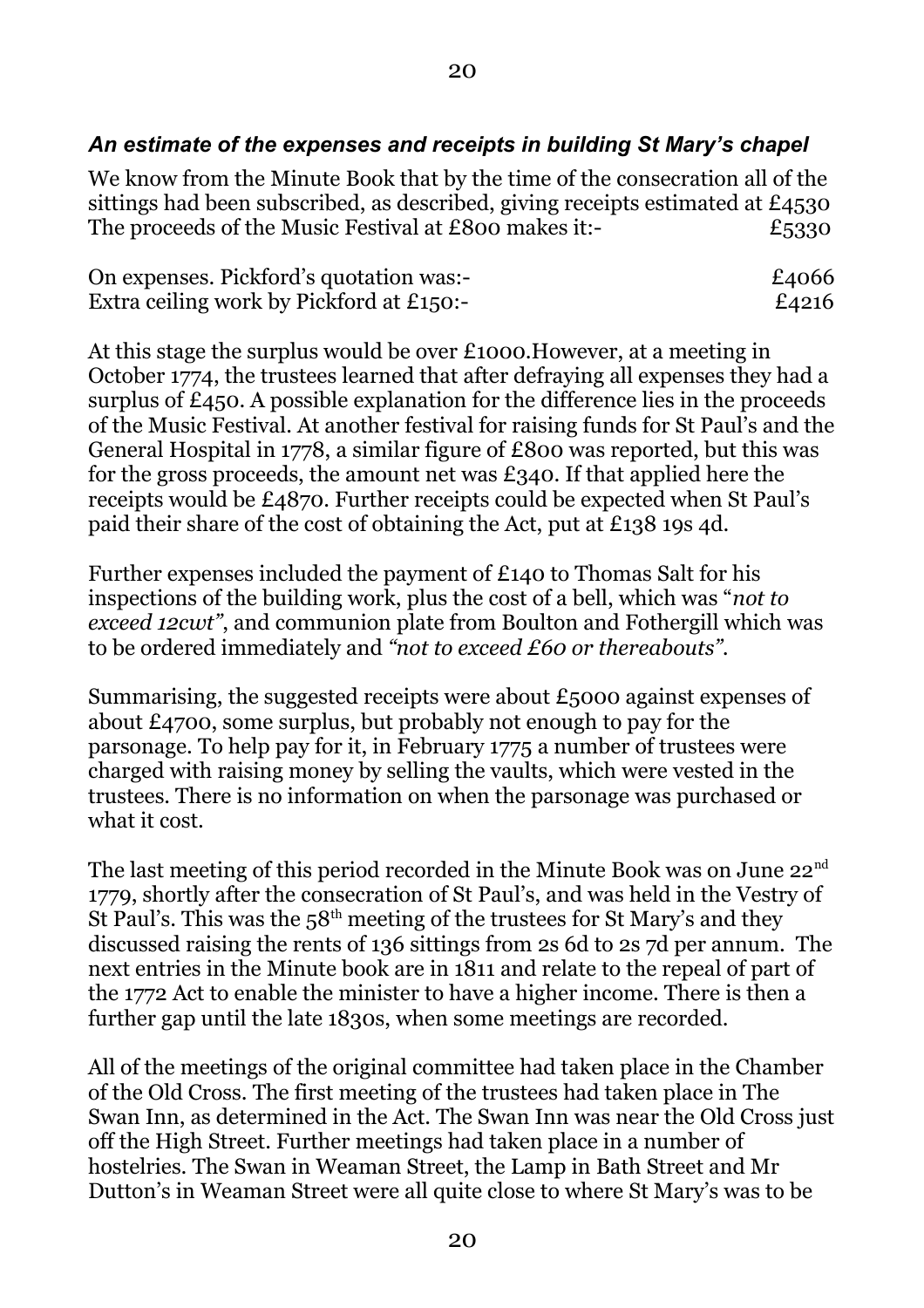built. Other places were the Royal Exchange, the Green Man, the Bird in Hand, the Nag's Head and the Golden Lion.

The chapel and churchyard were bound by Whittall Street and Loveday Street, and by Weaman's Row and St Mary's Row, as shown in John Kempson's map of 1810 **<sup>25</sup>**, and is now the site of the Dental Hospital and the Children's Hospital.

#### <span id="page-20-0"></span>*The collapse of part the gallery of St Mary's chapel*

In 1776 part of the gallery in the chapel collapsed during morning service. There were reports that nobody was hurt but that some ladies lost their handkerchiefs and some gentlemen their hats. However it was a serious matter and it called for a Town meeting of the inhabitants in the chamber over the Old Cross, and was written up in the Town Book. The meeting resolved that "*Mr Wyatt of Burton be applied to make a thorough inspection into the state of the chapel and to recommend what he would do to put into a Good, Firm, Substantial Condition".* Mr Wyatt, a well known architect, was to be used by the trustees of St Paul's. The signatories at this meeting included Henry Kempson, James Kempson, Elias Wallin, John Startin and Thomas Lutwyche. Seemingly there was not much response from Wyatt, as at the next meeting it was resolved "*to fix upon a surveyor to inspect St Mary's chapel*". Mr Eykyn of Wolverhampton was to be asked to do it immediately. Mr Eykyn was also to be used by the trustees of St Paul's. There was no further mention of Eykyn on this matter.

The next stage was to talk to the chapel architect, Joseph Pickford, but there may have been some reluctance on his part, as towards the end of the year a special messenger was to be sent to him to request his presence at a meeting. In early January of 1777 it is resolved that "*Edward Winfield and Henry Kempson be appointed to enter into Arbitration Bonds in behalf of the Town with Mr Joseph Pickford to settle all matters of dispute between the Town and him relating to St Mary's Chapel and a group appointed to fix the Arbitrators and settle things".* Six months were to pass and then we learn that " *Mr Pickford offered £400 in settlement" ,* but they were not ready to settle because they still wanted the views of Samuel Wyatt and Mr Hiorne. This is the first mention of Mr Hiorne. Brothers William and David Hiorne were architects who had had a number of assignments in Birmingham including, it is thought, the design of St Bartholomew's chapel, but David had died in 1758 and William in 1776. Francis Hiorne was the elder son of William and succeeded to his business as an architect and builder. There was to have been a joint report from Wyatt and Hiorne, because we learn that "*the meeting of Messrs Wyatt and Hiorne is very precarious on account of Mr*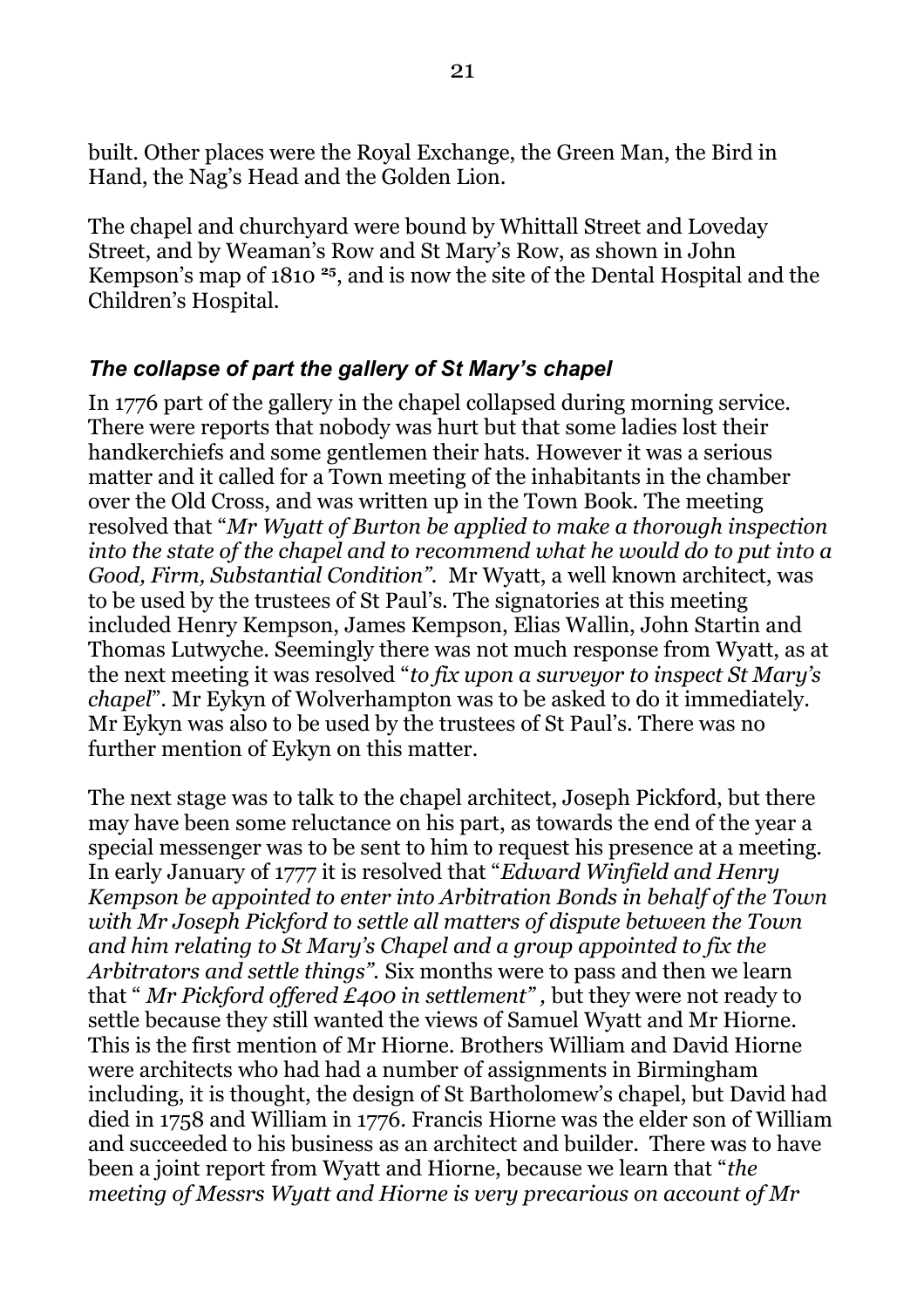*Hiorne being out of the country".* This nicely fits with Francis Hiorne as his record shows that his assignment on the building of St Anne's church in Belfast finished in 1776. Nonetheless they decide to settle. By mid September the £400 is in the hands of the churchwardens of St Martin's and St Phillips and the wardens of St Mary's, and the meeting resolves that Mr Hiorne be asked to survey the chapel. In November the survey arrives and reports that "*The roof is very safe and likely to continue so as long the Timbers are kept dry, and the gallery may be made safe by drawing in timbers and supporting the same with a number of Iron columns".*

The suggestion by Hiorne in 1777 of the use of cast iron columns structurally in this way, albeit on a very small scale, was probably regarded as very innovative at the time. The first major structural use of cast iron was to take place in 1779 with pioneering technology involved in the building of the Iron Bridge in Shropshire. The use of cast iron columns in industrial buildings did not start until the 1790s, to be followed by cast iron beams. The use of cast iron columns in churches has not been researched here, other than noting the claim of St John's church at Hanley that the church, built in 1788, "*is probably one of the world's earliest surviving buildings to be constructed with cast iron*". However, it is also claimed by St George's church in Everton, built in 1814, that it was *"the first church building in the world to be constructed substantially from cast iron".* The use of cast iron columns at St Mary's, and doubtless an understandable sensitivity by the trustees to safety, are likely to have resulted in the use of the four cast iron columns as gallery supports at St Paul's chapel.

Another problem St Mary's seems to have had was in the payments of their sexton. The Town Book records that there was a Vestry meeting at St Martin's church on March  $14<sup>th</sup> 1775$  at which two resolutions were passed. The first was *"That every grave to be dug at St Mary's chapelyard shall be dug at least 6ft deep from the surface of the ground and that the sexton for digging every such grave shall be paid one shilling and six pence and for every grave deeper to be paid at the same rate as in other churchyards already fixed".*  The second resolution was to the effect *"that the sexton be paid for Ringing or Tolling the bell at every funeral for the first hour sixpence and for every hour afterwards one shilling".* It is surprising that this needed the signature of J Parsons, the Rector of St Martin's, and J Riland, the Curate of St Mary's (otherwise known as the minister), Elias Wallin and Thomas Lutwyche, the churchwardens of St Martin's, and others, presumably the wardens of St Mary's and also Daniel Winwood.

## <span id="page-21-0"></span>**The building of St Paul's Chapel**

In the early stages of the Bill, the trustees had enquired of Charles Colmore what he would be prepared to give, and the message back from George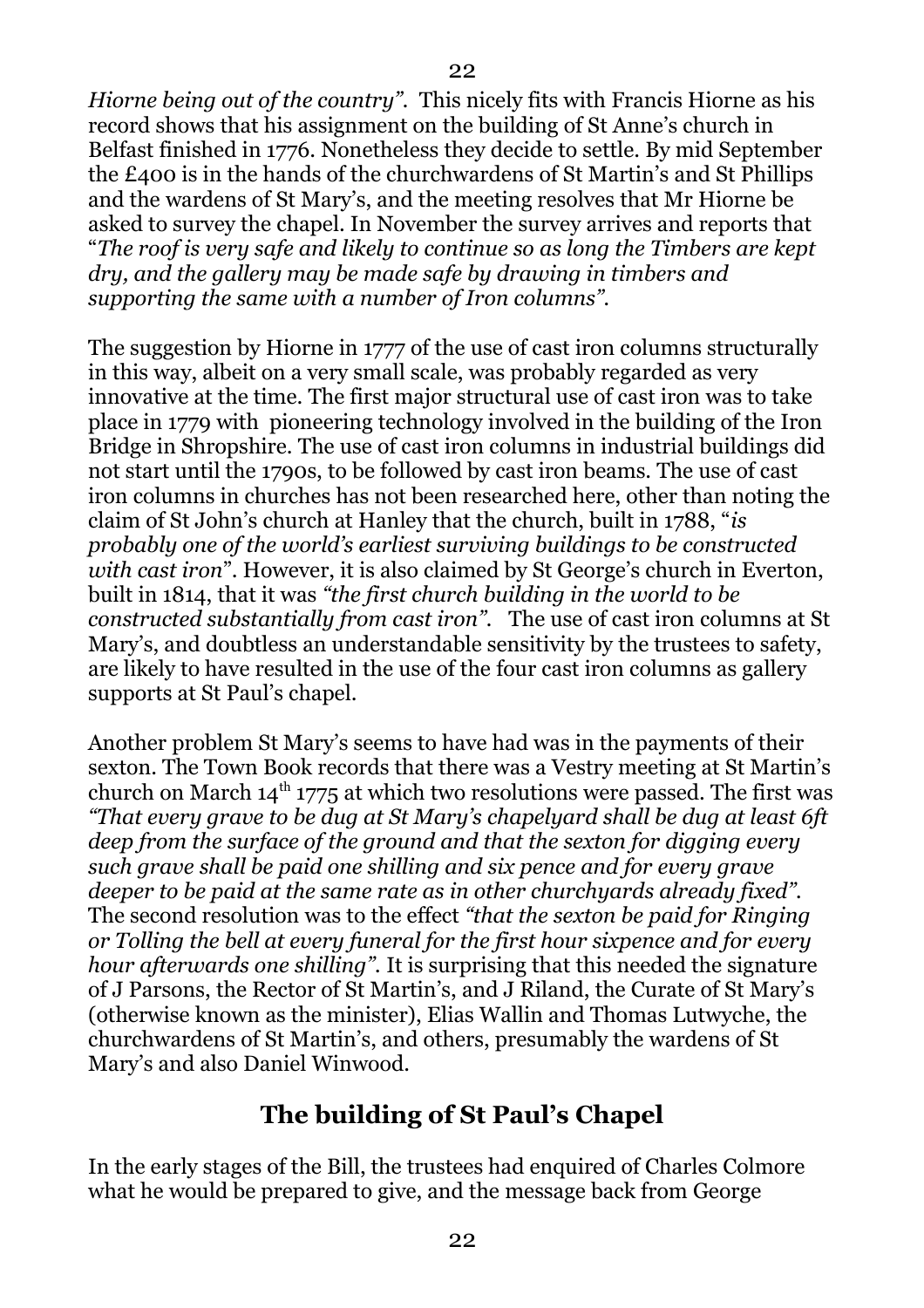Holloway had been the land, £200, and the right of presentation during his lifetime and the life of the first incumbent in return for the perpetual advowson. In the published Act the requirement was rather different, viz., the land and £1000 in return for the perpetual advowson. There was no mention of £200 or of a special arrangement for the right of presentation, so something had happened between the time the committee accepted Colmore's offer and the final drafting of the Act. The Act appeared to deal with Mary Weaman and Charles Colmore in similar fashion, albeit with Mary Weaman donating £1200 to Charles Colmore's £1000. Similarly, there is no mention of the £200 or the right of presentation in the consecration sermon, where it was confirmed that Colmore was to become the patron immediately after consecration. It has been assumed in publications since then that Colmore donated £1000 in money. However, there are manuscripts that throw a light on what actually happened. One such, in the City Archives **<sup>26</sup>** is a deed labelled "*no.270060 Deed of Covenant by the Trustees of St Paul's concerning the nomination of the Minister thereto. Dated 23rd December 1778 88cm x60cm 2 leaves*". The back leaf starts with a reference to the *"parties to the Indenture dated 21st day of November 1777"*and is followed by what is essentially a restatement of the main paragraph in the Act about Mary Weaman and Colmore, what was expected of them and their rights. It is confirmed that immediately after consecration Charles Colmore would be patron, own the advowson, and could nominate and present to the bishop a candidate for minister. However, the document continues:- *"by certain articles of agreement on or about 19th November 1774 between Charles Colmore and Daniel Winwood Toymaker of Birmingham"* and then relates that prior to the passing of the Act when Charles Colmore was consenting to give the land for the chapel, instead of Colmore donating £1000 towards its building, Daniel Winwood agreed with Charles Colmore to pay £800 of the £1000 towards the building in return for the right of presentation and nomination during the life of Charles Colmore. This means that the original proposal of a donation of £200 money and the right of presentation, approved by the committee, had been rejected by the lawmakers, and the £1000 substituted for it. Winwood and Colmore must have known of this before the Act was passed as they made this private agreement before the Act. Colmore had set out ready to donate £200 and the right of presentation and finished donating £200 and effectively selling the right for £800. It is suggested that Colmore had a money limit of £200, and if the deal was to go ahead, Winwood had little option but to agree to find the £800, which was a very large sum. An alternative scenario that Winwood and his fellow trustees were desperate to have a particular person as minister is highly

unlikely as the person they eventually nominated was only 17 at this time! It is surprising that the arrangement reached was not made public, and because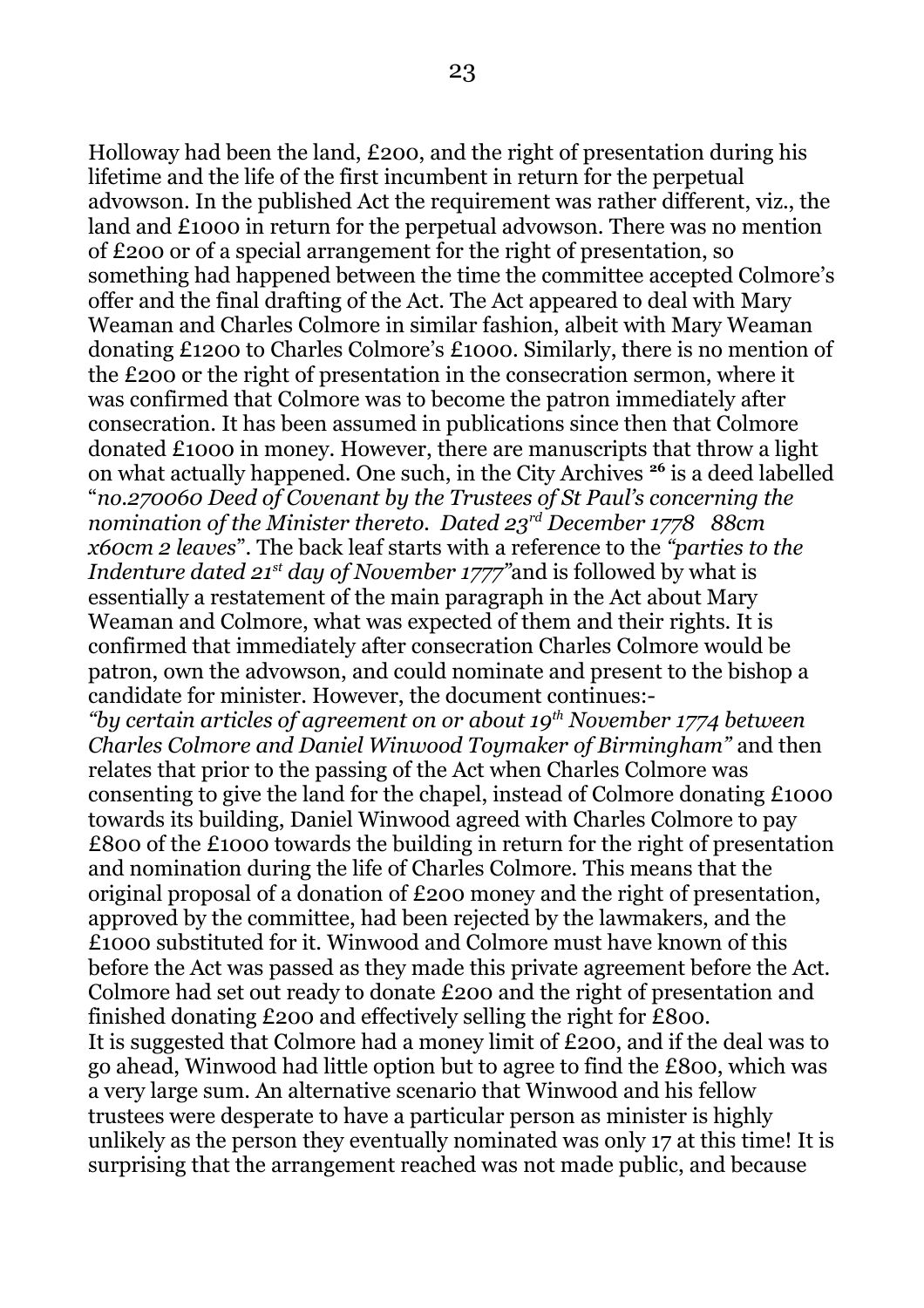£1000 was mentioned in the Act it has been assumed ever since that that was what Colmore donated.

It has to be said that most accounts of the donations of land and money for the building of churches seem to regard them as acts of pure philanthropy, but they are hardly that. The landowners were selling or leasing the land for financial gain, indeed as the Act itself put it "*the building of a chapel upon the land...will increase the value of such of their lands as be adjacent to the intended chapels*". Ettlinger and Holloway<sup>27</sup> reported that in 1821 a Mr Drake commented that Colmore's gift of land "*had not altogether been disinterested piety, since the enhanced rent roll of the estate provided him with a handsome return for his gift*". In the case of St Bartholomew's, John Jennens gave the land and his wife donated £1000, so perhaps this was the "going rate". The likelihood that the Weaman land would increase in value more than the greenfield land around St Paul's and that they would be developed faster may explain why the Act required Mary Weaman to donate £1200 compared with Charles Colmore's £1000.

There were other things agreed at the meeting in November 1774, one of which was that Colmore and Winwood placed a maximum figure of £8000 on the amount of money to be raised, which suggests that Winwood was optimistic about raising the money, but is very surprising as he is likely to have known about the costs and the fundraising at St Mary's. They also determined that the minister's house should cost not less than £400 and not more than £500 and it had to be built within three years of the consecration of St Paul's chapel. Until it was built the minister would be paid "*an annuity or yearly sum of twenty pounds by two equal half yearly payments".*

It becomes clear in the document that the way Daniel Winwood copes with the requirement of £800 is to involve the trustees in an indenture, not the honorary trustees but the people who had paid £30 or more. They were to pay the £800,which, together with the money subscribed would see to the erection of the church and the building of the house for the minister, paying any shortfall in such "*shares and proportions*" as Daniel Winwood and his fellow trustees determined. They committed themselves to this in the indenture dated November  $21^{st}$  1777. There were 31 trustees who signed and sealed the indenture.

#### <span id="page-23-0"></span>*The action begins*

As St Mary's had been consecrated in August 1774 it is understandable that Colmore and Winwood met again in November 1774 to confirm the understanding they had reached in their meeting before the passing of the Act. The trustees would have checked the subscription books for St Paul's, but evidently not enough was subscribed to get them going. The big difference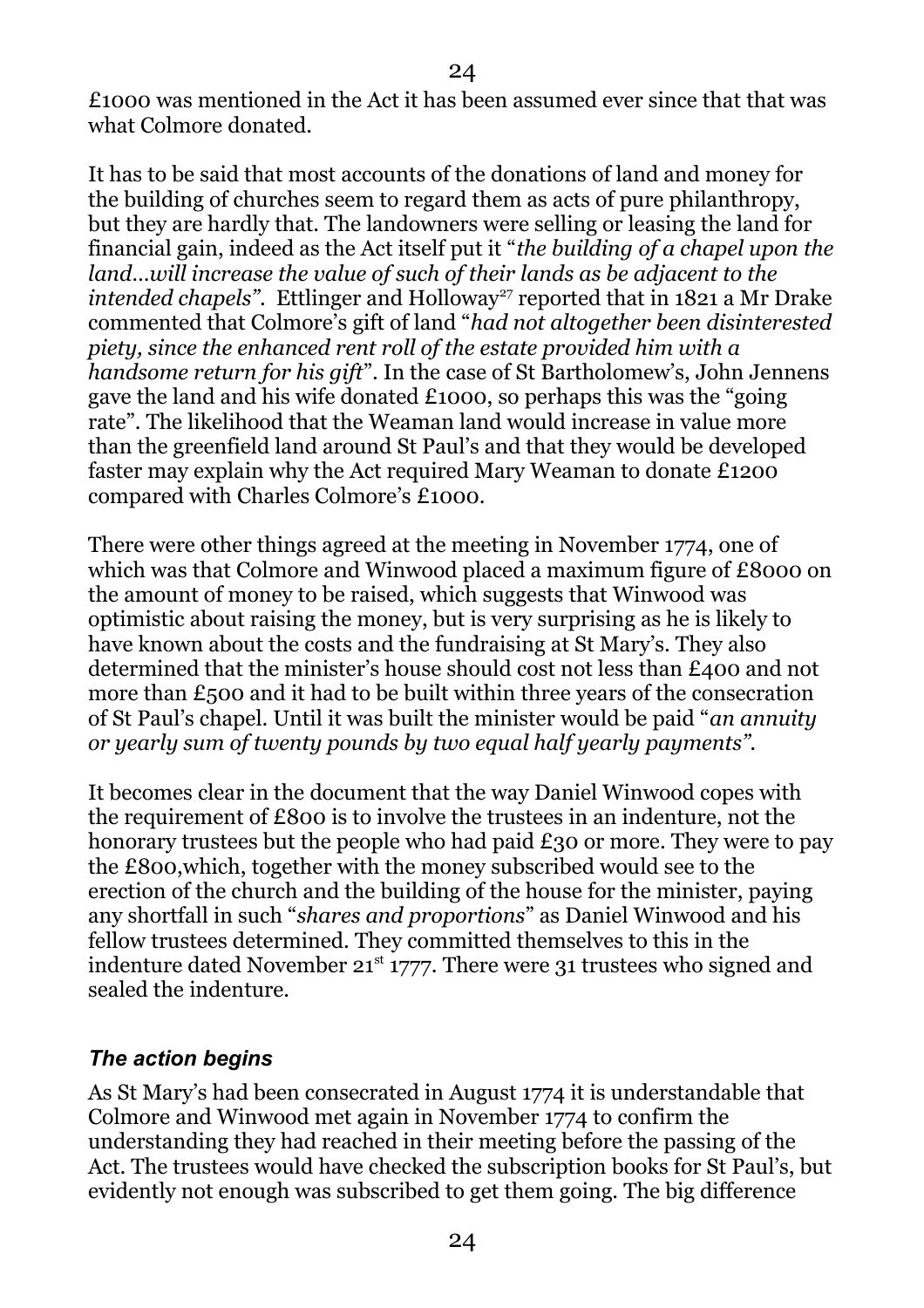between St Mary's and St Paul's was that St Mary's had £1700 in two large donations; St Paul's had £200 in one donation. It has been asserted that Matthew Boulton subscribed £600 in 1776 for a Chapel in Soho. Ettlinger and Holloway **<sup>27</sup>** wrote that as there was no chapel in Soho, he must have meant St Paul's. However, at a conference on Boulton at Birmingham University in 2009 it was disclosed that Boulton did indeed have ideas about a chapel at Soho and promised a contribution of £600 for it, but soon after changed his mind and dropped the whole idea, this, apparently, being typical Boulton behaviour.

There are no reports in the press of anything happening in the remainder of 1774, nor through the whole of 1775. It was on March 18<sup>th</sup> 1776 that an announcement was made in the Gazette by George Holloway on behalf of the trustees:-

*"Birmingham March 14th 1776 RELIGION—At a meeting held this day, of the Trustees appointed by Act of Parliament, for Building two Chapels in this Town, it was resolved to begin St Paul's, as soon as a sufficient Sum shall be subscribed for that Purpose; and they intend waiting on the Public to solicit their generous Contributions for so necessary an undertaking. George Holloway.*

*N.B. Subscription Books are also left with Pearson and Rollason, Printers of this Paper".*

It was almost four years since the Act was passed and yet, if they were following the earlier resolution, £3000 had not been subscribed. With only three years left on the seven years rule the trustees must have been feeling anxious.

For the next important development we are indebted to Henry Kempson, who, as mentioned earlier, kept a small notebook headed "*Memorandums relative to St Paul's Chapel"*, which is held in the City Archives. **<sup>12</sup>** It measures some 6¼" x 4" and Kempson has written on 63 pages. The notebook is best known for the reasons and excuses subscribers used for not paying up when it came to the first call, but there is much more to it than that. Kempson records the comments of the two architects who viewed the model of the proposed chapel. He lists his cash deposits from his collection, withdrawals of cash from the bank and payments for goods and services up to May 1778, and some subscriptions. He bought another book the same size as his memorandum book to record the detail of his collections, but this has not come to light. Kempson was a surveyor, and a trustee of St Mary's, for whom he did much, as has been explained. He was appointed secretary of St Paul's trustees, for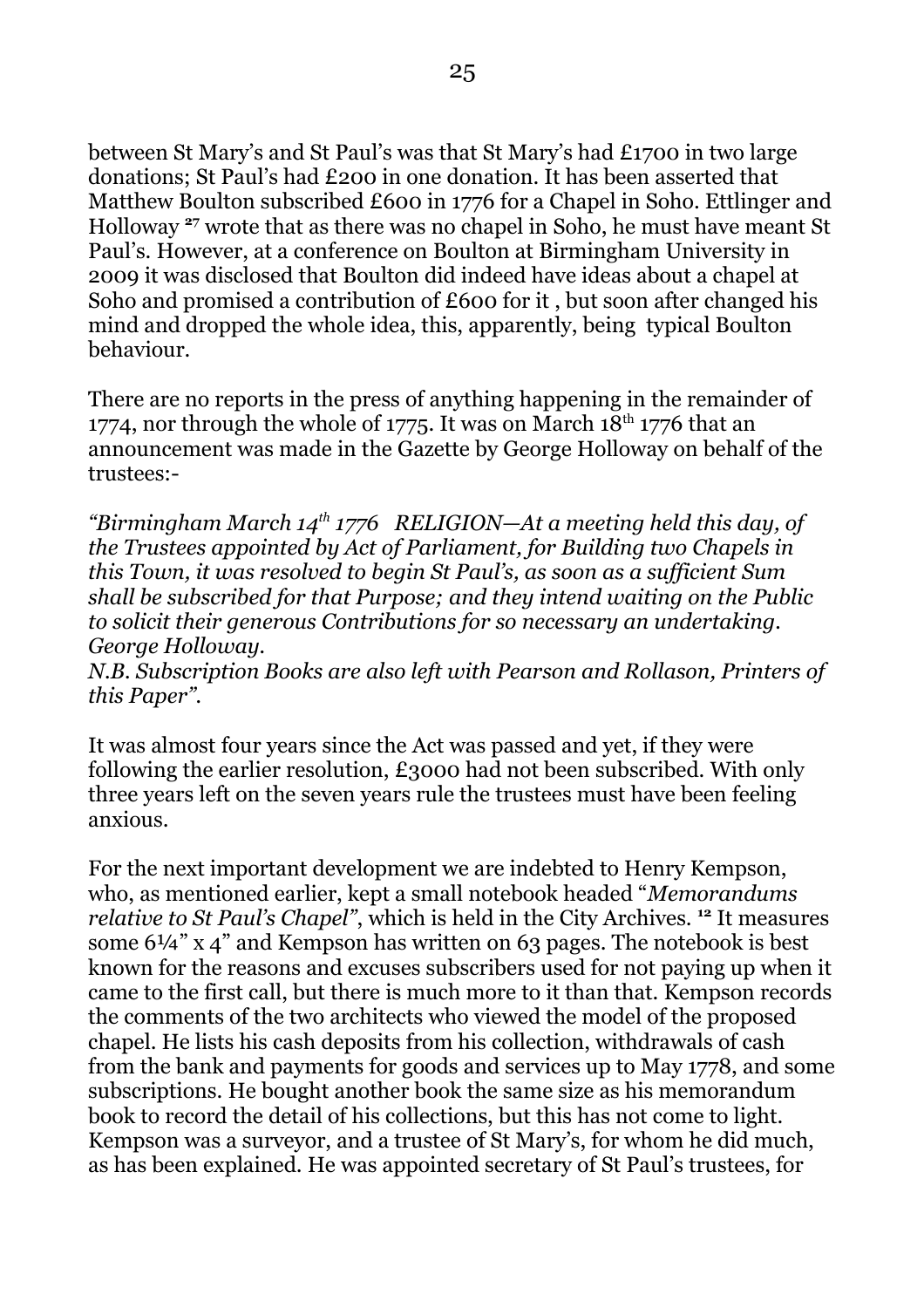which his own records show that he received an honorarium of £25. There is no evidence that he was a trustee of St Paul's.

The first entry in Kempson's notebook, to be referred to as HK, is on November 12<sup>th</sup> 1776, eight months after the announcement in the Gazette. It reads "*I was appointed Secretary in the room of Mr Geo.Holloway who begs to decline".* On the next day *"Mr Winwood sent me the following books---The Minute Book, 4 Subscription Books, a small ditto of Gentlemen that have not subscribed, 81 Cards of printed summons's, A parcel of printed receipts".* This is the evidence that Kempson did have the Minute Book. It is possible that he bought another one, but that does not appear in HK. Unfortunately the four subscription books do not appear to have survived. On November 14th in HK, "*Waited on Mr Winwood to know when it would be agreeable to wait on Mr Holloway to re-stake out the land*" and on the same day "*Wrote to Mr Eykyn of W:Hampton to request the favour of his design".* On December 3rd HK writes "*Began to collect the subscriptions".* Suddenly it was all happening--stake out the area for the chapel again-- get a design (they must have been in some discussion with Eykyn already)--get some money in (the first call must have been made six months earlier)

## <span id="page-25-0"></span>*The Design of the Chapel*

Ettlinger and Holloway **<sup>27</sup>** suggest that for buildings such as St Paul's, the use of a famous model for the building and the checking of a surveyor's design by an architect are characteristic features of the period. They might have added that, compared with the use of a professional architect, it was almost certain to be a much cheaper solution. (St Mary's had employed a professional architect in Joseph Pickford). It is suggested that St Paul's could not use this approach because of the problems in funding, and that they had to seek a local surveyor with architectural experience. One candidate was Roger Eykyn of Wolverhampton, who first appeared as a master joiner, then nurseryman, then surveyor, as well as a stonemason. This is the same Eykyn who was asked to look at the structure of St Mary's chapel. It is to be noticed that he was described then as a surveyor, and that he did not appear to come up with a report. This did not deter the trustees from appointing him surveyor to this project. His original design for St Paul's was derived from Gibbs' Book of Architecture and St Martin's in the Fields in particular.

After HK had written to Eykyn requesting his design he showed him the proposed site. Eykyn had met Winwood and a model of the chapel had been made, which was "*to be left at the Hotel and no one to see it without a note from Mr Winwood"*. On March 27<sup>th</sup>1777 HK writes "*Mr Eykyn was fixed on as Surveyor at the sum of 200 guineas"*. This did not mean just supplying the design but now acting as surveyor to the project. The evidence for this comes from HK's payments. There is no single payment to Eykyn of 200 guineas, but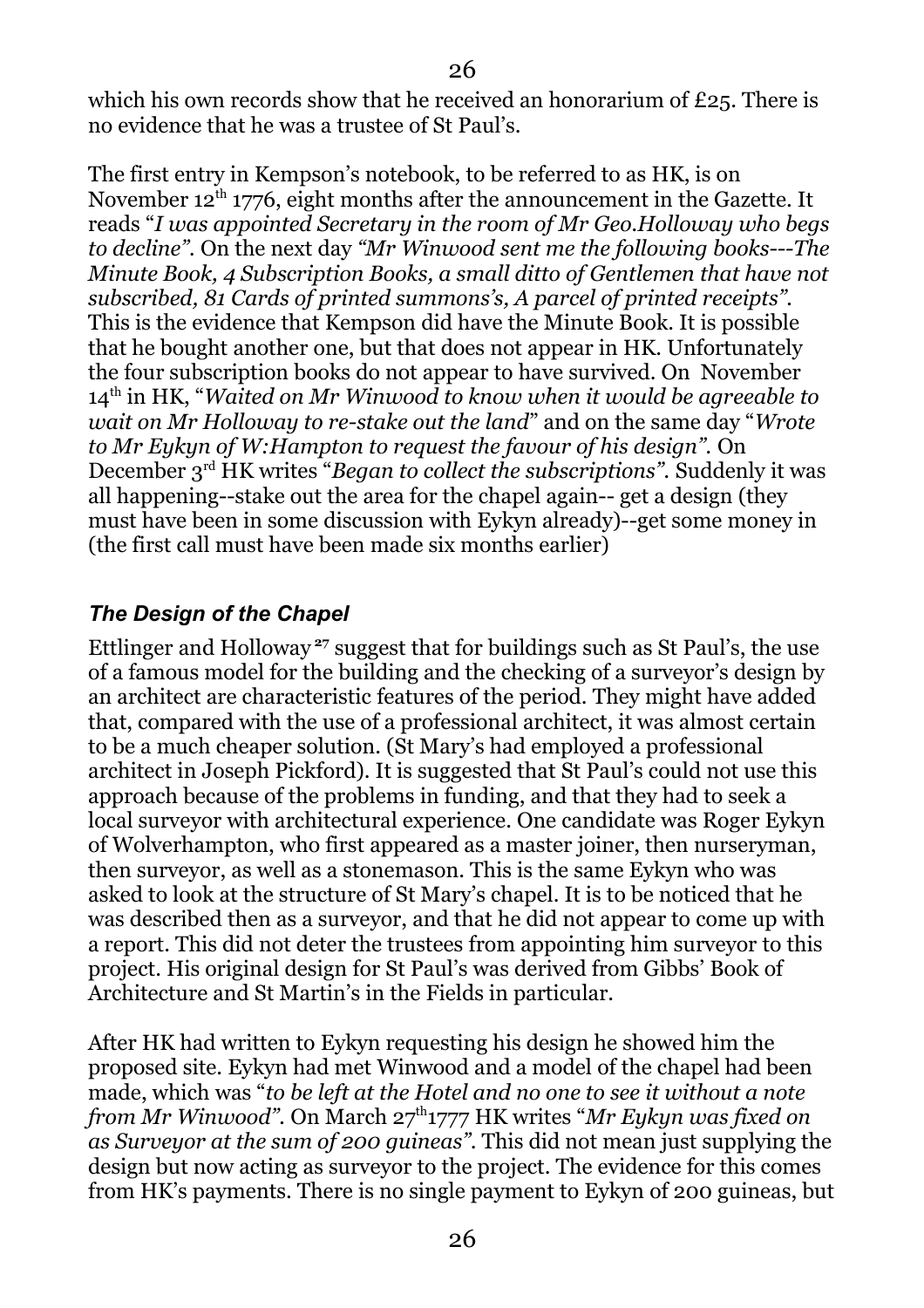staged payments, the last one recorded being of £50, "*on account of surveying*".

At this stage an architect was called in for his views on the design, following the pattern that Ettlinger and Holloway suggested was typical of that period. His name was Samuel Wyatt, another who was asked to examine the structure of St Mary's chapel. Wyatt was an exceptional local architect and engineer, and also a successful building contractor and timber merchant. He was a close friend of many of the pioneer midlands industrialists and with his more famous brother, James, redesigned Soho House, and did other work for Boulton. Samuel and James each set up independent practices as architects in London in 1774. Wyatt presumably saw the model and drawings and HK noted twenty one observations he made, examples of which are-:

*"That the Middle Isle is too narrow and too Low That the Entabliture above the Capitals is Ugly That he thinks the Truss over the Chancel is as bad nearly as St Mary's That the Pediment at the West end is as Vulgar as can be and it would be much handsomer without it That the Venetian Window is good in itself but not proper in its Situation That Groin Arches are very pretty That there can be nothing uglier than the Chancel Windows in the Execution That in General Terms he should be sorry they should build It So"* 

On the evening of the next day, April 15th, HK "*Spent the evening with a Mr Gibson at the Hen and Chickens at Mr Startin's request*" and on April 16<sup>th</sup> we have the remarks of Mr Gibson, presumably an architect, on the model. Mr Gibson had thirteen observations to make, such as:-

*"That to make the Chancel Square instead of Circular would lessen the expense and look as well*

*That he would either have two rows of windows or light it all above the Gallery*

*That he would have the doors at the West end instead of the sides That he would not have the pediment but let the cornices run around That it would be a vast deal better to raise the whole 2 or 3 feet That it would be more expense to raise the Middle Isle than to raise the walls*

*That it is too low and Squat*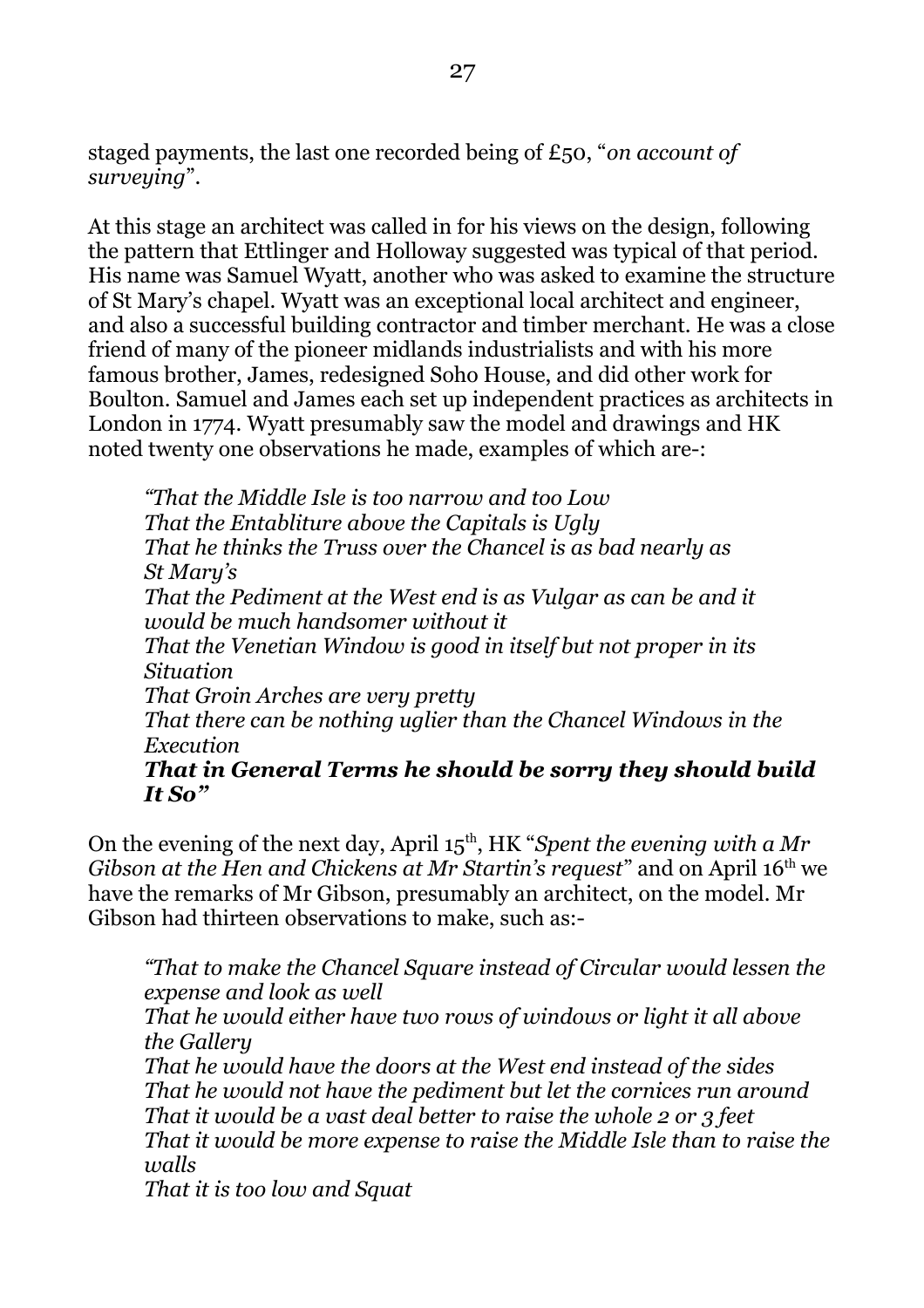#### *That he would not advise to do it from the Model by no means with the windows throughout, they will be very disagreeable".*

HK refers only to a Mr Gibson, but then following on immediately after Mr Gibson's opinions appears the following in HK's notebook:-

*"To Messrs Thos & James Gibson No. 31 Queen Ann St Portland Chap London*

*Upon Condition of his having the Estimate to peruse & if he should approve of it so as to engage in the Undertaking he would Advance 2000£ & subscribe 50£".*

This was presumably a draft of a letter to the Gibsons. Nothing further is written about the Gibsons. Was this proposal discussed with them? It would have been an extraordinary move to borrow £2000, but it perhaps illustrates vividly the magnitude of the problem the trustees were having in financing the "business". In Colvin's "A Biographical Dictionary of British Architects 1600-1840" there is a Thomas Gibson, an architect employed by the  $3<sup>rd</sup>$  Earl of Marchmont to design Marchmont House Berwickshire. Among other references there is also a comment that he appeared to be a London architect. In addition a James Gibson, builder, has been found in documents of Marylebone for this period. It all looks plausible, and it will have been Thomas Gibson who met HK and gave his views on the design.

These criticisms must have dismayed the trustees, but Eykyn responded to them. For example, two of Gibson's proposals were adopted, the suggestion that the chancel should be square rather than circular, and that there should be two rows of windows as at St Martin's. Generally, Wyatt and Gibson shared similar views on the design; particularly that it was too low. A striking characteristic of both opinions is that no mention is made of a steeple. The Gibson comment that the building was too low and squat suggests that there was no steeple on the model. Yet there is evidence that a steeple was intended. Thomas Hanson's map of Birmingham in 1778 shows St Paul's with a steeple, as does the certificate of sittings assignment in 1791 previously referred to. The absence of any comment about it suggests that the trustees had already eliminated the steeple from the design. The overall opinion of Ettlinger and Holloway is that "*Eykyn must have departed further from Gibbs in his original design for the interior, but as a result of Wyatt's trenchant criticism the final plan is very close to St Martin's( in the Fields)".* 

The west gallery of the completed building had two iron columns on each side of the middle aisle supporting it. It is difficult to resist the notion that the use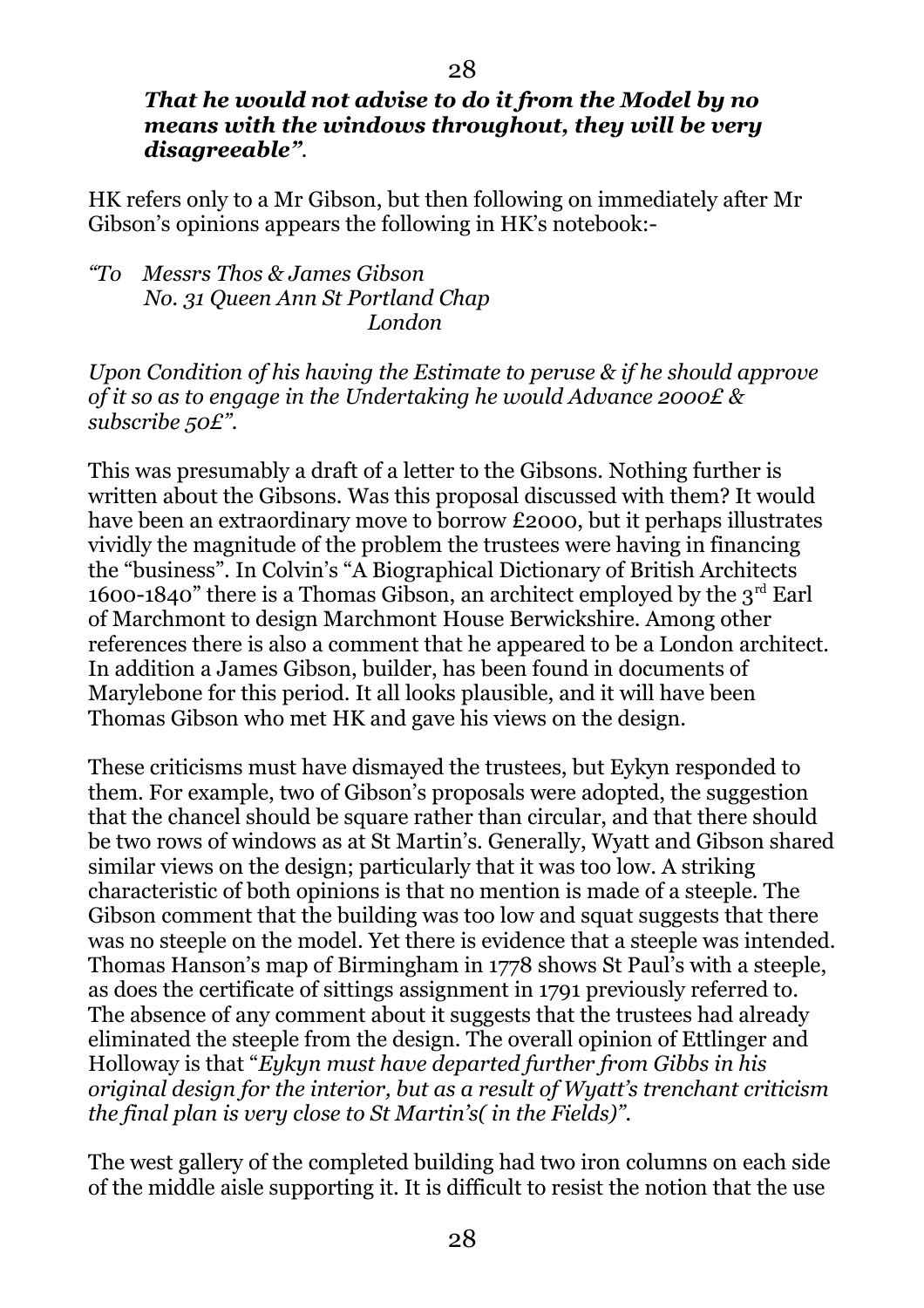of cast iron was influenced by the experience at St Mary's. It was to be four years after Wyatt's comments, i.e. in 1781, that a letter from him was tabled at a Town meeting. The minute says "*A letter was produced from Mr Wyatt respecting his opinion given about St Paul's and St Mary's Chapels in which he requests Mr Faulconbridge to receive for him £5-5-0. The sum is agreed to be paid to him".*

## <span id="page-28-1"></span>*The Location of the Building*

HK did not take long to determine the plot of land for the Chapel. Appointed secretary on November 12<sup>th</sup> 1776, on November 18<sup>th</sup> he "*Attended the Trustees and Mr. Holloway and marked and staked out the land for St Paul's Chapel Yard as per Plan---282 yards from Gt Charles Street to the center The Chapel Yard 145 yards by 100 yards 0 ft 3¾inches*"! Next day he "*Draw'd"* it out again and the yard was now 120yards by 121yards and 272 yards from Gt Charles Street. On December 3rd he showed Mr Eykyn where the chapel yard lay. Two days later he "*Took the points of the Chapel Yard by the Compass & found that if the streets were to be laid out east and West the top Street would reach to Mr Hammond's Building in Snowhill".* So the new Chapel was not to be on an East-West axis, but parallel to Great Charles Street.

Ettlinger and Holloway are "*rather critical of the way the church is simply planted in the middle of the square without any grasp of its scenic possibilities"* and further that *"the whole is obviously the work of surveyorsnot of an architect".* Indeed, the whole was the work of a surveyor , and as for the position in the square, HK reported that *"the Majority of the Trust were for having the Centre of the Chapel in the Centre of the Chapel Yard".*

#### <span id="page-28-0"></span>*Managing the Business*

HK had been appointed secretary towards the end of 1776, Daniel Winwood was Chairman of the trustees and a few other trustees, Mr Startin for example, are prominent in HK's notes. Nothing much is recorded for the winter months, then from April 1777 onwards there is a burst of activity, the design and the location are agreed. HK collects subscriptions, one of the first from the chairman, Daniel Winwood who pays up £7 10s, being 25% of the £30 to become a trustee. The delivery of materials commences. HK records the payment for the supplies which follows very closely the collection of money. There is no mention of a builder at all at this stage and the evidence points to HK and Eykyn managing the project, or the "business" as they called it. HK was not having an easy time collecting cash. It would be almost five years since some people had made their pledge in the subscription book, so it is hardly surprising that for some their circumstances had changed, others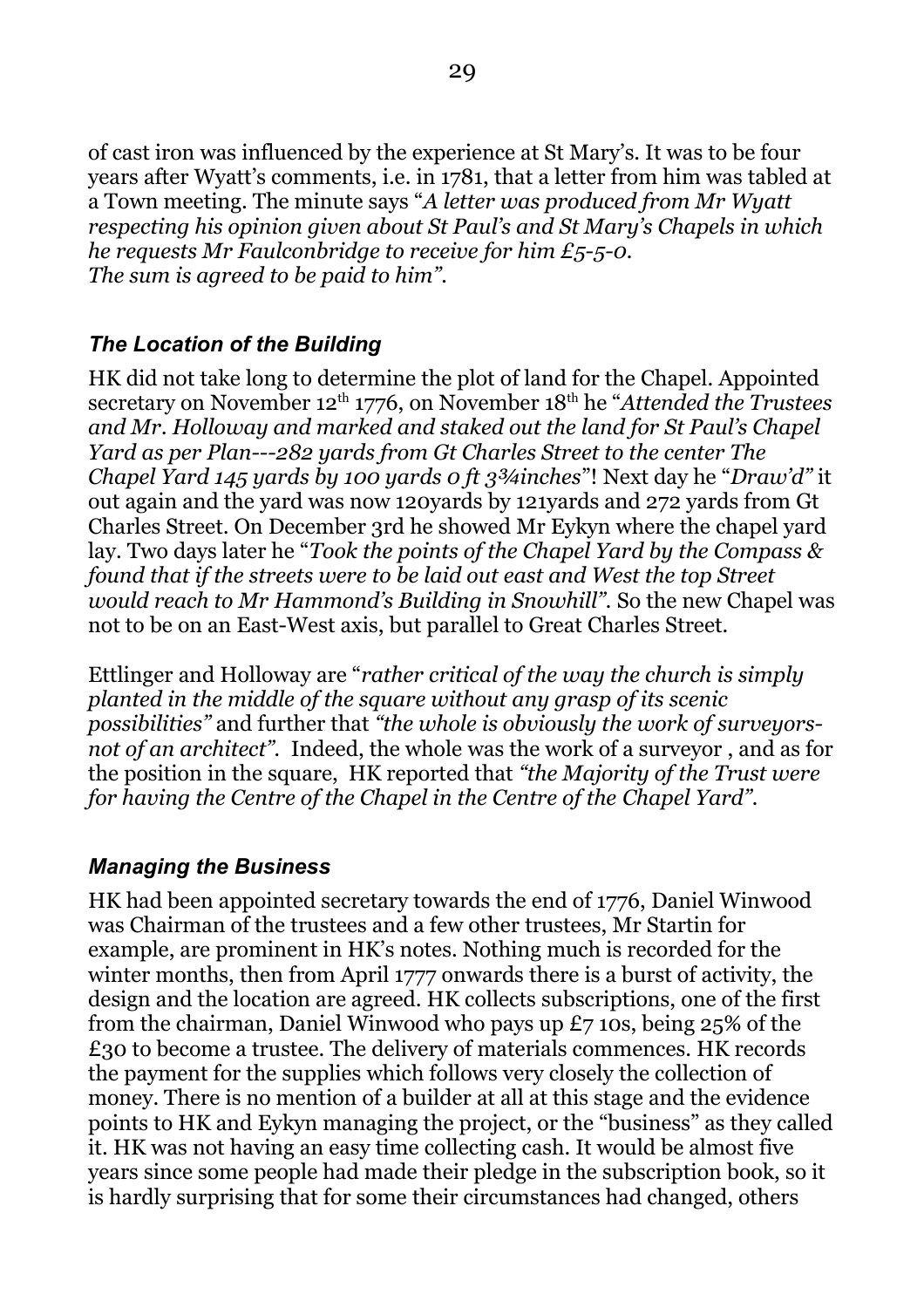had forgotten or moved away, some had died and their widows were not able to fulfil the pledge. For others there was a genuine concern about whether the chapel would be built at all. They wanted to see real progress before paying up. Typical of them was James Kempson, who some years later was to become clerk of St Paul's, and who "*has no objection to pay but chooses to see a beginning made first"*. The same reason was used by Mr Simons, who, referring to St Mary's pointed out that "*We began sooner (to collect) than they did before, for they did not call for money till the chape*l *was out of the ground*". There were some who preferred to earn the interest on their money for as long as possible, such as Mr Ford of Livery Street who "*Objects to letting any body else have the interest of his money".* In total there are more than sixty people listed by HK who would not or could not pay the first tranche of 25%.

All of this must have been a real problem for the Trustees. They were starting from pledges, which is what signing the subscriber's book meant, but no cash. They had to get enough cash to start building to persuade some subscribers to put up their cash. The first thing HK had to do when he had got enough cash was to go to the bank with Joe Cottrell and pay him, acting for St Mary's, half of the cost of getting the Act through, a bill amounting to £138.19s 4d. The existence of this debt had upset a Mr Goodall, who *"objected to paying at first on account of the debt due to St Mary's for part of the Act*". This debt will have been due since 1772. The brighter side will have been new and increased subscriptions. Thus "*Mr Townshend is to make his up to 30£ and to become responsible".* In other words Mr Townshend in paying £30 would become a trustee, thereby joining with other trustees in becoming responsible for building the chapel. Mr Holloway, on the other hand, had a particular problem. "*Mr Holloway says he will pay me ….next week or leave it with Mr Winwood for me but he must write to Mr Colmore before he pays his 50£ who is now in France and it will be some time before he can have an answer".* Mr Holloway was set to pay his own subscription and in addition, as Colmore's manager in Birmingham, was to pay the first tranche of 25% of the £200 promised by Colmore, i.e. £50, but had to get his approval first. Colmore was paying by instalments, as did Mary Weaman. There is no evidence that Holloway became a trustee.

On supplies, there is a lot of detail. One of the first items was a search for a brickmaker, and there was a proposal to use clay on the Colmore estate, but, as with St Mary's, there was no clay on the estate. Supplies pour in to the chapel yard from the end of May to November, for example:-

---Mr Nathl Meacham will carry the Stone from the Proprietors Wharf to the Chapel Yard, Load it and deliver it at 14d per Ton.

---Job Pratt and Job Pratt's wife are paid for bricks at 13s per thousand. (St Mary's had a different supplier at 14s per thousand) They supplied some half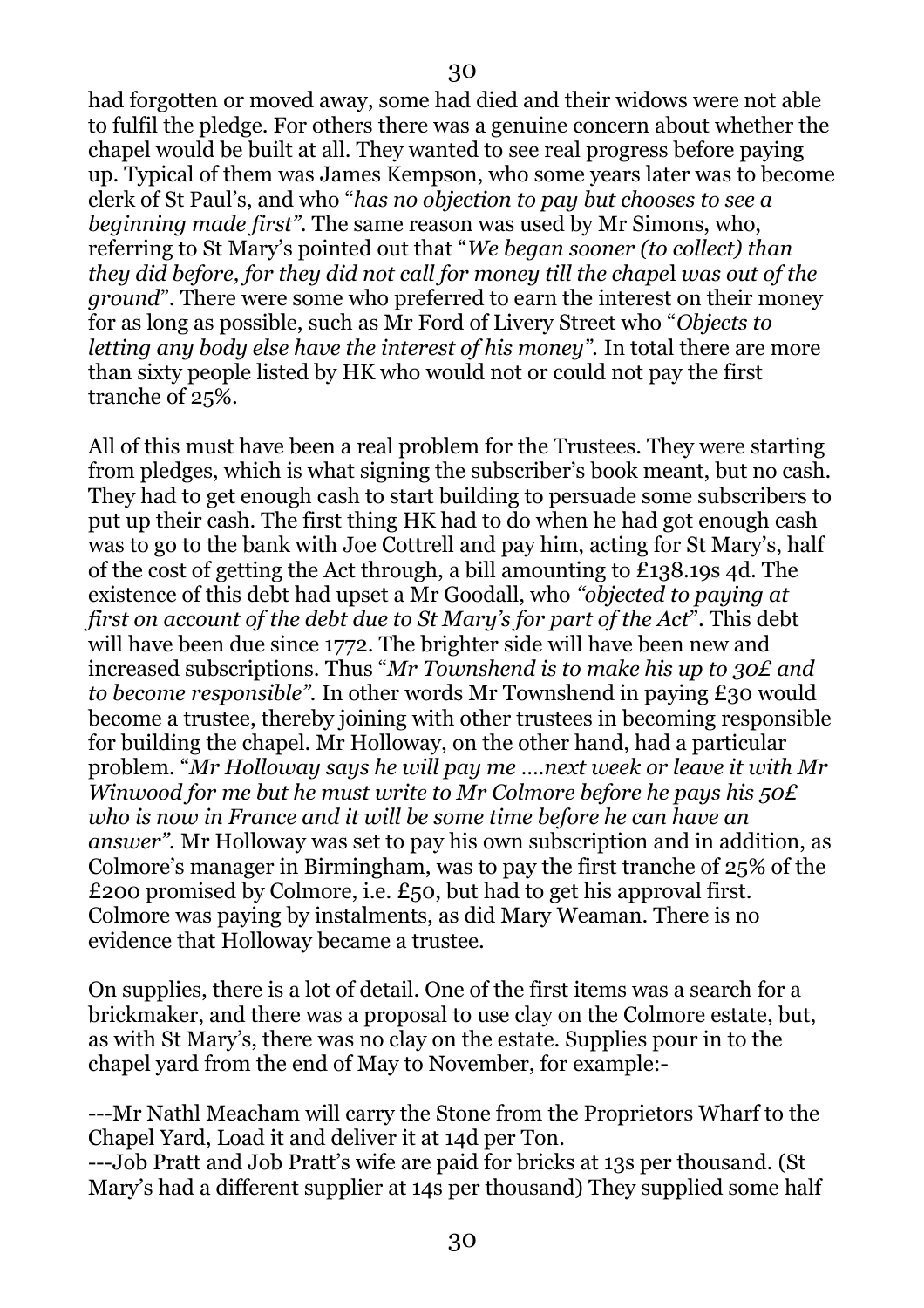a million bricks.(Other than Dorothy and Mary Weaman, Job Pratt's wife is the only woman referred to in all the documents examined, other than the widows HK meets on his Collection calls).

---Mr Jones also supplied bricks.

Other suppliers were:-

---John Wall and Thos Huxley -- Lime

---B Greaves -- drift sand

---John Pyatt -- Bricklayers

---Various people -- "*pitching*" the brick deliveries. This appears with each brick delivery and is believed to be the stacking of bricks for the bricklayers. Pitching 21,000 bricks cost 3s 6d.

---Abraham Simpson -- 2 wheelbarrows at £1.1.0

---John Tuckley-- tiles

---Jos Hands – sinking wells

---John Cottrell -- plating brick moulds.

---Mr Rollaston -- advertising the four calls.

---Mr Martin -- the pool Dam

One item attracts special attention. The individual who is paid for all stone deliveries is Eykyn. It is Bilston stone and Eykyn is from Wolverhampton, but more than that, as mentioned earlier, among his various skills he was at one time a stone mason. The cost of stone recorded by HK was £170.

With all of this activity Aris's Gazette is able to report:-

*"June 2nd 1777 --- On Thursday last, the first Stone of St Paul's Chapel was laid by one of the Trustees, and under the Stone was placed a Medal, with an inscription in Commemoration thereof".* This was followed by the usual exhortation to subscribe. HK reported that Mr Winwood laid the stone at the north corner. We have not found any indication on the wall of the church in the north corner as to where exactly the foundation stone might be.

The managing of the business was about to change. Although not mentioned at all by HK, a manuscript in the form of a signed and sealed bond in the City Archives **<sup>28</sup>** states:-

*" Know all men by these presents that we whose names are hereunto subscribed are held and firmly bound to John Standbridge of the borough of Warwick and Henry Couchman of Temple Balsall in the county of Warwick Builders in the sum of Four Thousand and Two hundred pounds of good and lawful money of Great Britain to be paid to the said John Standbridge and Henry Couchman at the times appointed for payment of the same by the Article for the Completion of the said Building".* The date of the bond is August  $1<sup>st</sup>$  1777. The 28 subscribers, trustees of St Paul's, were to pay equal shares of "*what sum or sums of Money shall be deficient in the Subscription Money which is or may be collected for the building of the said chapel ".* The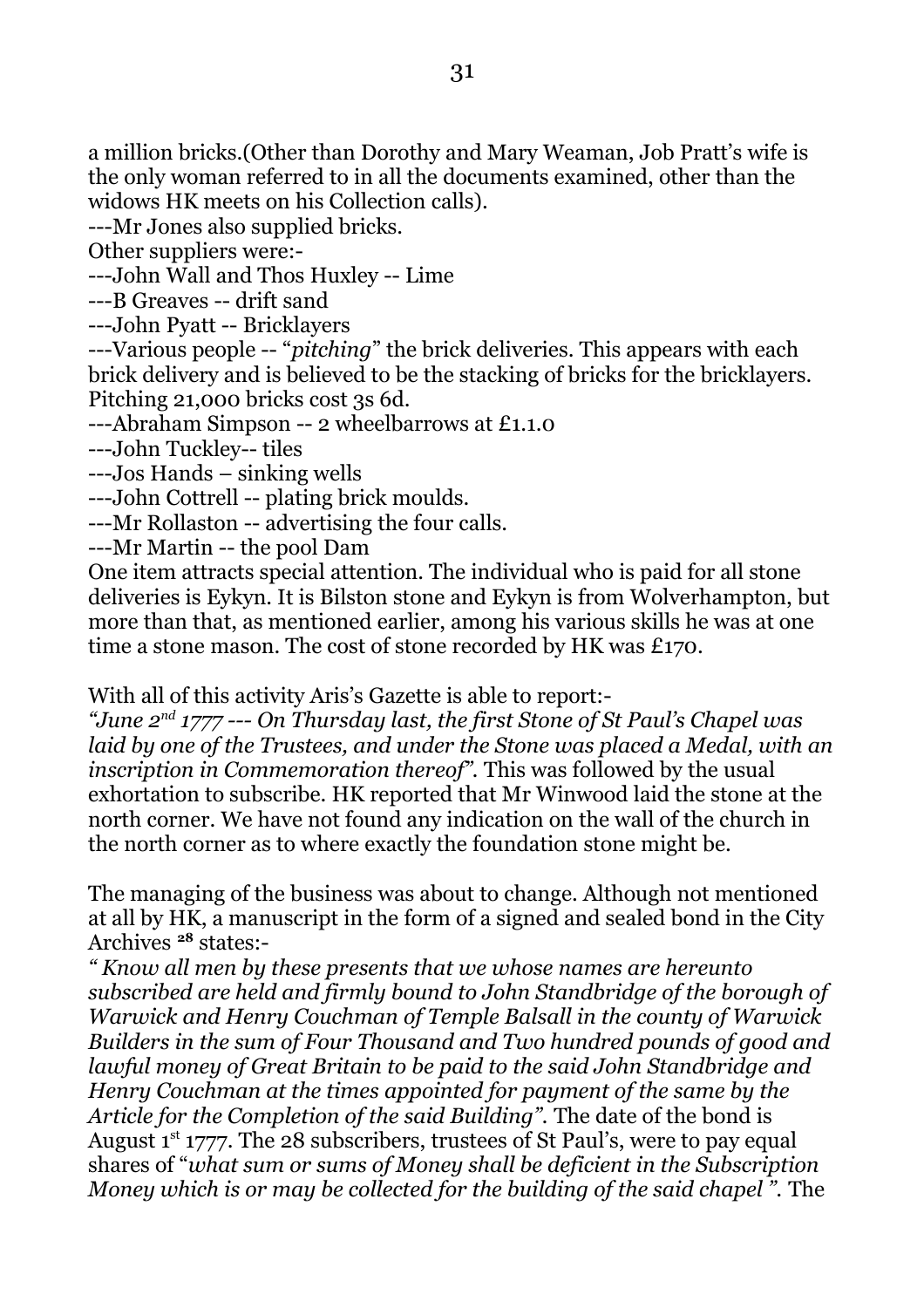trustees had accepted the builder's cost of £4200 and were to have a date of completion. The trustees who signed this bond are 28 of the 31 who signed up just a few months later to the Indenture of November  $21^{st}$  1777 which bound them to meeting the £800 Colmore money.

It was not until November 10<sup>th</sup> 1777 that HK wrote " *Delivd the Rough Draft of the Agreemn to young Mr Standbridge to send to his father & desir'd he would let me know when to call a meeting. Mr Carles says the Bond is to be only a Common Printed Bond".* And on the 13th we have "Copy'd the Agreemn for Messrs *Standbridge and Couchman and they are to examine them & to be signed on Friday next*". November 26<sup>th</sup> brought a highly significant entry " *The Agreemn with the Builders was signed & they are to compleat it by March 1 1779".* It had taken almost four months to agree the Article of Completion. The date agreed was three months before the deadline. It is highly likely that the bond mentioned here, being only a printed bond, was a standard builder's bond guaranteeing the cost and the completion date to the trustees.

Having signed up with the Builders it was possible for the Gazette to inform their readers on December  $8<sup>th</sup>$  1777:-

"*It is with Pleasure we can assure our readers, that the Chapel of St Paul, in this Town, will be ready for Consecration by the 1st of March, 1779. It will be a neat substantial Building, and is calculated to contain about One Thousand Sittings".*

Payments to Mr Standbridge started only two days after the signing of the agreement, but payments for supplies continued into February 1778, and the records end on May  $14^{\text{th}}$  1778. The only memorandum entry for 1778 in HK was for May 15<sup>th</sup> when he "*Was with Mr Snape setting out the Streets round St Paul's Chapel Yard 12 yards wide. The Chapel Yard is 126yds by 115 yds. Contains 3 Acres & 8 sq yds".* Three of the streets were to be named after Charles Colmore's children viz., Lionel, Mary Ann and Caroline. In 1779 he makes only three memorandum entries, one of which, just two weeks before the consecration, is an estimate of the number of bricks required for the chapel wall.

## <span id="page-31-0"></span>*Appointing the Minister*

With the planned date of March  $1<sup>st</sup> 1779$  for the chapel to be ready for consecration it is somewhat surprising that an advertisement for a minister for the chapel should be published in the Gazette some seven months before that date. The notice read as follows:-

#### *"ADVOWSON*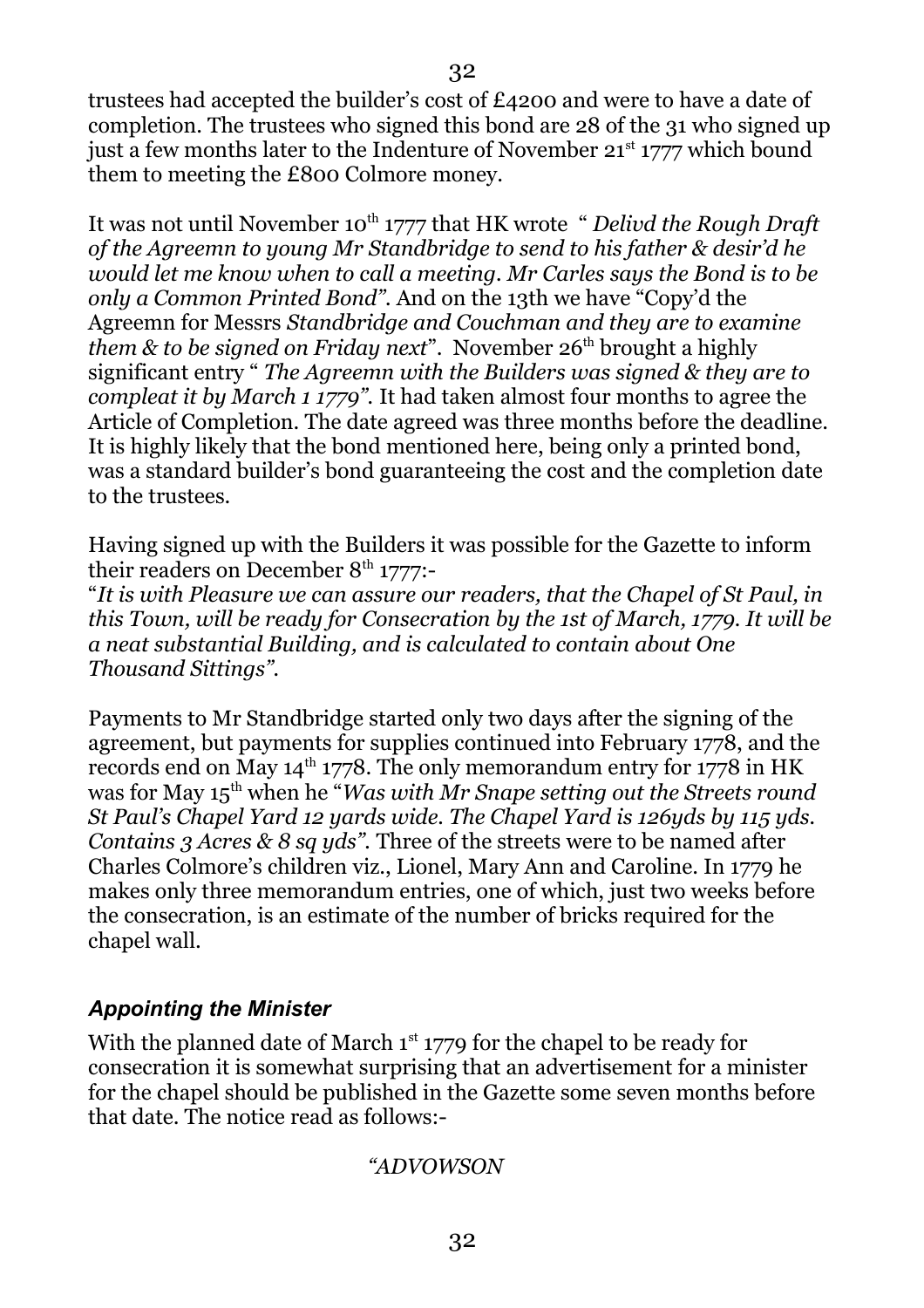*Birmingham July 10th 1778.—The Trustees appointed by Act of Parliament in Building St Paul's Chapel in this Town, being desirous of fixing on a Clergyman to present to the Living (which will be worth upwards of two Hundred pounds per annum), give this Public Notice to such Gentlemen as may wish to treat for the same, that they may be furnished with further Particulars, by applying to Mr Daniel Winwood, in Birmingham, any Time before the 14th Day of August next*".

 What is surprising about this announcement is the use of the word "advowson" for the heading. Strictly it should have been headed "Nomination and Presentation of Minister", because that was the arrangement with Colmore. At this point we come back to the Deed of Covenant already referred to. This is the manuscript with the indenture of 1777 and the references to 1774. The top page of the manuscript is dated December  $23<sup>rd</sup>$  1778 and it becomes clear that this was the date of the meeting to decide the man to be nominated and presented to the bishop. Details are given on the system for calling the meeting of trustees, for example the length of notice to be given and how notice would be served. A simple majority of electors was sufficient. The name of the successful candidate is not given in this manuscript, but it is in another, and it is not at all surprising for this chapel of ease to St Martin's that he was a curate at St Martin's, the Revd W T Young, a man probably very well known to many of the trustees.

#### <span id="page-32-0"></span>*The Music Festival*

As had happened at St Mary's, a music festival was held to raise funds for the building of the chapel, but this one was held jointly with the General Hospital and was their second festival, the first having been held in 1768. That first music festival had been suggested to some members of the hospital board as a means of raising funds by James Kempson, who, as choir master and clerk at St Bartholomew's, had raised funds through musical concerts at St Bartholomew's for "*aged and distressed housekeepers*". Kempson was the chorus master throughout the first festival, which had been a great success. According to Eliezer Edwards, as building work on St Paul's progressed, Kempson was offered, and accepted, the post of choir master and clerk at St Paul's and he was requested to start making preparations for a choir. (There is no evidence to be found in the Vestry Minutes for the period that he did become choirmaster and it was to be some years before he became clerk). Kempson knew that the General Hospital had not been completed and so he suggested to St Paul's that a festival might be arranged with the hospital, and the profits shared. It is recorded that *"Accordingly on May 30th, 1778, a deputation from St Paul's, consisting of Messrs. Jos. Green, Elias Wallace, and Thos. Green, waited on the Hospital Board with the proposal, and on*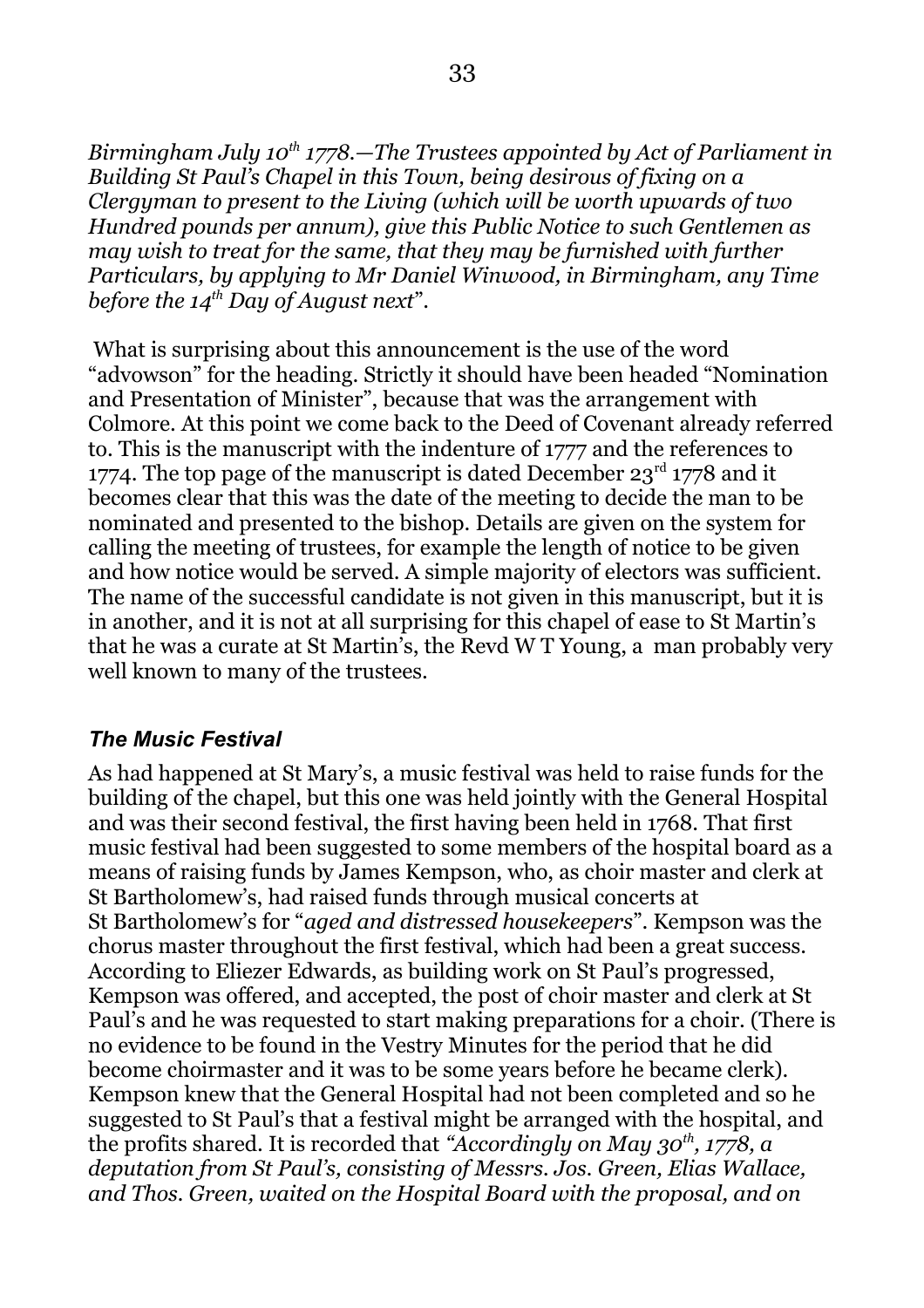*June 6th it was resolved by the Hospital Board that Mr Westley do inform the St Paul's Committee that the Committee assent to their proposal".* Jos. Green. Elias Wallin (not Wallace), Thos.Green and Westley were all trustees of St Paul's.

The dates for the festival were September 2<sup>nd</sup> 3<sup>rd</sup> and 4<sup>th</sup> 1778 and for each day the pattern was the same, music at St Philips in the morning, a concert at the Theatre in New Street in the evening and a ball each evening at the "Hotel". There were distinguished vocal and instrumental performers, including the "*celebrated WOMEN CHORUS SINGERS from Lancashire".* The gross receipts from the performances amounted to £800 out of which the General Hospital and the building fund of St Paul's chapel each received £170. The event on the first morning at St Phillip's was described as a service and included "a *sermon to be preached by the Rev. Mr Young*". On September 7<sup>th</sup> the Gazette reported that the music was performed to "*a crowded and respectable Company with universal approbation*", and also that an excellent sermon was preached which pointed out "*the necessity of a liberal and public spirited Support of the Objects under Consideration*". This festival was a forerunner to the famous triennial festivals.

## <span id="page-33-1"></span>*The assignment of sittings and determination of rents*

As with St Mary's the preoccupation of the trustees as the consecration approached will have been sittings and rents. Henry Kempson was deeply involved in this at St Mary's, so it is reasonable to assume his involvement here, and perhaps with Elias Wallin, a trustee of St Paul's, whose scheme for rents had been adopted at St Mary's. The trustees were certainly not short of experience, and may have been able to avoid the "joining" problem. However there may have been other difficulties. At St Mary's the number of people who subscribed £30 or over, apart from Mary Weaman and Elisabeth Walker, was 10. All would qualify as trustees, with the top three people getting 8 sittings, and the rest got 7, but this also extended down to 20gns, so there was no special privilege for trustees. At St Paul's the number of trustees on the Indenture of July  $28^{th}$  1779 (see below) was 45, all of whom must have subscribed at least £30. Using the scheme used at St Mary's, a large number of sittings, perhaps over 300, would have been assigned to the trustees, and balloted for first. Rents would be similar to St Mary's; with 1000 sittings and a maximum of £200 to be raised per annum, the average annual rent would be 4s, if all the sittings were sold.

#### <span id="page-33-0"></span>*An estimate of the expenses and receipts in building St Paul's chapel*

Up to May14th 1778 HK had paid out, excluding payments to the builders, £1236, most of it for building supplies. This figure is near enough confirmed by his cash withdrawal figures. Together with the £4200 for the builders, the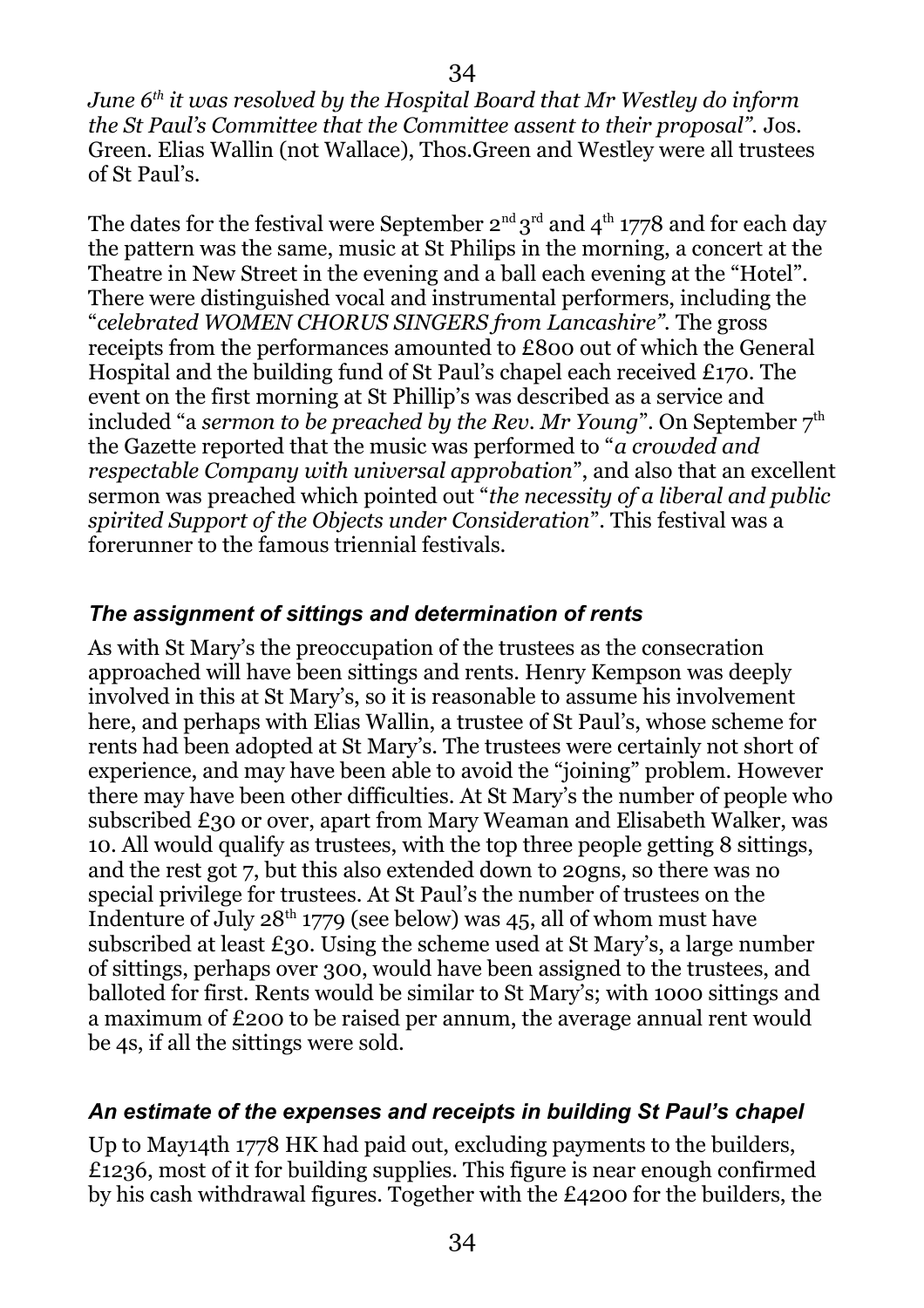minimum recorded cost was therefore £5436. Other costs probably outside the scope of the builders could have included the communion table, the altar rail, the bell, and an organ, but little in the way of vestments and internal decoration, and no clock or communion plate. A total cost estimate of about £6000 would seem reasonable.

Before the end of 1776 a meeting of the trustees had decided that HK should *"receive and pay all moneys relating to the Business (i.e.) first paying the same into the Bank & fetching it out as wanted. The Bills to be first allowed by the Trustees".* The system HK was to operate followed these instructions, namely all the cash he collected had to be paid in, and separately cash was withdrawn to pay the bills, once the trustees had approved them. HK kept a record of the cash he collected and paid into the bank, which was Taylor and Lloyds, founded in 1765, the first bank to open in Birmingham, and who acted as treasurer for the original Committee. Records of cash withdrawals and of every payment, to whom, usually for what and how much were also made. HK also records when three of the calls for 25% tranches of the subscribed amount were made. The first call must have been made in June 1776, as collecting started in December 1776.

If £3000 had been subscribed before building started then the first call, at 25%, should have yielded £750. By plotting out the information in HK on cash deposits it can be shown that:-

the first call, for 25%, produced only £250,

the second call, another 25%, produced £600

the third call, for the third 25%, produced £950.

So by March 1778 the total cash collected was £1800, supposedly for three quarters of the subscriptions. The final call was made in April 1778 and there the records cease.

Without the subscription books it is impossible to understand what this is all about. With an anticipated completion date of March  $1<sup>st</sup>$  1779 the trustees had a year to raise at least £4200, from existing subscriptions, new subscriptions, events such as the Music Festival and their own guarantees. There had to be an enormous surge in the payments of subscriptions in response to the last call, and in new subscriptions if the trustees were not to be very heavily burdened. Yet at that at the meeting in 1774 a cap on fundraising had been set at £8000! One source states that 1000 people subscribed £5 to buy a sitting. If they had subscribed this amount, the £5000 plus £1000 would have delighted the trustees. There is no evidence of any sort in HK that this happened.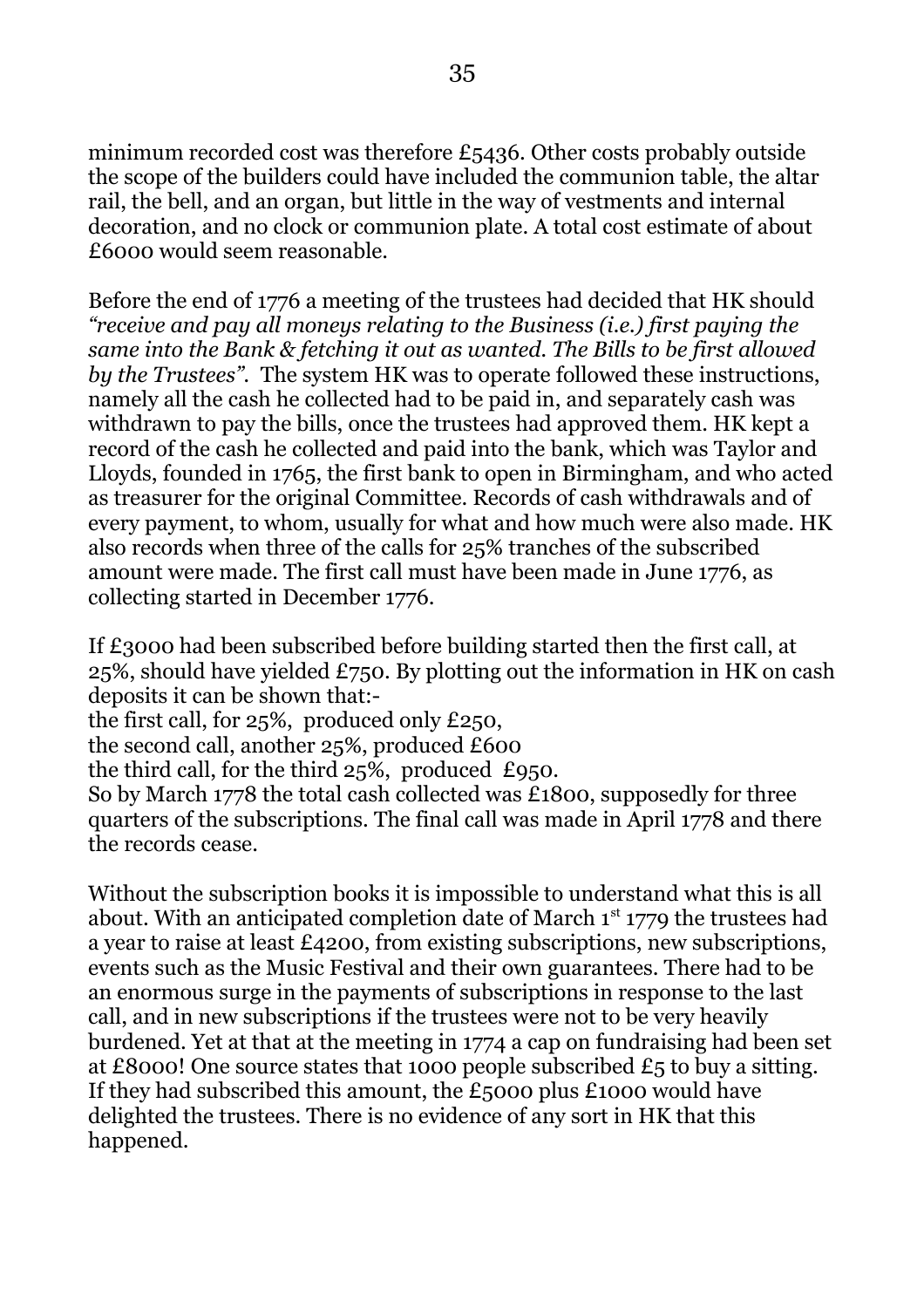#### <span id="page-35-1"></span>*A comparison of the two schemes*

St Mary's was designed for a thousand sittings by a professional architect, who carried out the building work. St Paul's was designed by a surveyor and was also for a thousand sittings, but the latter did not include a steeple. Eykyn and Kempson managed the scheme initially, but builders were brought in to complete the job. The estimated cost of St Mary's is £4700 and of St Paul's about £6000. On the face of it St Paul's should have cost less, but many of the actions of the trustees were affected by the difficulty in raising funds and the seven year rule, and it is suggested they influenced, heavily, the figure that the builders were able to charge to guarantee a satisfactory completion date.

On subscriptions St Mary's seemed to get off to a flyer, with two donations totalling £1700 a great help for reaching the target the trustees had set of £3000 to start building. Then the momentum was with them and the subscriptions totalling £4530 plus the proceeds of the Music Festival paid the cost and more, although not without some difficulties along the way. It was always going to be difficult to maintain the momentum into a second chapel. Those keenest for their own sitting will have gone to St Mary's, where the site itself may have been more appealing than the one almost in the country. The trustees of St Paul's must have been disappointed with the slow progress in reaching the £3000 mark, with the momentum lost, and with the consequences that brought. There is no record of the take up in sittings by the time of the consecration, nor of what the trustees had themselves to contribute. They had guaranteed the cost of the builders, guaranteed the £800, and the cost of building the parsonage, as well as paying the £30 cost of becoming a trustee. Certainly there was nothing spare after the consecration as the collection for the communion plate will attest.

## <span id="page-35-0"></span>**The Consecration of St Paul's**

In December 1777 a notice in the Gazette had said that the chapel would be ready for consecration by the March  $1<sup>st</sup> 1779$ . No public notice has been found yet of the date of completion, nor of the date of consecration, but we do have in the City Archives the manuscript **<sup>29</sup>** of the "*Sentence of Consecration of Chapel and Chapelyard*" dated June 2<sup>nd</sup> 1779.

 It is a large parchment with faded ink and not very easy to read. It was *"Signed Sealed and Delivered by the within mentioned Lord Bishop of Lichfield and Coventry the parchment being first duly stamped and signed in the presence of us*

|                      | N Fotheringham Archdeacon of Coventry |
|----------------------|---------------------------------------|
| Thos White           | <b>Principal Surrogate</b>            |
| <i>B</i> Spencer (?) | Vicar of Aston                        |
| $C$ NewlingMA        | Rector of St Phillip's Birmingham     |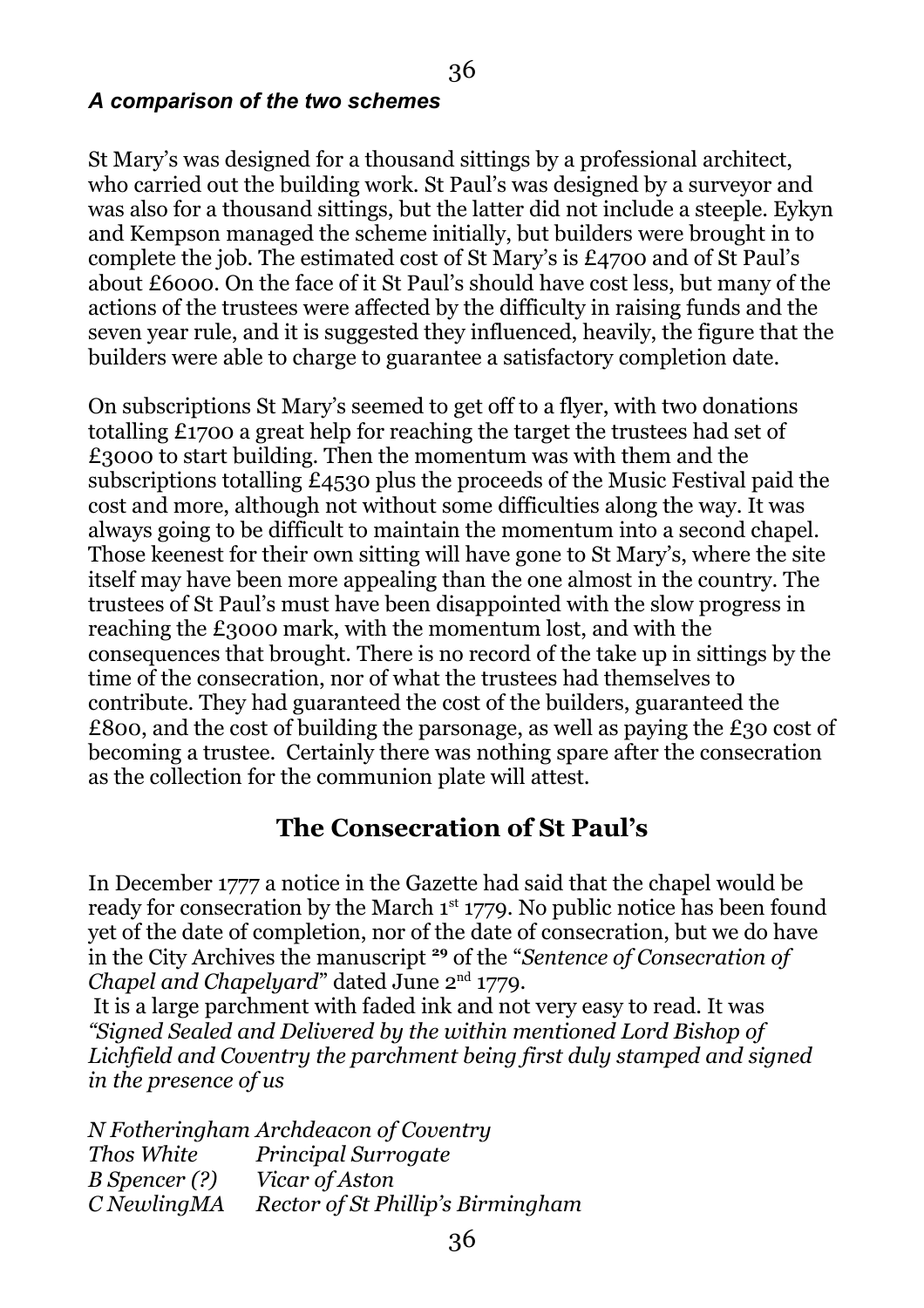| R B RilandMA                 | <b>Rector of Sutton Coldfield</b>   |
|------------------------------|-------------------------------------|
| J RilandMA                   | Chaplain of St Mary's Birmingham    |
|                              | John Darnal AB Vicar of Walsall     |
| A B HadenAB                  | <b>Curate of Castle Bromwich</b>    |
|                              | Calvt Clapham Notary Pub. Secretary |
| T Buckeridge                 | Clerk AM Depy Registrar             |
| Geo Hand Junr Notary Publick |                                     |

*Sentence of Consecration of the Chapel and Chapel Yard of St Paul in Birmingham Second day of June 1779 in this fifth year of our (the bishop's) consecration.*

*East to West about 80' in length from North to South about 64' in breadth -----3 acres".*

The earlier estimate of the date of the passing of the Act was on or just before May 30<sup>th</sup> 1772. The date here for consecration of June  $2<sup>nd</sup>$  1779 puts it just 2 days over 7 years since the Act. It was a tight run thing and it reads as though the Church was complete, as it had "*Communion Table and Rails, Pulpit, Reading desk, font galleries and convenient seats or pews, Belfry, a Bell, and all things requisite and necessary and the said seats or pews are sufficient to raise a competent yearly income salary or endowment for the maintenance of the several and respective Curates of the said chapel for the time being pursuant to the directions of the said Act. And whereas the said Charles Colmore and the Rev William Hinton Doctor in Divinity, the present Rector, and the Church Wardens and parishioners of St Martin's and other inhabitants of the said Town of Birmingham have duly petitioned us:-*

*---the chapel may administer baptism,*

*---the Sacrament of the Lord's Supper,*

*---Church Women after Childbirth,*

*---Instruct Children in the Catechism,*

*---Burial of the Dead,*

*And others as is usual except the Solemnization of Matrimony"*

As well as consecrating the Chapel yard the "*several vaults made under the said Chapel*" were also consecrated. Just how many vaults were made under the Chapel is not known, but many memorial tablets in the Church refer to a nearby vault. From the NADFAS record **<sup>30</sup>** this could amount to 12 vaults. The necessity to pay the standard fees to the rector of St Martin's was made clear, and there had to be "*competent and reasonable allowances for the Clerk and sexton".*

Dent **<sup>13</sup>** described the chapel thus "*Shorn of the one redeeming feature* (the steeple*), the new Chapel presented a heavy gloomy appearance" a*nd also commented "*The rising ground beyond Great Charles Street, which was*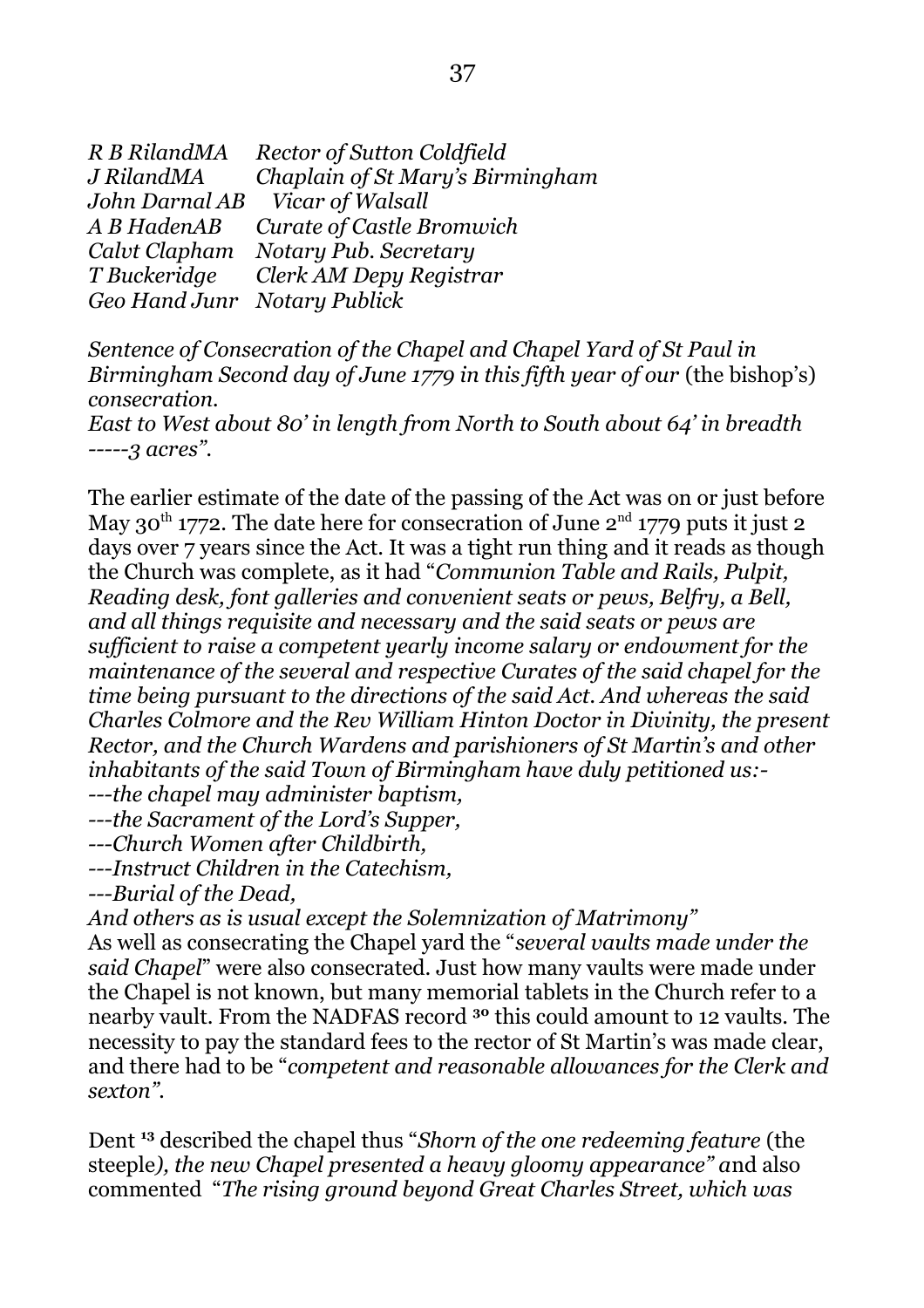*selected as the site of the proposed chapel, was yet sufficiently removed from the busy hive of workers, although the town was gradually creeping across the fair demesne of the Colmore family, and bade fair at no distant date to provide the sacred edifice with an ample congregation close to its very doors*." Hutton's view of the chapel was that it was built "*upon the declivity of a hill, not altogether suitable for the elegant building it sustains, which is of stone* ---*plain beauty unites with strength. This roof like that of St Mary's appears too full".* There has been some discussion by C.Pickford **<sup>31</sup>** on whether there was a bell when the chapel was built in 1779. The consecration document confirms that there was a bell from the beginning but no details of it are available.

It is said that there was chalked on the walls of the town *"A large town, a proud people A fine church and no steeple"*

To be a churchwarden you had to be officiating in a church. A chapel of ease did not qualify, so they appointed wardens. In the St Paul's Vestry Minute Book of this period wardens were appointed. The first wardens were Daniel Winwood, who was Chairman of the Trustees, and John Startin. The day for the Vestry meeting, Easter Tuesday, when wardens were appointed, had passed, so it was the Vestry meeting in 1780 when the two were officially appointed, Daniel Winwood by the "*subscribing inhabitants present*" and John Startin by the Minister. It is recorded in the Town Book that at a meeting on June  $27<sup>th</sup> 1781$  the Churchwardens of St Martin's and St Philip's presented their accounts for the previous year, and wardens of St Mary's and St Paul's theirs, so that the levy may be determined. In addition a bill was produced for the consecration of St Paul's chapel amounting to £56 19s 6d and it was agreed it would be paid out of the next year's levy.

## <span id="page-37-0"></span>*The Consecration Sermon*

The parchment of the Consecration sermon also exists in the City Archives **<sup>32</sup>** . The sermon was read by the Rev Thomas White, the surrogate of the Vicar General. It explains the background to the Act, with the rector of St Martin's, the churchwardens and the parishioners all keen to have a new chapel of ease for the use of the parishioners of St Martin's and the inhabitants of the Town. Charles Colmore is confirmed as the patron with the right of nomination and presentation for him and his heirs etc. and it tells us that the patron "*and several others*" have raised the money, which is all being rather economical with the truth. It is notable that whereas in other documents Colmore is described as "*of Taplow in the County of Berks*" he is now "*late of Taplow etc*" and "*of Birmingham*". (The Colmore family had left Birmingham some years earlier, but according to some assorted deeds, he now had homes in London and Birmingham.) Everyone had, for themselves and their Heirs to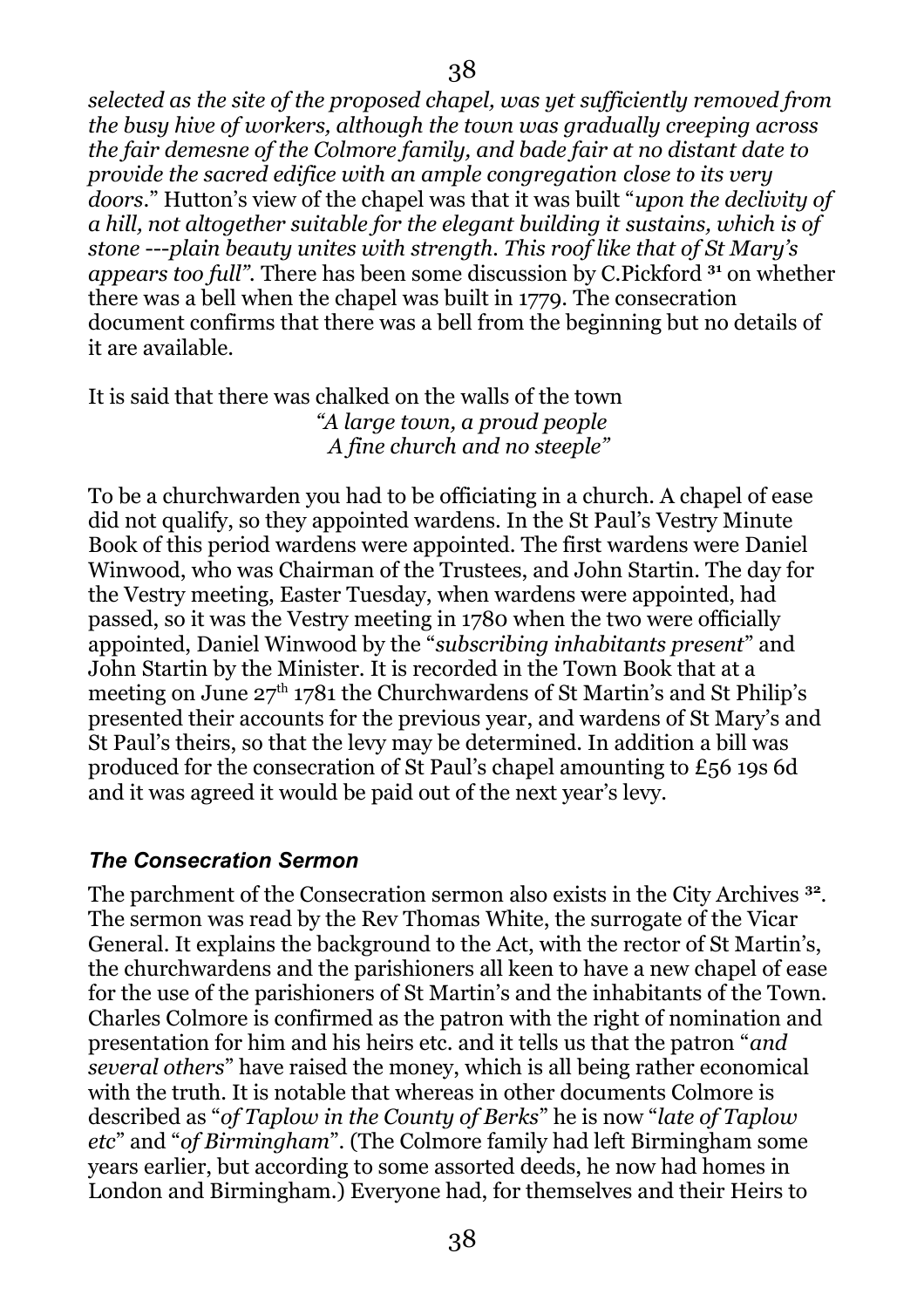"*Promise and vow respectively that for ever they will refuse and renounce to put this Chapel or any part thereof to any private secular prophane or common uses whatsoever but will endeavour in their several places and Rights that all may be wholly and only reserved and applied to religious uses and to the Glory of God and the salvation of their souls*". It was also made clear again that all fees had to be double the St Martin's fees, so that St Martin's rector had his normal fee and a similar amount went to the minister. At the end of the sermon the Vicar General was asked to proceed to his holy function i.e. installing the new minister, the Rev William Toy Young.

A document on the Form of Consecration has hand written on it that the collection at the door was £55-12-6.

#### <span id="page-38-0"></span>*The Indenture of July 28th 1779*

After the consecration there was a further meeting to sign and seal this new indenture. It is a large manuscript of five leaves, No 270063, in the Local History Section of the City Archives **<sup>33</sup>** and has been entitled "Assignment of the Nomination of a Minister to St Paul's Chapel during the lifetime of Charles Colmore Esq.". Charles Colmore was not the patron until the chapel had been consecrated. He had nothing to sell until the chapel was consecrated, so it looks as though another Indenture was needed to confirm the arrangements. This time all of the trustees in the arrangement have their names written out, with their occupations, a number of times, and their numbers have increased from 31 to 45, plus two more that were the assignees of the Estate and Effects of John Goodall, who, since signing up, had become bankrupt. In effect the number used to determine the proportion each had to pay would be 46, the last one as a creditor of the Goodall Estate. The manuscript is largely a recital of all that went before, covering the 1774 meeting and agreement, the 1777 Indenture and the 1778 meeting. The Indentures need to be studied further. Some of the legal language has been difficult to interpret, for example there is mention of bonds and of penalties which are not understood, but the major points about the responsibilities of the trustees come through clearly.

## **The people**

The whole venture for the two new chapels arose from the problems at St Martin's with space for worshipping and for burials. It is not at all surprising then to find a lot of names in the Town Book of St Martin's of people who became trustees for St Mary's or St Paul's. People such as Thomas Westley, Thomas Bingham, Thomas Salt, Joseph Guest, Elias Wallin, Thomas Lutwyche, Daniel Winwood all served as churchwardens of St Martin's, and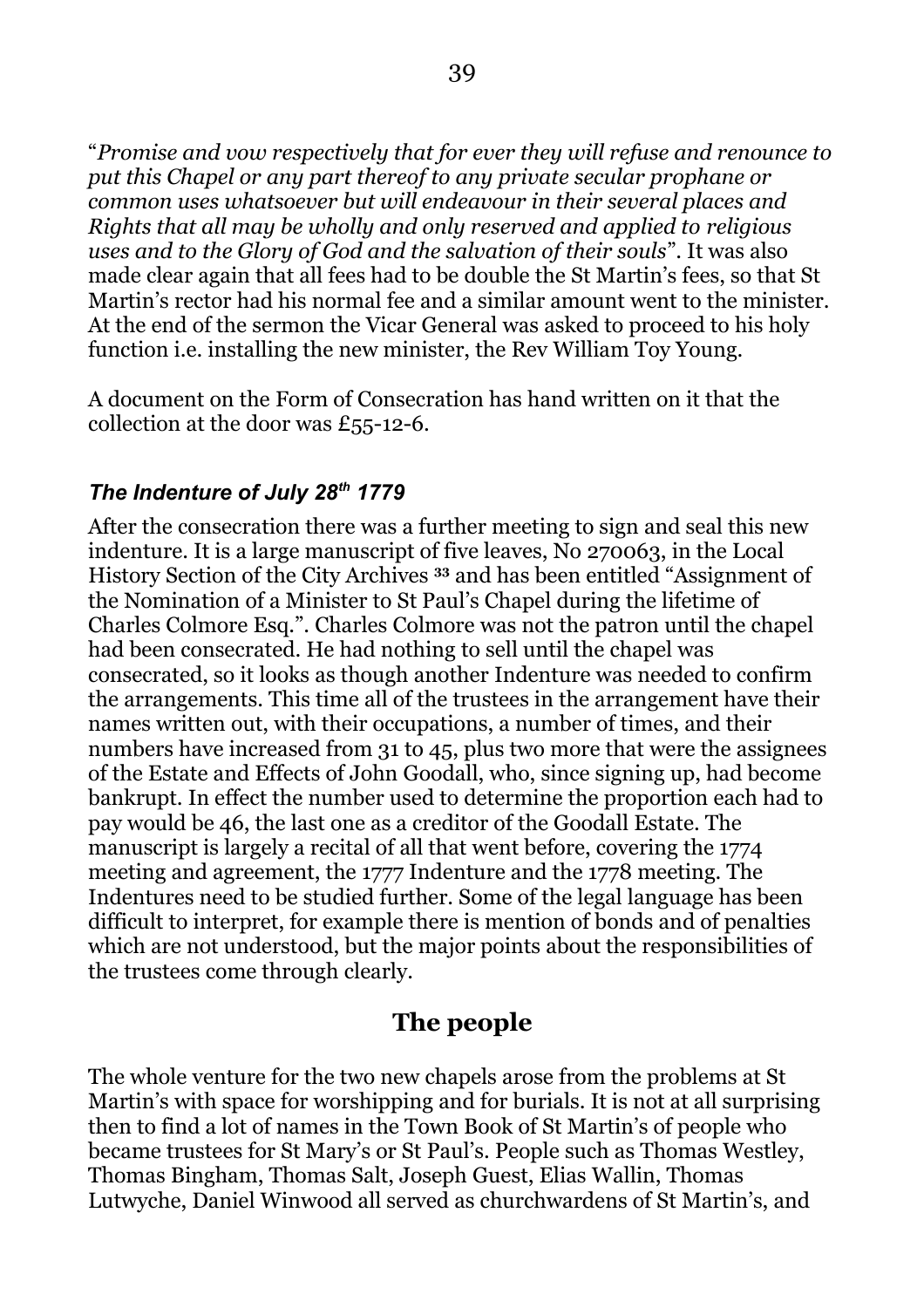others such as Richard Rabone, Joseph Sheldon, John Guest, Josiah Pratt,Thomas Simcox, and Joseph Green were sidesmen or surveyors. The prominent men at St Martin's were the men who implemented the Act.

40

D**aniel Winwood**, a toymaker, was a churchwarden at St Martin's in 1775 and did a stint as a surveyor of the highways. He was at the first public meeting about the chapels and was deeply involved in the early negotiations on the bill. He subsequently chaired a number of committee meetings. Although he is not prominent in the building of St Mary's he is mentioned on one occasion when his advice was sought on an altar rail. In the minutes of the meeting when Henry Kempson is assigned his seat at St Mary's, Winwood was assigned a £20 seat, but it had been crossed out. Nonetheless it does suggest that he had made a significant contribution .Two years later he emerged as the chairman of the trustees of St Paul's and he had the unenviable task of recruiting men to become trustees, to meet the requirements of the agreement with Colmore and to become accountable for the building of St Paul's and the provision of a parsonage. Although describing himself as a toymaker in the Indentures, in trade directories of the time his name appears as a chapemaker, of 32 New Hall Street. Chapemaking appears to be a particular sector of toymaking, and he was one of only 9 in the town. A chape is a small piece of metal that forms the tip of a sword's scabbard, or a small plate attached to the scabbard, or alternatively it can be a part of a buckle. The directories also mention the partnership of Winwood, Dearman and Freeth as iron founders, suggesting he had interests in more than chapemaking. In an essay on the history of two old Cradley water mills, Peter Barnsley <sup>34</sup> discovered that on August 11<sup>th</sup> 1777 one of the mills, the Shilton Water Corn Mill was leased to Daniel Winwood, chapemaker, by Thomas Brettell. Just under a year later, Winwood mortgaged the property to Taylor and Lloyd for £1000. Apparently the money was to help pay off his creditors, and he sold other property, including a "*Blade mill"* at Halesowen, for the same purpose. This appears to have worked in the short term, but Barnsley writes that some years later, perhaps 1787, Winwood became bankrupt and at a public auction his lease on Shilton mill was sold. Also deserving a special mention is:-

**Henry Kempson**, the land surveyor, features throughout the whole undertaking. He was not at the first public meeting, but he is mentioned at the committee stage, staking out the plots for both buildings. He figures quite prominently in the account of St Mary's and towards the end he produces the scheme adopted for the assignment of sittings, and suggests one for the determination of rents. His contribution is recognised when he is assigned a pew. For St Paul's he was secretary to the trustees, in the beginning running the business with Eykyn, and it is highly likely that he contributed to the assignment of seats and determination of rents. His notebook is a rich source of information, probably better than a minute book would have been. The pity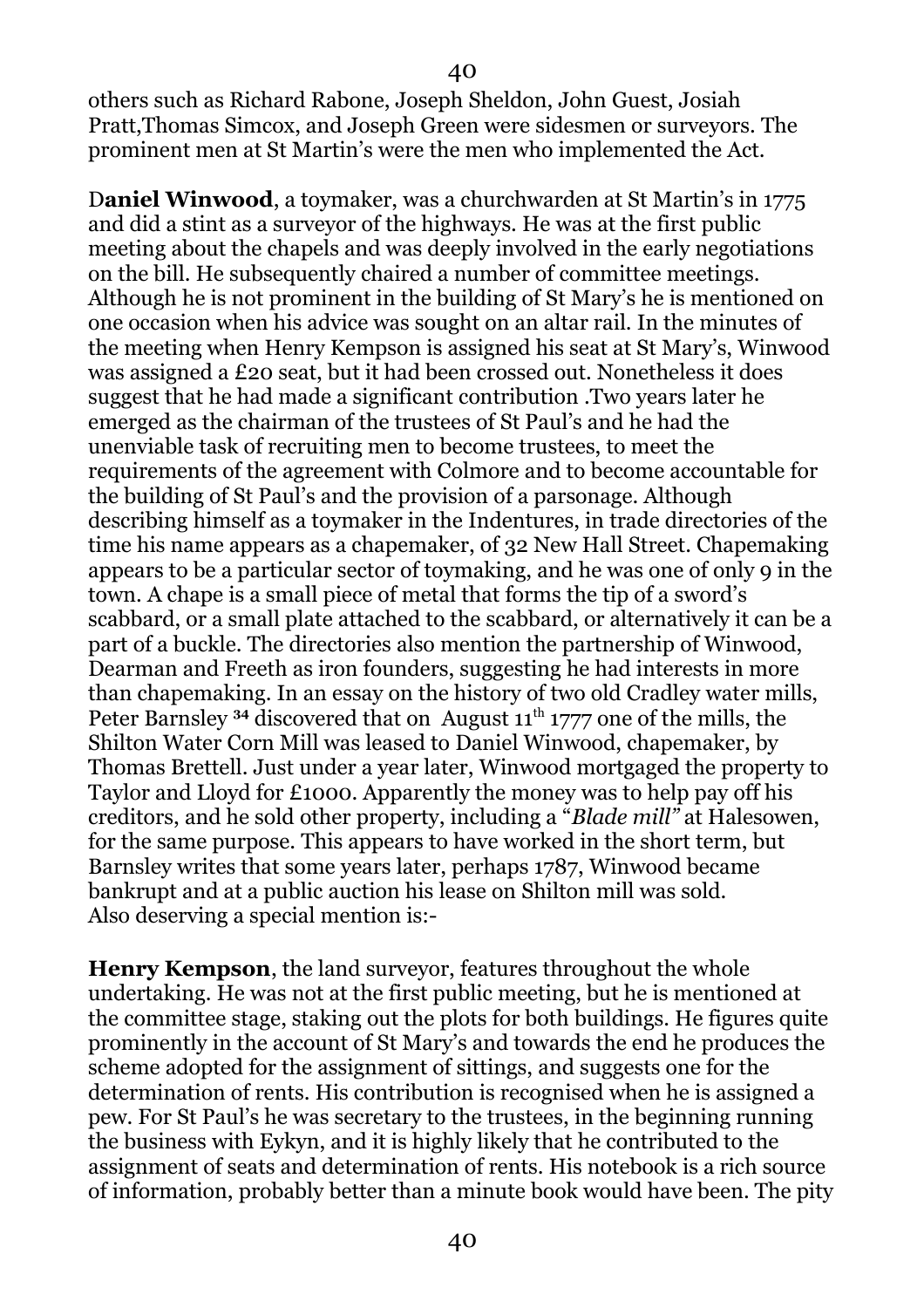of it is that he did not continue it to the end. A particular feature of his notebook is his use, from time to time, of shorthand. What more might be revealed if this could be understood? On top of this, his name appears frequently in the Town Book, indicating his approval of this and that, acting as a surveyor of the highways, there is barely a page without his name, and then, in 1781, *"Mr Henry Kempson having attended and settled the accounts in the Book sundry times it was agreed to make him a ? of ten guineas and to allow him 2 gns a year to continue his attendance on these occasions".*  He died in 1808, aged 63, his obituary stating that "*Religion Humility and Kindness ornamented the whole of his useful life, leaving the strongest sense of sorrow and gratitude in the minds of those who shared his friendship, and the universal esteem of all who had the pleasure of knowing him".* The Minute Book has some entries for St Mary's in later years, one with Peter Kempson a warden in 1811 and a John Kempson at the same time, and a still later entry in 1836 has a Samuel Kempson as a warden and a John Kempson. It really does look as though the perpetual leasehold of Henry's seat was working well.

**George Holloway** died in 1789, aged 72 and was buried in St Paul's Churchyard. His is another name that appears frequently in the Town Book. Although not at the inaugural meeting, Holloway's name soon appears in the Minute Book, as agent or estate manager for Charles Colmore, bringing news of what Colmore was prepared to offer. Later, in 1776, he issued the notice about the intention to start building St Paul's, but later declined an invitation to become the secretary of St Paul's trustees. He was not a trustee, but undoubtedly gave Henry Kempson a lot of help.

**The Revd T W Young** died in 1817 aged 62 and is interred at the east end of the church, where there is a memorial tablet on the north wall in the sanctuary. Other than he was a curate at St Martin's before his selection as minister for St Paul's, not a lot is known about his ministry. Around 1790 he began to take an active part in the organising of the music festivals for the General Hospital and was invited onto the Festival Committee. There is a manuscript in the City Archives **<sup>35</sup>** showing that in 1816, acting, with others, on behalf of the governors of the General Hospital, he was involved in promoting a scheme for teaching the singing of oratorios. Apparently when the governors organised concerts for raising funds for the General Hospital they had to bring in singers from across the kingdom and at great expense. The intention of the teaching scheme, centred on the Oratorio Choral Society, was to provide adequate local resources and so reduce the expense.

**James Kempson** made an important contribution when he suggested sharing a festival with the general Hospital, not only for the money it brought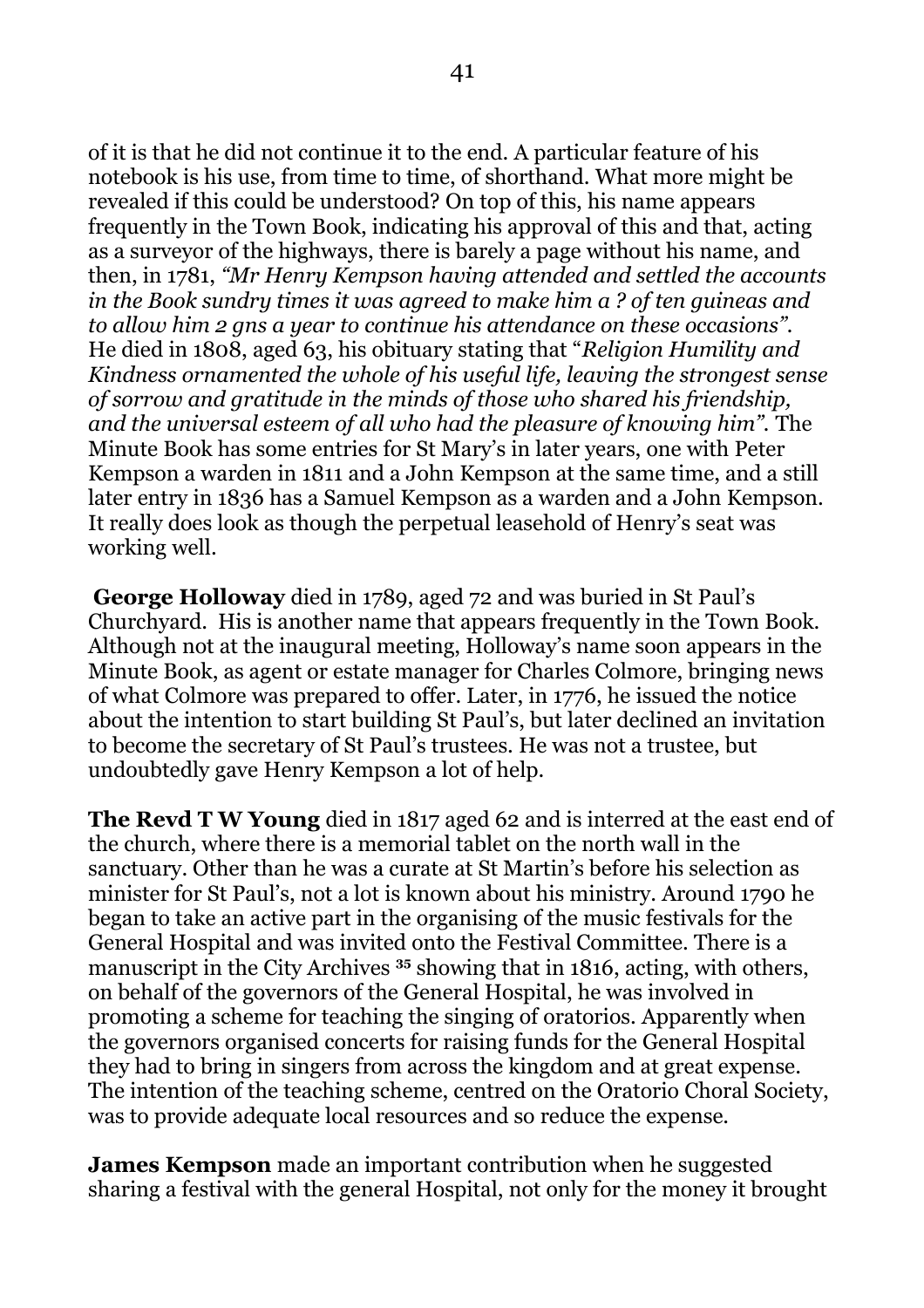in but probably for the publicity created. He was an important figure in the musical world of the Town. In 1762, at the age of 20, he was choir master and clerk at St Bartholomew's and was involved with others in the creation of the Musical and Amicable Society, a group largely made up of the choirs of St Bartholomew's and St Philip's, who enjoyed singing and imbibing together. He emerged as a leading figure of this group and in 1766 he proposed the formation of a more strictly musical society, a Choral Society. There was soon a further offshoot, the Chapell Society that raised funds for charity, as described earlier. In the trade directory of 1774 **<sup>2</sup>** James Kempson is listed as a buttonmaker of 65 Snow Hill. The first recorded clerk of St Paul's chapel was Thomas Venables Cobbe in the early 1780s, a position he held until 1801, when Kempson succeeded him and held the position until his death in 1822 in his eightieth year. He was buried in St Paul's Churchyard and his epitaph reads *"I know that my Redeemer liveth. Sacred to the memory of James Kempson 21 years Clerk of this Chapel and upwards of 50 years assistant conductor of the Oratorio Choral Society of this Town, who departed this life on March 18th 1822 aged 79 years".* To have acted as assistant conductor for more than fifty years was an astonishing achievement and suggests that he had that position in the late 1760s, when his Choral Society was formed.

#### **Rectors of St Martin's**

The Rector who gave his approval to the Act was William Chase and his name appears in the Act. There is no record of him attending any meetings. In 1772 he was replaced by John Parsons, who was replaced by William Hinton, Doctor of Divinity, in 1779. By 1781 he had been replaced by Charles Curtis.

#### **Trustees of St Paul's**

By the time of the 1779 Indenture forty five men had agreed to meet the Colmore obligation and to be accountable for finishing the chapel and the parsonage. If ever St Paul's needed a Roll of Honour they have it ready made. Their names are given here in the order they appear on the Indenture. Their occupations are as they appear in the 1781 Directory of Merchants and Tradesmen printed and sold by Pearson and Rollason,**<sup>36</sup>** the printers used by Henry Kempson.

| Chapemaker              | 32 Newhall Street           |
|-------------------------|-----------------------------|
| Plater                  | 48 New Street               |
| <b>Bucklemaker</b>      | 17 Newhall Street           |
| Merchant                | 30 Colmore Row              |
| <b>Buttonmaker</b>      | 89 Snow Hill                |
| <b>Buttonmaker</b>      | 99 Snow Hill                |
| Ringmaker               | 25 Livery Street            |
| Draper & Mercer         | 5 Dale End                  |
| <b>Brassfounder</b>     | <b>Bread St Newhall</b>     |
| Enamelled button maker  | <b>Great Charles Street</b> |
| Steel Toymaker & plater | 27 Cannon Street            |
| <b>Buttonmaker</b>      | 65/66 Edmund Street         |
|                         |                             |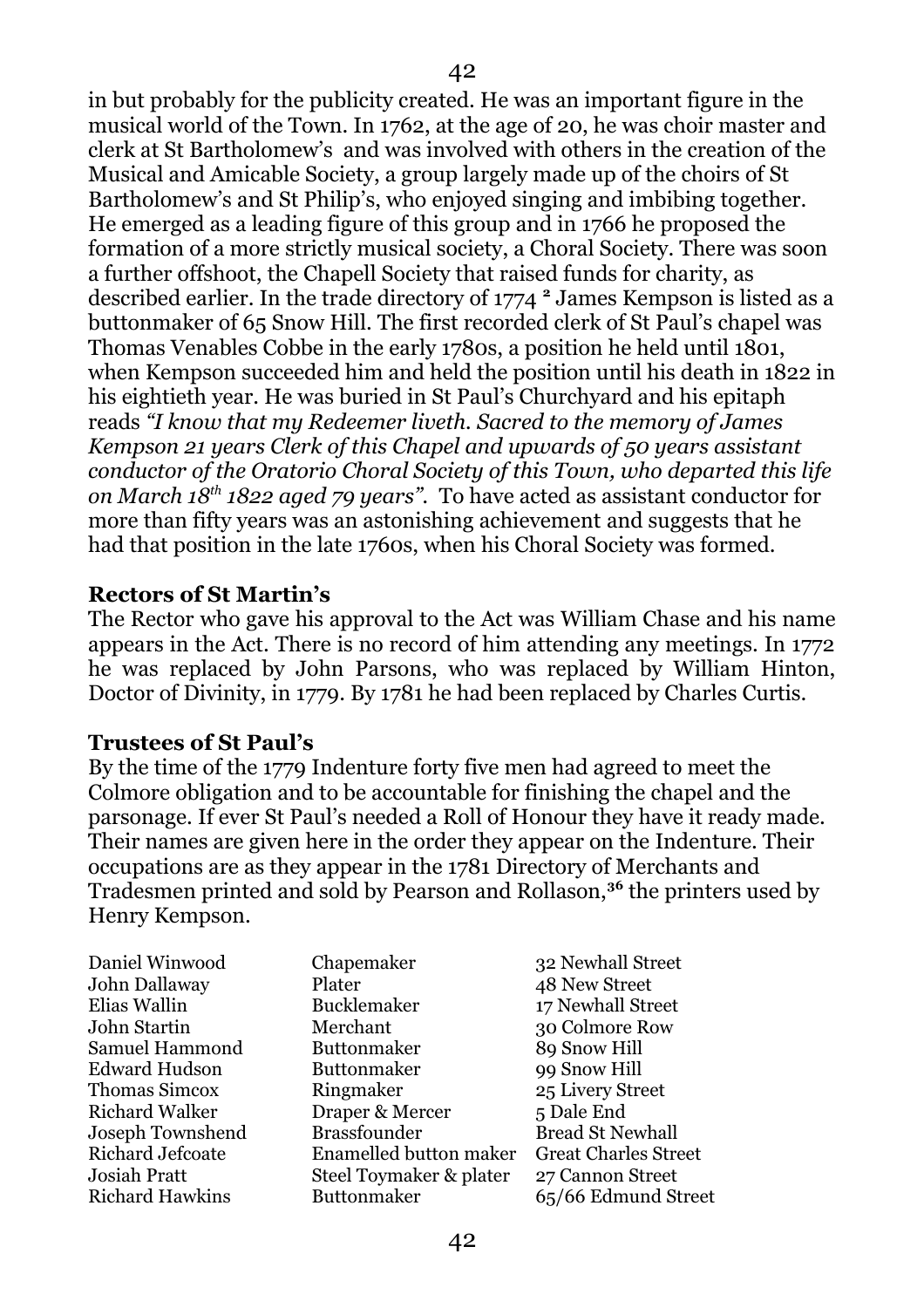| <b>Samuel Ford</b>                        | Merchant                     | 48 Newhall Street       |
|-------------------------------------------|------------------------------|-------------------------|
| <b>Thomas Westley</b>                     | <b>Plumber and Glazier</b>   | <b>Bull Lane</b>        |
| <b>John Guest</b>                         | <b>Stay maker and Taylor</b> | 42 Brick Lane           |
| Robert Gill                               | Toymaker                     |                         |
| <b>William Barrs</b>                      | Draper                       | <b>Temple Row</b>       |
| <b>James Pickard</b>                      | <b>Buttonmaker</b>           | 26 Newhall Street       |
| Joseph Green                              | Merchant                     | 25 New Street           |
| Thomas Smith M.D.                         |                              | 23 Newhall Street       |
| John Bird                                 | Grocer                       | 31 Colmore Row          |
| John Westwood                             | Dye sinker & Coffin Plate    |                         |
|                                           | <b>Furniture Maker</b>       | 37 Newhall Street       |
| Thomas Green                              | Ironmonger                   | 101 Snow Hill           |
| William Hobson                            | Merchant                     |                         |
| <b>Charles Twigg</b>                      | Merchant                     |                         |
| <b>Thomas Fletcher</b>                    | Japanner & Painter           | $108/9$ Snow Hill       |
| Bernard Shepherd Heaton Draper and Mercer |                              | 15 High Street          |
| <b>Richard Conquest</b>                   | Merchant                     | 47 Newhall Street       |
| Thomas Bingham                            | <b>Bucklemaker</b>           | 14 Newhall Street       |
| <b>Samuel Brookes</b>                     | Tea Dealer                   | 77 High Street          |
| John Iddins                               | <b>Timber Merchant</b>       | 32 Cherry Street        |
| George Colley                             | Toymaker                     |                         |
| <b>Isaac Anderton</b>                     | Toymaker                     | 31 Weaman St            |
| <b>Nathaniel Glover</b>                   | <b>Brassfounder</b>          | 9 Great Charles Street  |
| <b>William Dickenson</b>                  | Mercer                       |                         |
| William Walker                            | Merchant                     | 11 Catherine Street     |
| Francis Parrott Esq.                      | Surgeon & Man-midwife        | 52 Bull Street          |
| <b>William Villers</b>                    | <b>Brazier</b>               |                         |
| Joseph Rabone                             | Toymaker                     | 7 Bath Street           |
| Joseph Gibbs                              | <b>Warehouse &amp; Shops</b> | 31 Katherine Street     |
| <b>Thomas Lutwyche</b>                    | Grocer & Tobacconist         | 138 Digbeth             |
| <b>Thomas Rock</b>                        | Ironmonger                   | 26 Great Charles Street |
| <b>William Anderton</b>                   | Toymaker                     |                         |
| Joseph Sheldon                            | Plumber & Glazier            | 18 Temple Street        |
| Benjamin Parker                           | Gentleman                    |                         |

Of the trustees 9 were toymakers, 7 merchants, and 5 buttonmakers out of 18 occupations that made a good cross section of the Town's business activities. One rather special entry in the 1781 Directory is "*James Watt Engineer Harper's Hill".*

A number of the trustees of St Paul's became officers of the Town under the manorial system in force then, as recorded by Hutton.**<sup>1</sup>** The positions were High Bailiff, Low Bailiff and Constables. It had become traditional that the High Bailiff position would be occupied by a church man and the Low Bailiff by a dissenter. The High Bailiff's responsibilities were for the markets and four trustees of St Paul's were elected to that office viz Thomas Westley 1773, Joseph Green 1778, Daniel Winwood 1780 and Richard Conquest 1787. In addition John Turner, the chairman for St Mary's trustees, had been elected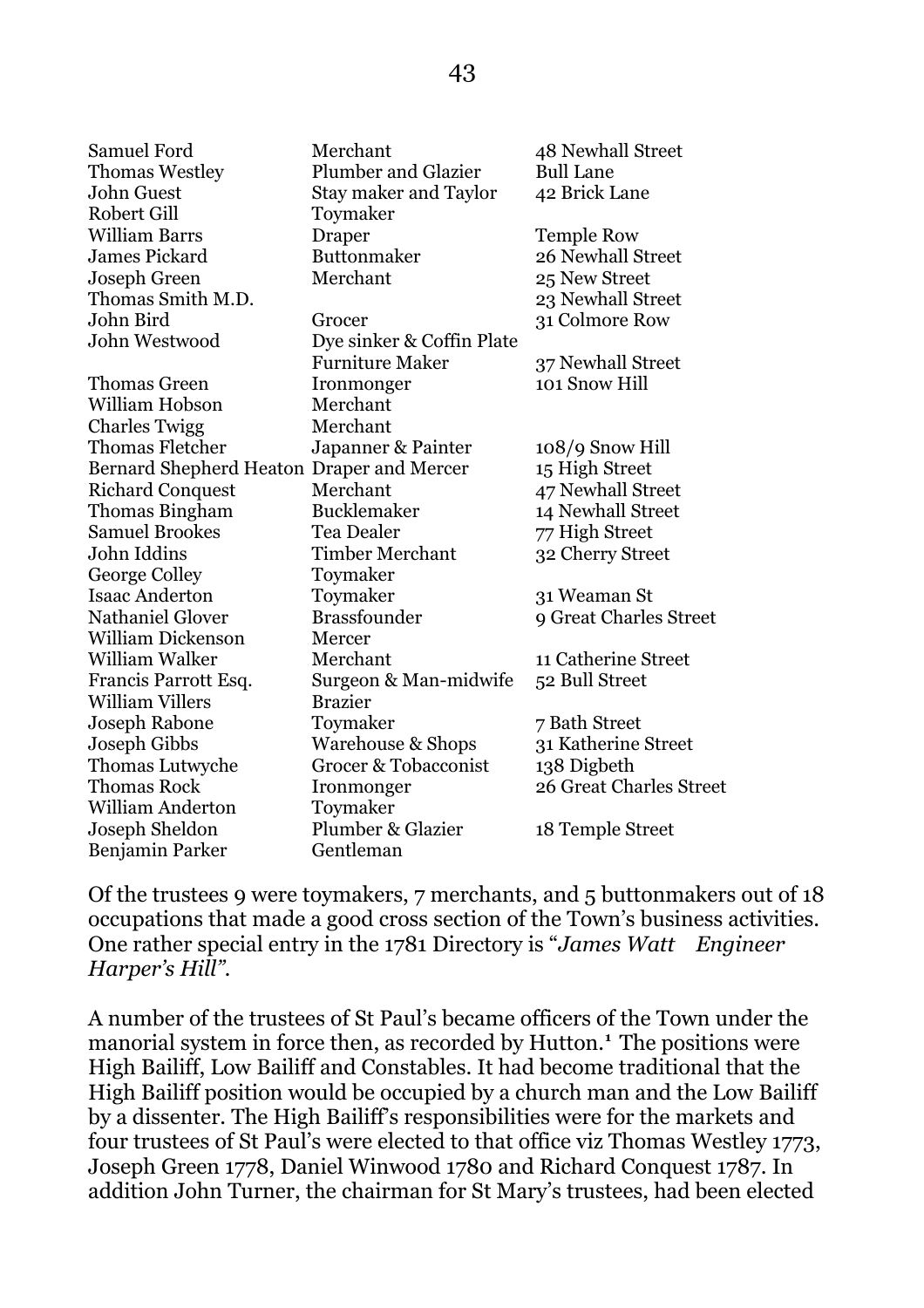High Bailiff for 1760 and Thomas Faulconbridge, who chaired the public meeting and consulted the Archbishop of Canterbury, was High Bailiff in 1787. Nine of the trustees had served as constables. They were Elias Wallin, Thomas Bingham, Thomas Lutwyche, John Startin, Joseph Sheldon, John Guest, John Dallaway, Thomas Green and William Barrs.

In 1769 the Act of Improvement for Birmingham had been passed **<sup>17</sup>**, an Act *"for laying open and widening certain ways and passages within the Town of Birmingham; and for cleansing and lighting of the streets, lanes ways and passages thereto and for removing and preventing nuisances and obstructions thereto"*. Fifty commissioners were appointed, including well known worthies such as John Ash MD, Dr Small, John Baskerville and Samuel Lloyd and son. They were to be known as the Street Commissioners. Among them were Thomas Faulconbridge, already mentioned, and John Turner senior, who chaired the St Mary's trustees. Four of them became St Paul's trustees, viz., Thomas Bingham, Thomas Lutwyche, Elias Wallin and Thomas Westley. The latter two figured prominently throughout the building of the chapels. Wallin's plan for rents had been adopted at St Mary's (Westley was in favour of the Kempson plan), and it was Wallin and Westley who had approached the General Hospital about a joint festival with St Paul's. Wallin, Westley and Bingham and four other trustees were present at the Vestry Meeting in 1780 when Winwood and Startin were made first wardens of St Paul's.

## <span id="page-43-0"></span>**The Communion Plate**

A set of Communion Plate belonging to St Paul's has been on display in the Assay Office Museum since 1987 after years in bank vaults or under the beds of incumbents. For many years the origin of the silver had been a mystery, but a press cutting in the Birmingham Post in June 1979 **<sup>37</sup>**, of the 100 years ago, 200 years ago variety, solved the mystery. The cutting quoted an announcement in Aris's Birmingham Gazette of June 1779 as follows:- *"Birmingham….The Lord Bishop of the Diocese has appointed Wednesday next for the Congregation of St Paul's Chapel in the Town. The Rev. Mr. Archdeacon Fotheringham is to preach the Confederation Sermon, after which a collection will be made to enable the Trustees to purchase a Service of Plate".* As Archdeacon of Coventry, this is the same Archdeacon Fotheringham who witnessed the signing of the Consecration document, but just what the Confederation Sermon was is unknown. If the collection had been successful the trustees could have ordered some plate soon after. The Hallmark date of 1780, which is what the plate has, establishes with reasonable certainty that it was the trustees who bought the plate. The maker was the well known and highly reputable London silversmith firm of Hester Bateman.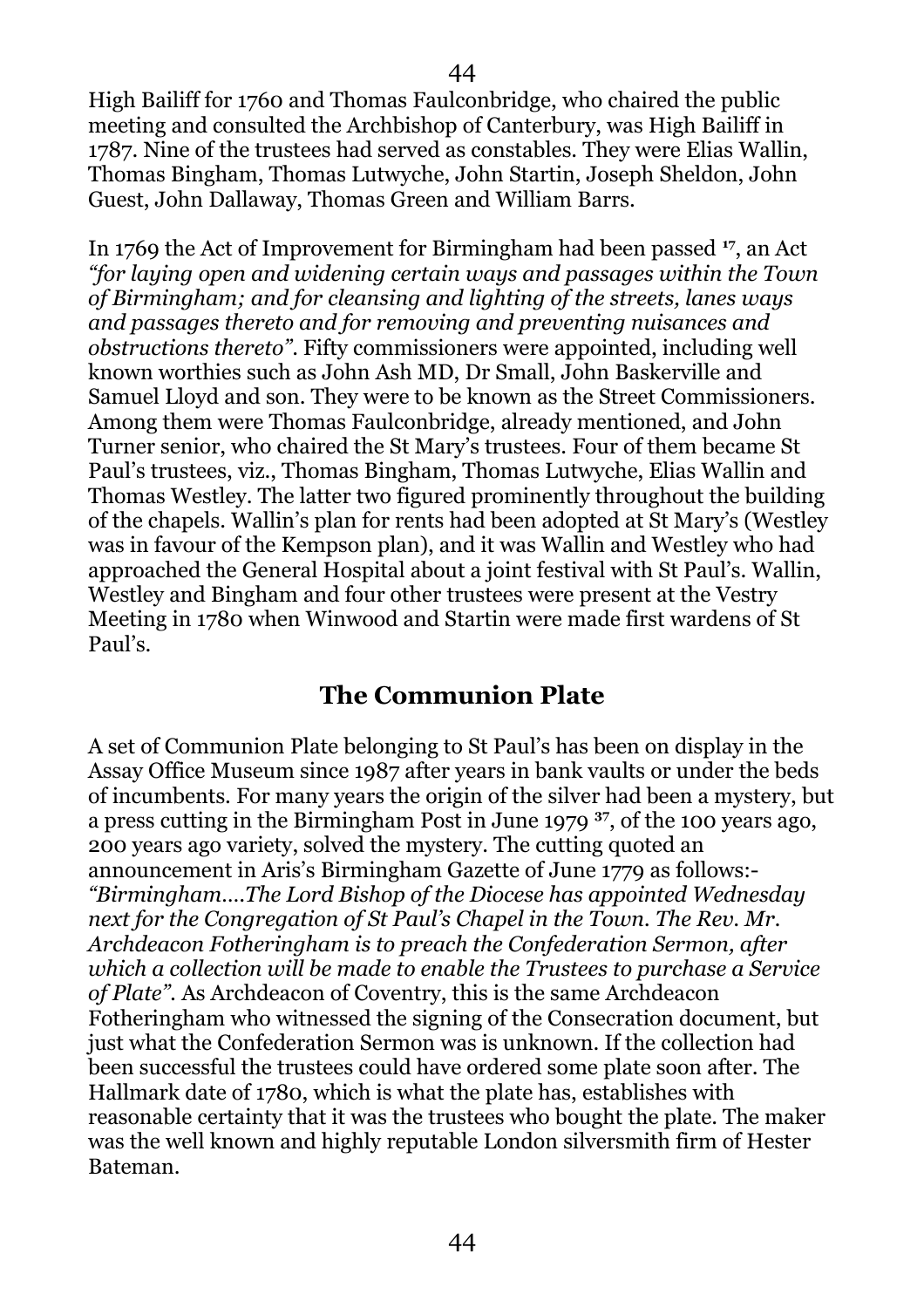We know from the Minute Book that the trustees of St Mary's resolved to buy Communion Plate from Boulton and Fothergill. This plate, hallmarked 1774, also found its way to the Assay Office. This then begs the question of why the St Paul trustees did not buy from Boulton and Fothergill in 1779. A probable answer is that the silver business of Boulton and Fothergill had been losing money and, according to Quickenden, the partners dramatically reduced production after they reached their highest production figure in 1776-7. As it happens, St Bartholomew's also purchased in 1774 a set of Communion plate from Boulton and Fothergill, from a gift by a Mrs Mary Carles of Birmingham. This silver is in the Birmingham Museum and Art Gallery. So all three chapels of ease to St Martin's had similar Communion Plate and they are well worth viewing. The two sets in the Assay Office Museum are displayed almost side by side and the contrasting styles of Hester Bateman and Boulton and Fothergill can be readily appreciated. Pieces from St Bartholomew's were exhibited at the 2009 Boulton Exhibition in Birmingham.

## <span id="page-44-0"></span>**The Parsonage of St Paul's**

The Act stated that Charles Colmore had to provide a plot of land 12 yards wide and 50 yards deep for a parsonage. This was elaborated on later to the effect that it had to be "*a good and substantial dwelling house"* with "*necessary outbuildings and a walled in garden behind".* The cost was to be not less than £400 and not more than £500. Until the house was ready to be occupied the minister was to receive a yearly payment of £20, in two half yearly payments. The house had to be built within three years of the consecration. No information has been uncovered on when the parsonage was built, or how much it cost and how the trustees found the funds for it. The house was sold in 1870 and documents associated with that **<sup>38</sup>** show the plot at the corner of St Paul's Square and Brook Street, fronting the churchyard at 12 yards wide and 50 yards deep. It was a three storey house with seven bedrooms. Rann Kennedy, the minister who succeeded Young, had built a school at the back of the site, which was by this time a warehouse. A new parsonage was bought in Handsworth in 1870.

## **The Act of 1811**

In 1811 St Mary's secured an Act of Parliament **<sup>39</sup>** to repeal part of the 1772 Act. It was to do with the maximum sum that could be raised for the incumbent from the renting of pews. In the 1772 Act the sum was a minimum of £165 per annum and a maximum of £200 per annum. In the new Act it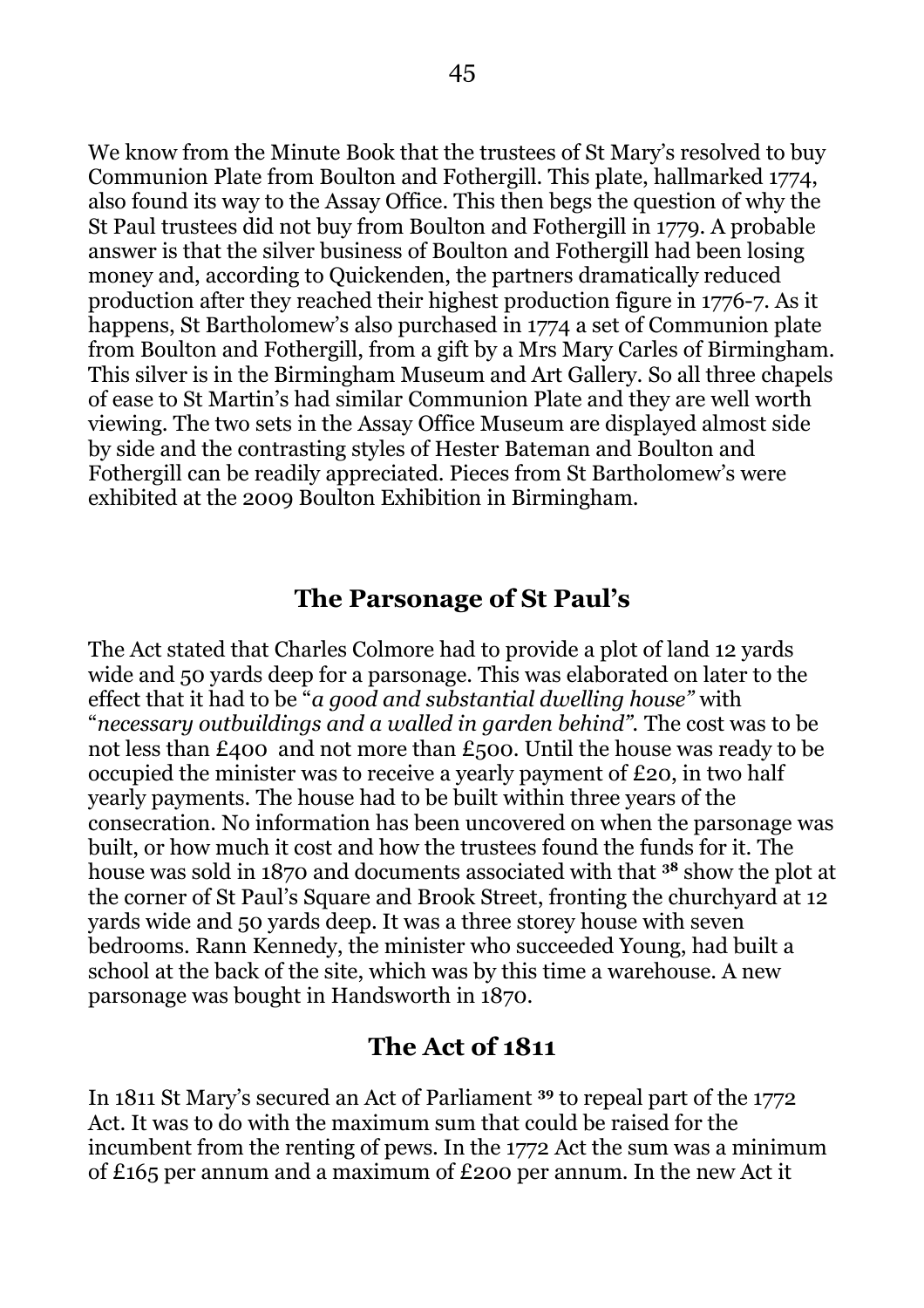became a minimum of £350 per annum and a maximum of £550 per annum, and it applied only to St Mary's chapel.

#### **The Advowson of St Paul's**

As it transpired, Colmore died in 1794 before any further vacancy in the incumbency arose. At his death, the patronage will have passed to his heir, Lionel, who died in 1807, when Caroline will have succeeded him. The next vacancy arose at the death of the Revd Young, in 1817, but in readiness for that the right of nomination and presentation had been purchased by the congregation for Rann Kennedy, presumably from Caroline. If it is assumed that it cost at least £200, then it would mean that the net effect for the Colmore Estate was that they paid nothing of the £1000 and still retained the patronage.

Shortly before he died Charles Colmore had added a codicil to his will stipulating that if Lionel and Caroline died without issue, his estates were to go to his "*dear friend"* the Marquess of Hertford, failing whom, his son Lord Yarmouth. In 1825, when it appeared that Caroline was unlikely to marry, or more to the point, since she was then approaching 60,was unlikely to have issue, Caroline applied to the Court of Chancery for permission to raise large sums of money. As the Marquess of Hertford would be the beneficiary at her death he had to agree such a move. This he does in a manuscript in the City Archives <sup>40</sup> dated November 20<sup>th</sup> 1826 and entitled "*Release from the most Noble Francis Charles Seymour Conway, Marquess of Hertford, to Caroline Colmore….spinster, of messuages, lands and appurtenances in Birmingham, and the advowson and perpetual right of patronage and presentation of in and to the perpetual curacy of St Paul in Birmingham".* The assets to be disposed of included the advowson of St Paul's. Within days, on December 1<sup>st</sup>, another deed was signed **<sup>41</sup>**, this time for the conveyance of the advowson of St Paul's. The parties to the deed were Caroline Colmore, Edward Latimer of Headington, Oxon, and Edward William Forty Latimer of Lincoln College Oxford. This deed was held by the trustees of St Martin's and was deposited at the City Archives by the solicitors Ryland Martineau and Co. Edward Latimer was a well known wine merchant with premises in "the High" in Oxford. Through Mrs Latimer's aunt, the Latimers became Lords of the Manor of Heddington living at Headington House. Mrs Latimer gave birth to fifteen children in seventeen years, twelve of whom survived to adulthood. Of the twelve, Edward William Forty was the second son, and in 1826 he was studying at Lincoln College, obtaining his BA in 1827. The deed states that "*out of regard to the said Edward Latimer and to testify her sense of the services which he hath rendered to her...(she) hath determined freely and voluntarily to give and to grant the said advowson to the use and benefit of the said Edward Latimer his heirs and assigns for ever in manner hereinafter expressed".* Presumably the services Edward Latimer rendered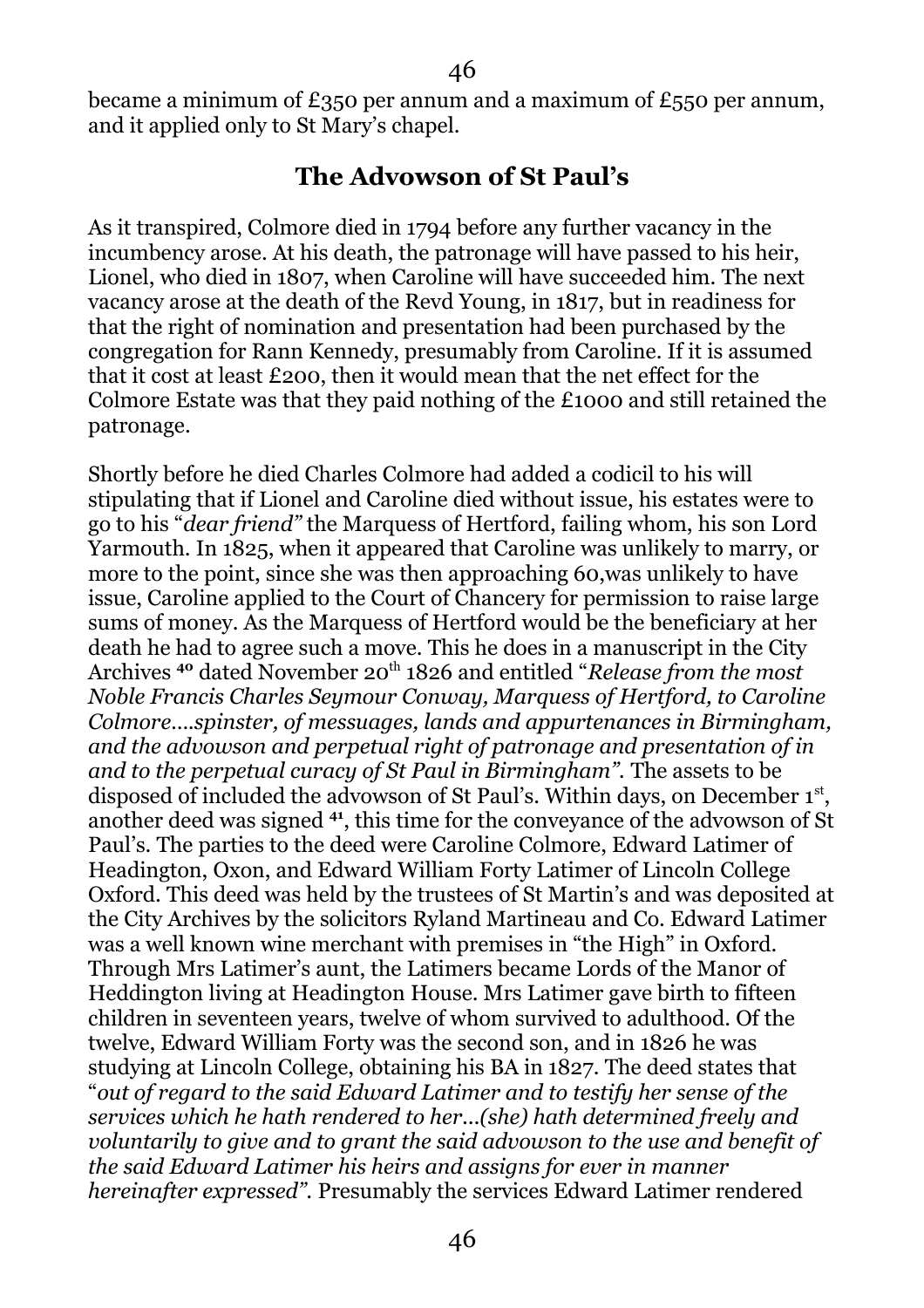were those of a wine merchant. The *"manner "*Caroline had devised was then revealed. With the approval of Edward Latimer, and for a consideration of ten shillings, the advowson was to go to Edward William Forty Latimer, during Edward's life. However, Rann Kennedy had a perpetual curacy so no vacancy arose at St Paul's for many years. Edward William Forty looked elsewhere and became Rector of Waddesdon . Edward died in 1845 and in his will he left the advowson of St Paul's to the fourth son, the Revd George Burton Potts Latimer.

At the retirement of Rann Kennedy in 1848, George Latimer presented himself to the bishop and became the next minister of St Paul's, so a patron became a minister. What followed was a not-so-straightforward story still being researched.

## <span id="page-46-0"></span>**The three Chapels of Ease to St Martin's**

The two chapels of ease, St Mary's and St Paul's, established by Act of Parliament of 1772, were consecrated in 1774 and 1779 respectively. In 1841 they were given designated areas and licensed to publish banns of marriage and carry out marriages, but they were still chapels of ease. It was to be 1868 before St Paul's became St Paul's church, a parish church with its first vicar.

St Mary's steeple was rebuilt in 1866.Because of need for land for the expansion of the General Hospital, and under an Act of Parliament in 1925, St Mary's church was closed, pending demolition. The subsequent sale of the church land paid most of the cost of £20,415 to build another St Mary's at Pype Hayes in 1929-30.

St Bartholomew's was created a parish in 1847, and closed in 1937. The building was badly damaged by a German bomb in 1942, and was demolished by 1943, except for a fragment of the east end and east window. By 1961 it had disappeared entirely and the site was a car park.

For St Paul's, Wyatt was back on the scene when a Vestry meeting in 1785 agreed to a new east window to be made by Francis Eginton to a design by Benjamin West and with the "*architecture"* by Wyatt. It took six years to complete, raising the funds being, again, a major problem. It was surprising to find in St Paul's Vestry Minute Book an entry for September  $30<sup>th</sup> 1794$ , just 15 years after consecration, as follows "At *a meeting of the Inhabitants of the Town held here this day it was determined that the Chapel be put into proper repair".* Unfortunately no further details are given. On August 6<sup>th</sup> 1822 an Indenture, available in the City archives **<sup>43</sup>**, was signed by Matthew Seaborne, a stone mason of Birmingham, and a committee of subscribers, for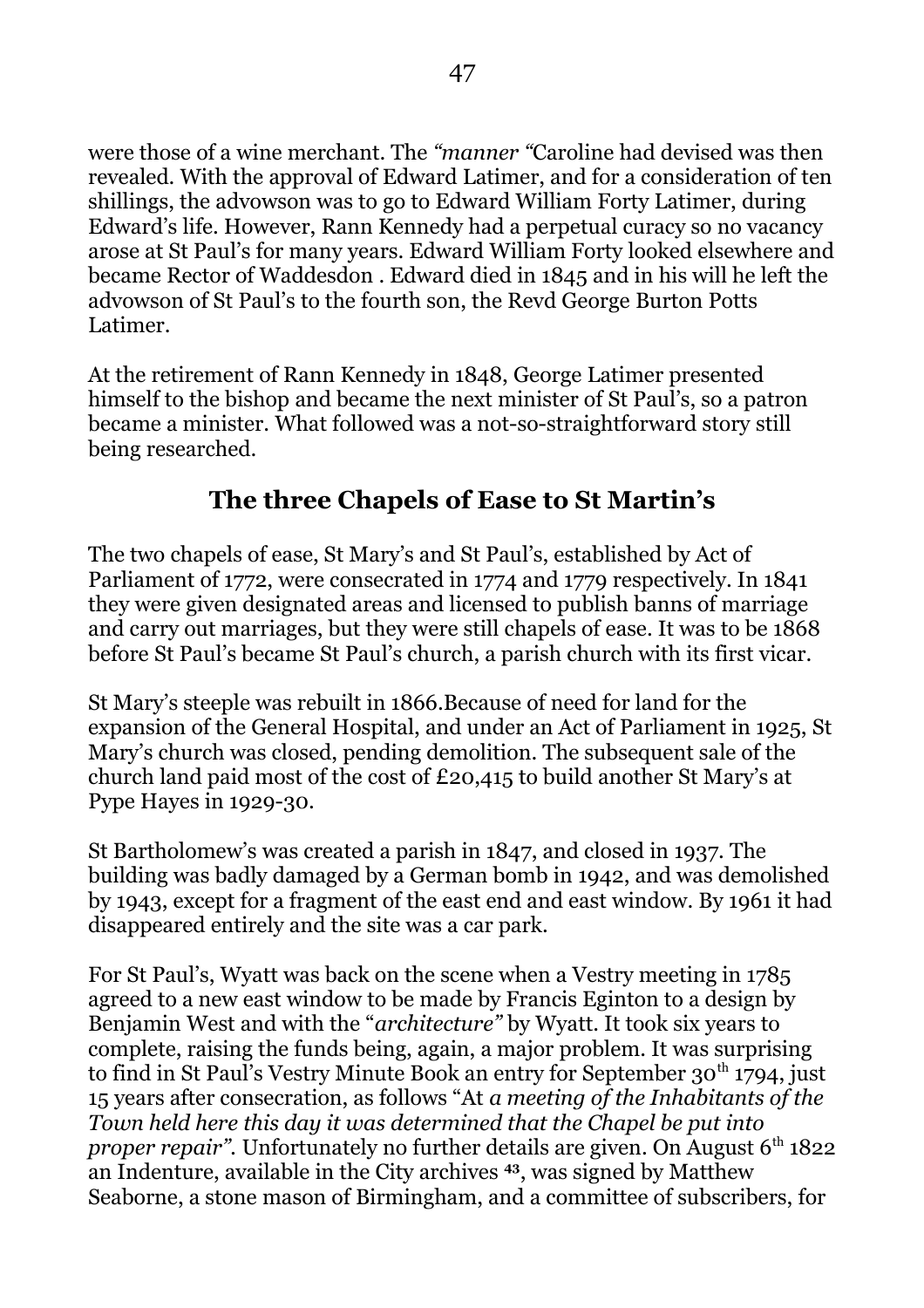the building of a steeple for St Paul's chapel to the design of a London architect, Mr Francis Goodwin, and at a cost of £1097. Each of the 9 subscribers was responsible for one ninth of the cost, and they were:-

| <b>Revd Rann Kennedy</b>      | Minister            |
|-------------------------------|---------------------|
| Thomas Pemberton, the younger | <b>Brassfounder</b> |
| <b>Robert Wheeler</b>         | Gunmaker            |
| William Aston                 | <b>Button maker</b> |
| John Chamberlain              | Gentleman           |
| John Walthew                  | <b>Builder</b>      |
| William Baldwin               | <b>Buttonmaker</b>  |
| George Frederick Muntz        | Roller of metals    |
| <b>William Henry Bates</b>    | Factor              |
|                               |                     |

The steeple was completed in 1823. On this occasion, and in contrast to the previous building contract, Seaborne made sure that if any of the nine defaulted, the others picked up his share of the cost. Muntz was a larger than life Birmingham character, as the size of his signature on this document attests.

As part of a plan to increase the number of seats, particularly for Sunday School children, a scheme devised by Hansom and Welch in 1832-34 **<sup>44</sup>** included the forward extension of the west gallery. This then needed further cast iron columns, three on each side.

St Paul's survives, cleaned and restored, and in the rejuvenated Square it probably looks as fine now as it ever did. However there is one big difference in the building, a peal of ten bells. In 2004 the Vicar of St Paul's , the Revd Tom Pyke was asked by Richard Grimmett, the Master of St Martin's Guild of Church Bellringers, if he would be interested in having a peal of ten bells. In 2005 the Guild would be celebrating their  $250<sup>th</sup>$  year and they thought that this would be an appropriate way of marking it. Tom, the PCC and the Diocese agreed and in November 2005, largely through the efforts of members of the Guild, the first peal was rung. It had cost some £140,000, raised by public subscription. Two hundred and thirty four years after the parishioners of St Martin's had made the first moves for a chapel of ease, the task had been completed. There could not have been a more appropriate group to do it than the bellringers of St Martin's.

#### **Acknowledgements**

My thanks are due to David Temperley, who kindly pointed me in the direction of the Minute Book, and to Fiona Tait, the archivist who found it; to staff at Birmingham Archives and Heritage for their help with manuscripts; to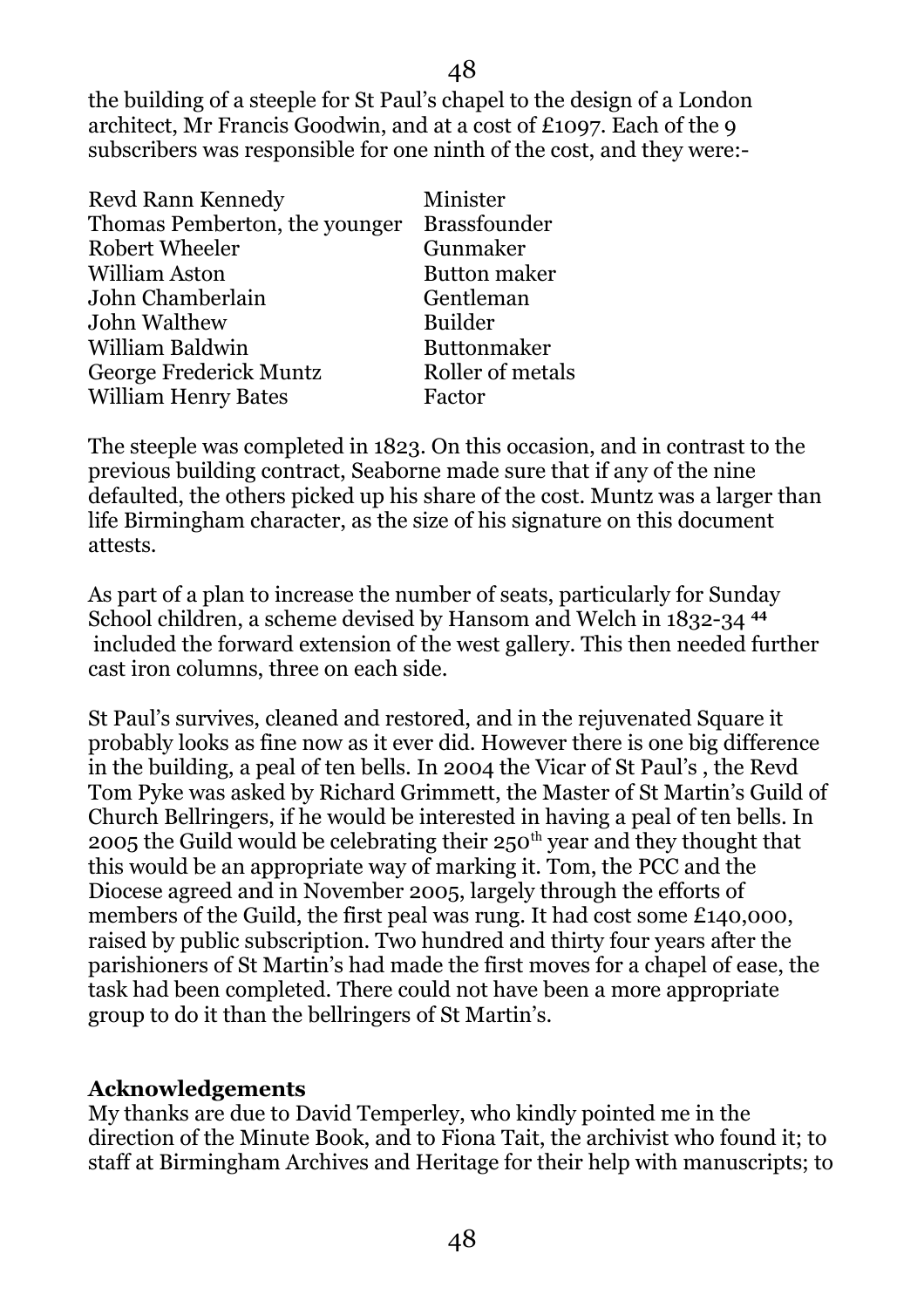Margaret Richards and Jacqui Townsend, collaborators at St Paul's church, for their advice and encouragement.

## **References**

BAH Birmingham Archives and Heritage

1. William Hutton *An History of Birmingham* Pearson and Rollason 1783. Reprinted by EP Publishing 1976.

2. M. Swinney *The New Birmingham Directory and Gentleman and Tradesman's Compleat Memorandum Book* . M.Swinney 1774. 3. Act of Parliament 7 *Anne,c13* (private act) 1708

4. Joseph McKenna *Birmingham The Building of a City* Tempus 2005.

5.Paul Leslie Line *Birmingham A History in Maps* p11 The History Press 2009

6. Carl Chinn *Birminghammail.net*. 2008

7. Paul Leslie Line *ibid* pp 42,43

8. BAH MS 28/575327

9. Paul Lesley Line *ibid* pp 41-45

10. BAH 286011 *The Town Book of St Martin's and St Philip's*. *Minutes levies and other memoranda with information relating to Birmingham generally.* 5 vols. 1723-1912.

11. BAH MS 1101 *Minute Book 1771*. *Proceedings and Resolutions of the Inhabitants of the Town of Birmingham for building one or two chapels in the said Town.*

12. BAH MS 3069/ 372721 Henry Kempson *Memorandums relative to St Paul's Chapel.* 

13. Robert K.Dent *Old and New Birmingham A History of the Town and its People* Houghton and Hammond Birmingham 1880 14. J A Langford *A Century of Birmingham Life* Birmingham More & Co 1870.

15. Conrad Gill *History of Birmingham Vol1*. Birmingham City Council/Oxford University Press 1952.

16 K Quickenden *The Planning of Boulton and Fothergill's Silver Business Silver and Jewellery Production and Consumption since 1750*. p25. The Article Press 1995.

17. Act of Parliament *9 Geo111, c.83 1769*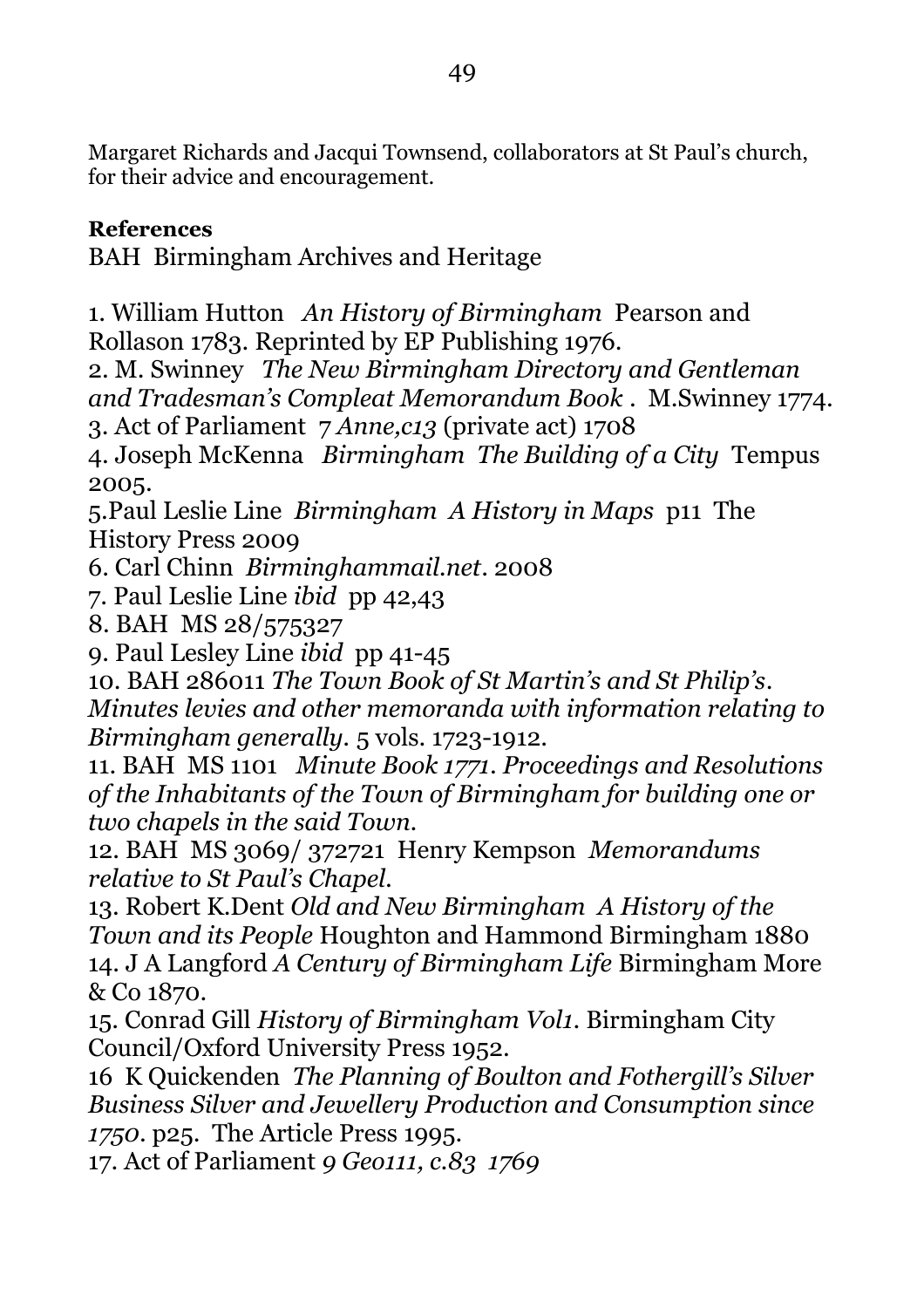18. James Campbell Grant *St Peter's Church Martley - a history* J.C.Grant 2000.

19. BAH MS 58/48

20. BAH 17592 *An Act for the Building of Two New Chapels etc 12 Geo111, c.64 1772.*

21. Survey of Birmingham for the Earl of Plymouth 1825- Courtesy of A Sandilands.

22. J T Bunce *History of the Birmingham General Hospital and the musical festivals*. Birmingham Cornish Bros. 1873.

23. Sheena Mason (ed) *Matthew Boulton Selling what all the world desires* p191 Birmingham City Council/ Yale University Press 2009.

24. Certificates of assignment of a pew:-

a) BAH DRO 35/156 1791 for Mr Wm Waight.

b) BAH MS 1285/2/12 1798 for Mr John Matchett.

25. Paul Leslie Line *ibid* p57.

26. BAH MS 3069/270060 December 23rd 1778.

27. L.D.Ettlinger & R.G.Holloway *St Paul's Birmingham- midland planning in the eighteenth century* The Architectural Review 1947 pp226-28.

28 BAH MS 3033/436293 August 1st 1777.

29. BAH BDR/D1/37/1 1779.

30. St Paul's church archives. *Nadfas Church Record.* 2003.

31. C. Pickford *www.stpaulsbells.org.uk*

32. BAH MS 3069/270062 June 2nd 1779.

33. BAH MS 3069/270063 July 28<sup>th</sup> 1779

34. P Barnsley *Two old Cradely mills [www.cradelylinks.com](http://www.cradelylinks.com/)*.

35. BAH MS 3033/252645 1816

36. *The Birmingham,Wolverhampton,Walsall,Dudley,Bilston,and Willenhall Directory of Merchant and Tradesman Useful* 

*Companion* Printed and sold by Pearson and Rollason 1781.

37. St Paul's church archives *Birmingham Post Cutting* June 1979

- 38. BAH BDR/D1/37/5.
- 39. BAH 17694 *51Geo.,c68* 1811.
- 40. BAH MS 3375/406612 November 22nd 1826.

41. BAH MS 1280/17 December 1st 1826.

- 42. BAH MS 1280/27 May 20<sup>th</sup> 1861
- 43. BAH DRO35/76 1821

44. Incorporated Church Building Society *ICBS 01542 Folios 29ff,* Lambeth Palace Library. 1832-34.